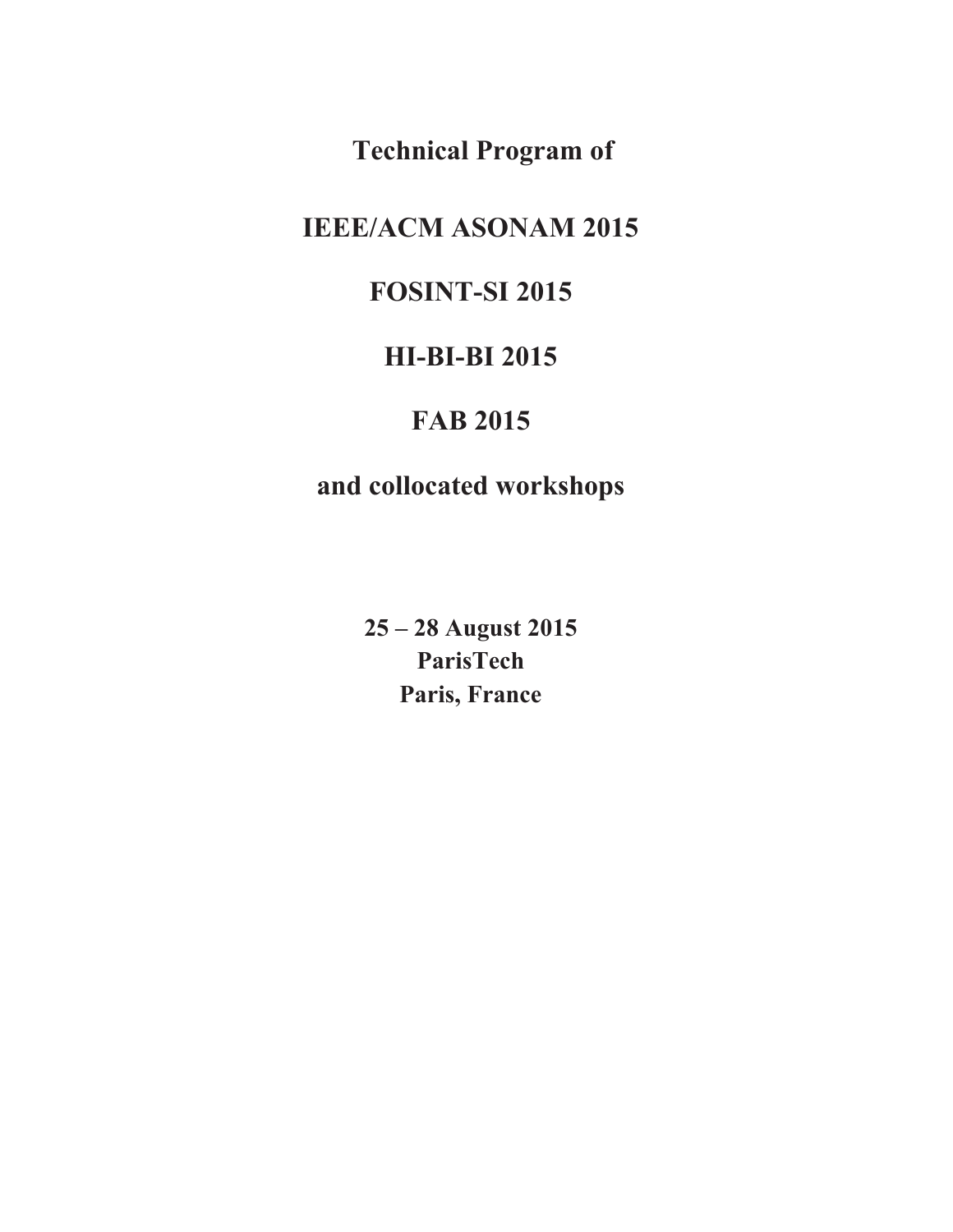|                          |                                    | <b>Program Overview for</b>      |  |                           | IEEE/ACM ASONAM 2015 -- FOSINT-SI 2015 - HI-BI-BI 2015 - FAB 2015 and collocated workshops |
|--------------------------|------------------------------------|----------------------------------|--|---------------------------|--------------------------------------------------------------------------------------------|
| 7:45 AM                  |                                    |                                  |  | Registration              |                                                                                            |
|                          |                                    | Tuesday 25 August 2015           |  |                           |                                                                                            |
| 8:30<br>$10:00$ AM       | <b>SOMERIS 2015</b><br><b>B551</b> | <b>MANEM 2015</b><br><b>B559</b> |  |                           | <b>DYNO 2015</b><br>F502                                                                   |
| $10:00-$<br>10:30 AM     |                                    |                                  |  | Break B300 and E200       |                                                                                            |
| $10:30-$<br>12:30 AM     | SOMERIS 2015<br><b>B551</b>        | <b>MANEM 2015</b><br><b>B559</b> |  | <b>DYNO 2015</b><br>F502  | PhD Forum full papers session<br>F503                                                      |
| $12:30-$<br>1:30 PM      |                                    |                                  |  | Lunch Break B300 and E200 |                                                                                            |
| $1:30-$<br>$-3:30$ PM    | <b>SNAA 2015</b><br><b>B551</b>    | <b>MSNDS 2015</b><br><b>B559</b> |  |                           | PhD Forum posters discussion and feedback to<br>students<br>F503                           |
| $3:30-4:00$<br><b>PM</b> |                                    |                                  |  | Break B300 and E200       |                                                                                            |
| $4:00-6:00$<br><b>PM</b> | <b>SNAA 2015</b><br><b>B551</b>    | <b>MSNDS 2015</b><br><b>B559</b> |  |                           | Posters/Demos madness session<br><b>B312</b>                                               |
| $7:00-9:30$<br><b>PM</b> | <b>Reception /Posters</b>          |                                  |  |                           |                                                                                            |
|                          |                                    |                                  |  | <b>B300 and E200</b>      |                                                                                            |

|                   | Tuesday 25 August 2015           |                                  |
|-------------------|----------------------------------|----------------------------------|
| $10:30-$<br>12:30 | <b>Tutorial 1</b><br><b>B310</b> | <b>Tutorial 2</b><br><b>B312</b> |
|                   |                                  | <b>Lunch Break</b>               |
| $1:30-3:30$       | <b>Tutorial 3</b><br><b>B310</b> | <b>Tutorial 3</b><br><b>B312</b> |
|                   |                                  | <b>Break</b>                     |
| $4:00-6:00$       | <b>Tutorial 5</b><br><b>B310</b> |                                  |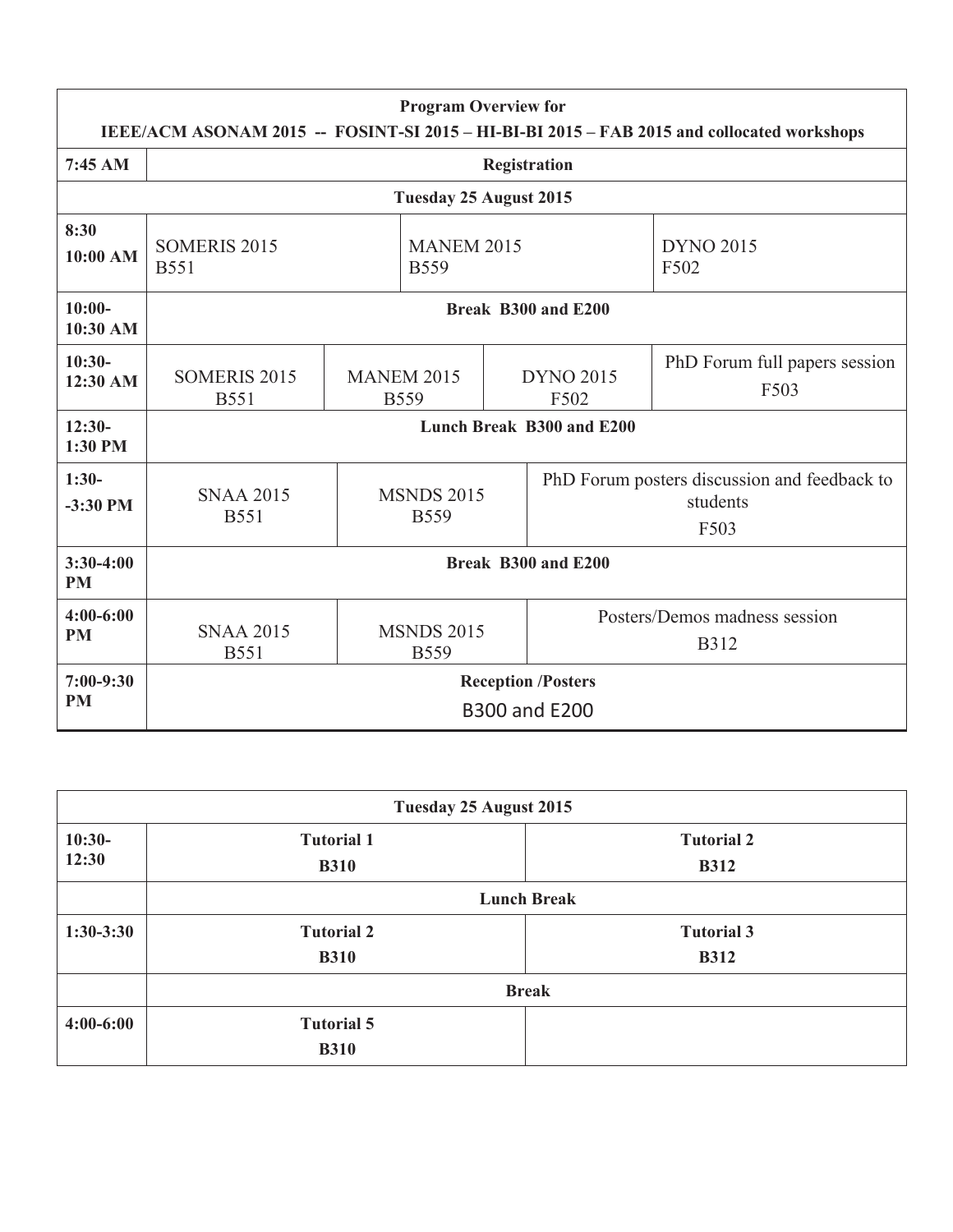|                   |                                            |                                                     | <b>Wednesday 26 August 2015</b> |                                             |                                                     |                                                                            |
|-------------------|--------------------------------------------|-----------------------------------------------------|---------------------------------|---------------------------------------------|-----------------------------------------------------|----------------------------------------------------------------------------|
| $7:45 \text{ AM}$ |                                            |                                                     |                                 | <b>Registration</b>                         |                                                     |                                                                            |
| 8:30              |                                            |                                                     |                                 | Opening ceremony: Amphi Thévenin            |                                                     |                                                                            |
| $9:00-10:00$ AM   |                                            | <b>ASONAM - Keynote Speaker I</b><br>Amphi Thévenin |                                 |                                             |                                                     | <b>FOSINT-SI Keynote Speaker I</b><br><b>F502</b>                          |
| $10:00-10:30$ AM  |                                            |                                                     |                                 | Break B300 and E200                         |                                                     |                                                                            |
| $10:30-12:30$ AM  | <b>ASONAM-</b><br><b>S1: B310</b>          | <b>ASONAM</b><br>$-S2: B312$                        | <b>ASONAM</b><br>$-S3: B551$    | <b>FOSINT-SI-</b><br><b>S1: F502</b>        | <b>HIBIHI-</b><br>S1: B559                          | <b>Multidisciplinary</b><br><b>S1: F503</b>                                |
| 12:30-1:30 PM     |                                            |                                                     |                                 | Lunch Break B300 and E200<br><b>Session</b> |                                                     | <b>ASONAM -- Demo Session -- ASONAM Poster Session -- FOSINT-SI Poster</b> |
| $1:30pm-2:30pm$   |                                            |                                                     |                                 | <b>ASONAM - Keynote Speaker II</b>          |                                                     |                                                                            |
| 2:30-4:30 PM      | <b>ASONAM</b><br>$\sim$<br><b>S4: B310</b> | <b>ASONAM</b><br>$-S5: B312$                        | <b>ASONAM</b><br>$-S6: B551$    | <b>FOSINT-SI-</b><br><b>S2: F502</b>        | <b>HIBIBI-</b><br>S <sub>2</sub> : B <sub>559</sub> | <b>Multidisciplinary</b><br><b>S2: F503</b>                                |
| 4:30-5:00 PM      |                                            |                                                     |                                 | Break B300 and E200                         |                                                     |                                                                            |
| $5:00-6:30$ PM    |                                            |                                                     |                                 | Panel: Amphi Thévenin                       |                                                     |                                                                            |

|                  |                                                                                                                                     | Thursday 27 August 2015                                                            |                                    |                                      |                                                            |                                                                            |
|------------------|-------------------------------------------------------------------------------------------------------------------------------------|------------------------------------------------------------------------------------|------------------------------------|--------------------------------------|------------------------------------------------------------|----------------------------------------------------------------------------|
| 8:00 AM          |                                                                                                                                     |                                                                                    | <b>Registration B300 and E200</b>  |                                      |                                                            |                                                                            |
| $9:00-10:00$ AM  |                                                                                                                                     | <b>ASONAM - Keynote Speaker III</b>                                                |                                    |                                      |                                                            | <b>FOSINT-SI Keynote Speaker II</b><br><b>F502</b>                         |
| $10:00-10:30$ AM |                                                                                                                                     |                                                                                    |                                    | Break B300 and E200                  |                                                            |                                                                            |
| $10:30-12:00$    | <b>ASONAM</b><br><b>ASONAM--</b><br><b>ASONAM</b><br><b>FOSINT-SI-</b><br>$-S9: B551$<br><b>S7: B310</b><br>$-S8: B312$<br>S3: F502 |                                                                                    | FAB-S1<br><b>B559</b>              | <b>Multidisciplinary</b><br>S3: F503 |                                                            |                                                                            |
| $12:00-1:00$ PM  |                                                                                                                                     |                                                                                    | Lunch Break B300 and E200          | <b>Session</b>                       |                                                            | <b>ASONAM -- Demo Session -- ASONAM Poster Session -- FOSINT-SI Poster</b> |
| $1:00-2:00$ PM   |                                                                                                                                     |                                                                                    | <b>ASONAM - Keynote Speaker IV</b> |                                      |                                                            |                                                                            |
| $2:00-2:30$ PM   |                                                                                                                                     | Break B300 and E200                                                                |                                    |                                      |                                                            |                                                                            |
| $2:30-4:00$ PM   | <b>ASONAM-</b><br><b>S10: B310</b>                                                                                                  | <b>ASONAM</b><br>$-S11: B312$                                                      | <b>ASONAM</b><br>$-S12: B551$      | <b>FOSINT-SI-</b><br><b>S4: F502</b> | FAB-S2<br><b>B559</b>                                      | <b>Multidisciplinary</b><br><b>S4: F503</b>                                |
| $7:00-11:00$ PM  |                                                                                                                                     | Banquet @ L'Hôtel des Arts et Métiers<br>Tel: 01 40 69 27 00 - Fax: 01 40 69 27 08 |                                    |                                      | Une marque de Club Iena – 9 bis, avenue d'Iena 75116 PARIS |                                                                            |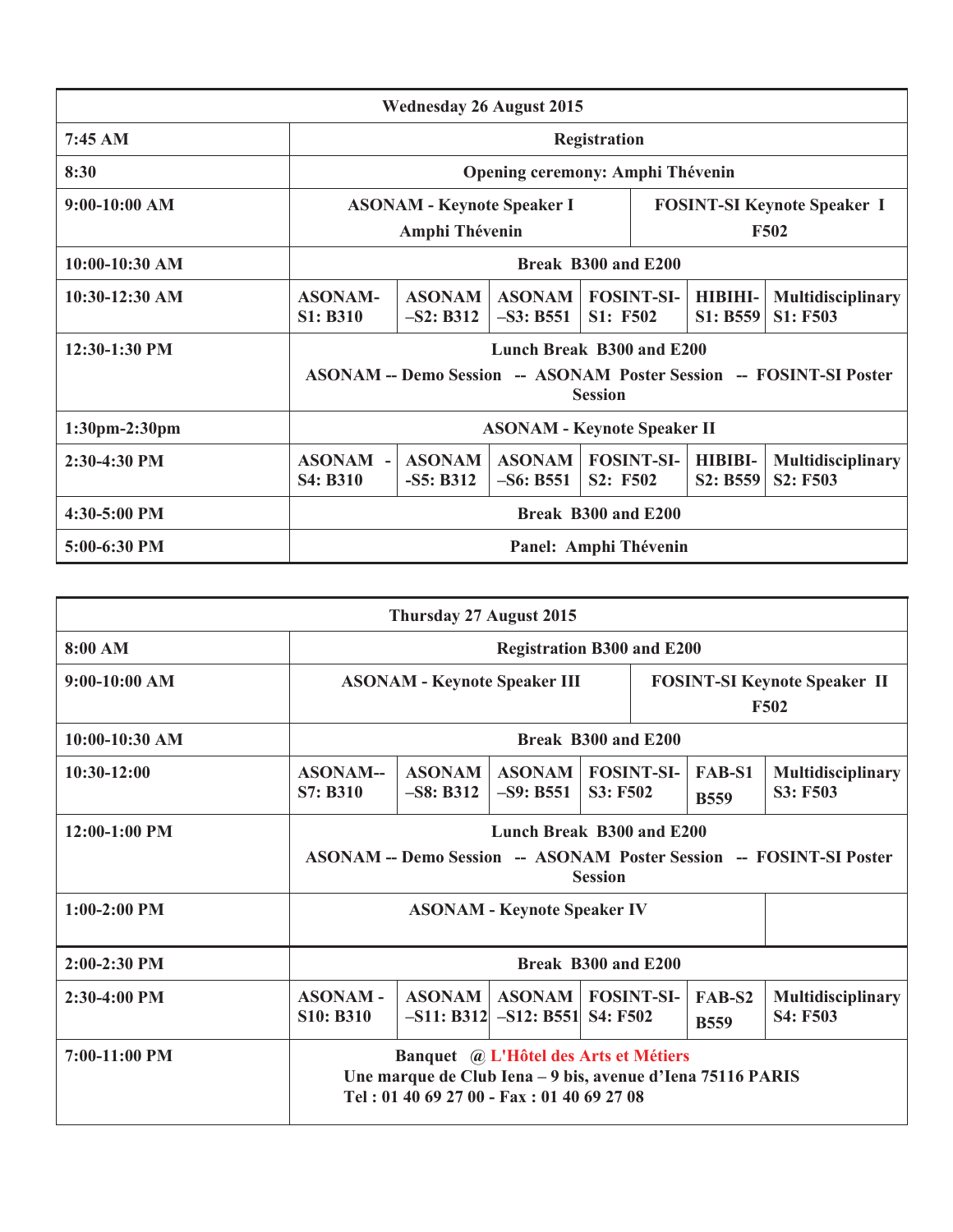|                           |                                             |                        | Friday 28 August 2015            |                                   |                     |             |                                  |
|---------------------------|---------------------------------------------|------------------------|----------------------------------|-----------------------------------|---------------------|-------------|----------------------------------|
| 8:00 AM                   |                                             |                        |                                  | <b>Registration B300 and E200</b> |                     |             |                                  |
| $9:00-10:00$<br>AM        |                                             |                        |                                  | <b>ASONAM - Keynote Speaker V</b> |                     |             |                                  |
| $10:00-$<br>10:30AM       |                                             |                        |                                  | Break B300 and E200               |                     |             |                                  |
| $10:30-12:30$             | <b>ASONAM-</b><br><b>S13</b><br><b>B310</b> | $ASONAM -$<br>S14 B312 | <b>ASONAM-S15</b><br><b>B551</b> |                                   | FAB-S3: B559        |             | Industrial -S1<br><b>F503</b>    |
| $12:30-1:30$<br><b>PM</b> |                                             |                        |                                  | Lunch Break B300 and E200         |                     |             |                                  |
| $1:30-3:30$ PM            | <b>ASONAM-</b><br>S16: B310                 | $ASONAM -$<br>S17 B312 | <b>ASONAM-S18</b><br><b>B551</b> |                                   | <b>FAB S4: B559</b> |             | Industrial $- S2$<br><b>F503</b> |
| 3:30-4:00 PM              |                                             |                        |                                  | Break B300 and E200               |                     |             |                                  |
| 4:00-5:30 PM              | $ASONAM -S19: B310$                         |                        |                                  | <b>ASONAM-S20: B312</b>           |                     | <b>B551</b> | <b>ASONAM-S21</b>                |
| 5:30 PM                   |                                             |                        |                                  | Closing: Amphi Thévenin           |                     |             |                                  |

Presentation time for the research track at ASONAM 2015 Full paper: 30 minutes Short paper: 20 minutes

Presentation time for the workshop papers 20 minutes

The specified time includes the Q/A period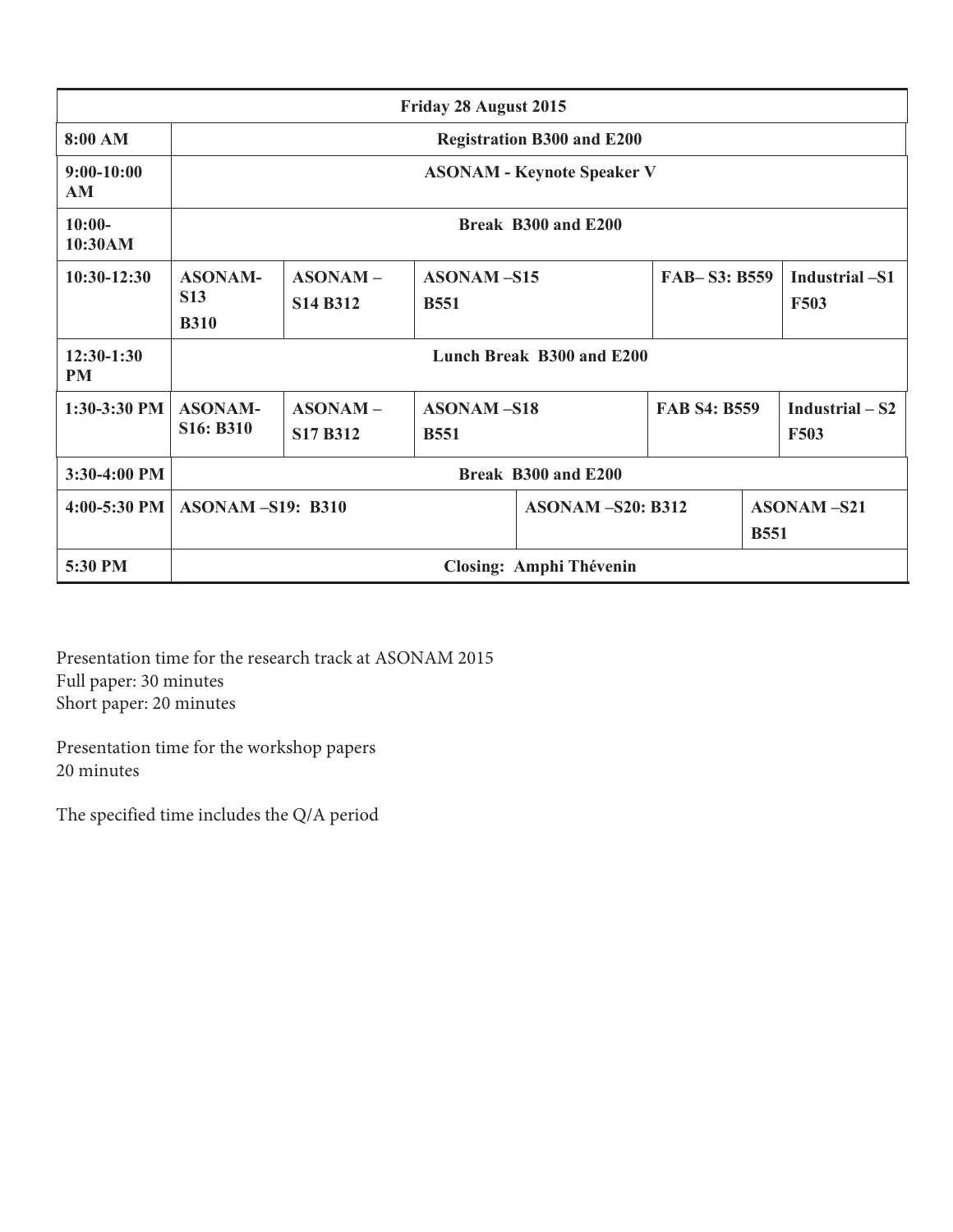## **ASONAM 2015 Tutorials**

# **Tutorial #1: Core Decomposition: Algorithms and Applications**

Fragkiskos D. Malliaros, Michalis Vazirgiannis, and Apostolos N. Papadopoulos

# Tutorial #2: Analysis and mining of multiple social networks Matteo Magnani

# Tutorial #3: Principles, models, and methods for the characterization and analysis of lurkers in online social networks

Roberto Interdonato and Andrea Tagarelli

**Tutorial #4: Bot Detection in Social Media: Networks, Behavior, and Evaluation** Fred Morstatter, Kathleen M. Carley, and Huan Liu

# Tutorial #5: Subgroup Discovery and Community Detection on Attributed Graphs Martin Atzmueller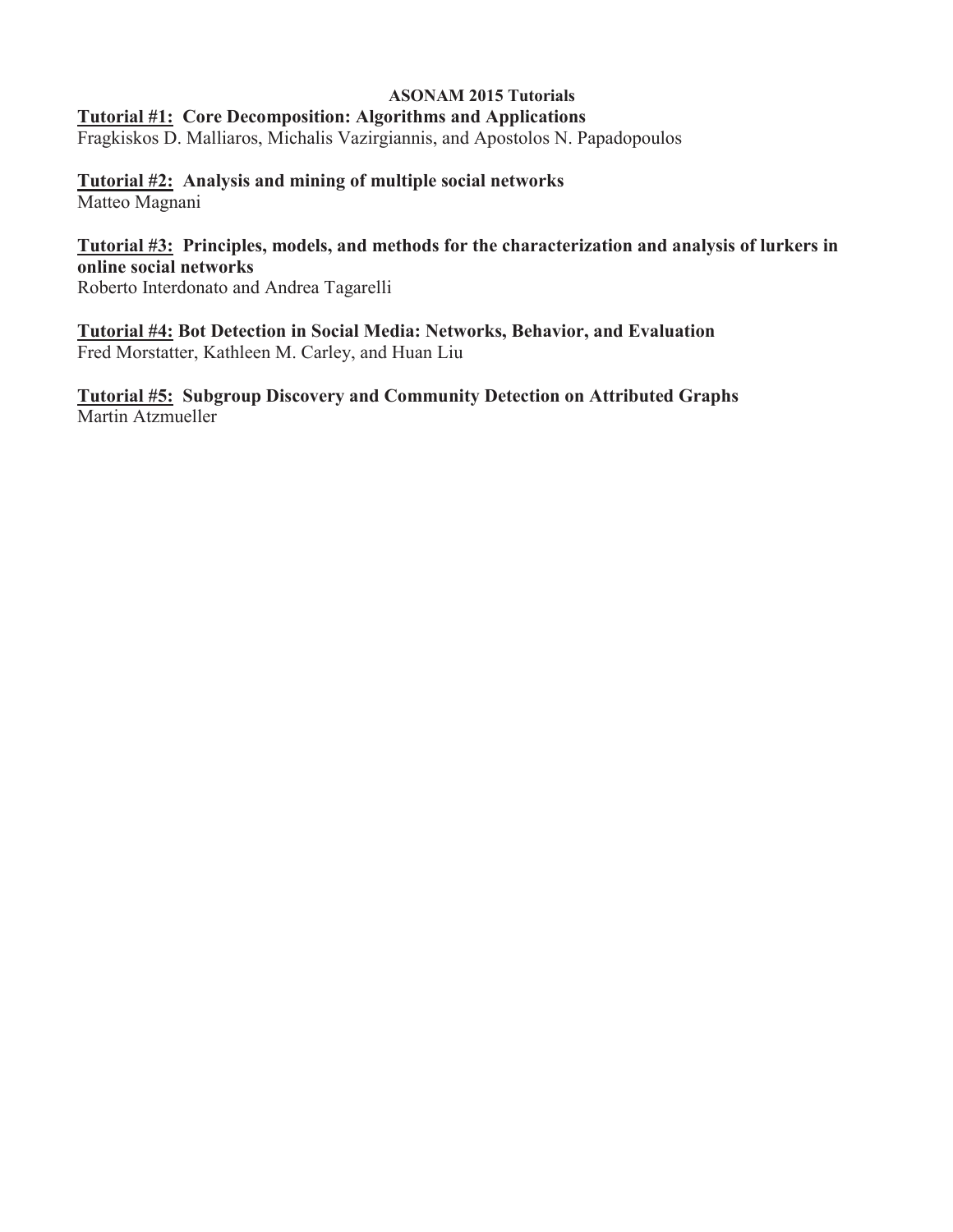# **ASONAM 2015 Sessions**

| <b>Date</b>  | <b>Time</b>                   | Room        | <b>Session title</b>                        | Chair                        |
|--------------|-------------------------------|-------------|---------------------------------------------|------------------------------|
| Wed, Aug 26  | 9:00-10:00                    |             | Amphi Thévenin ASONAM - Keynote Speaker I   | Jian Pei                     |
| Wed, Aug 26  | $10:30 - 12:30$               | <b>B310</b> | S1: Influence                               | Chih-Hua Tai                 |
| Wed, Aug 26  | $10:30 - 12:30$               | <b>B312</b> | S2: Communities: detection and applications | Meng-Fen Chiang              |
| Wed, Aug 26  | $10:30 - 12:30$               | <b>B551</b> | S3: Events and activities                   | <b>Huan Liu</b>              |
| Wed, Aug 26  | $1:30 - 2:30$                 |             | Amphi Thévenin ASONAM - Keynote Speaker II  | Jie Tang                     |
| Wed, Aug 26  | $2:30 - 4:30$                 | <b>B310</b> | S4: Tweets                                  | Saptarshi Ghosh              |
| Wed, Aug 26  | $2:30 - 4:30$                 | <b>B312</b> | S5: Users                                   | <b>Lisa Singh</b>            |
| Wed, Aug 26  | $2:30 - 4:30$                 | <b>B551</b> | S6: Structures                              | Amira Soliman                |
| Thu, Aug 27  | $9:00 - 10:00$                |             | Amphi Thévenin ASONAM - Keynote Speaker III | <b>Fabrizio Silvestri</b>    |
| Thu, Augo    | $10$ 30-12:                   | <b>B310</b> | S7: Ties and links                          | <b>Sung Hyon Myaeng</b>      |
| Thu, Aug 27  | 10 30-12 00                   | <b>B312</b> | S8: Locations and relations                 | <b>Tao Chen</b>              |
| Thu, Aug 27  | 10 30-12 00                   | <b>B551</b> | <b>S9: Applications</b>                     | <b>Michalis Vazirgiannis</b> |
| Thu, Aug 27  | $1:\mathbf{i} - 2:\mathbf{j}$ |             | Amphi Thévenin ASONAM - Keynote Speaker IV  | <b>Jon Rokne</b>             |
| Thu, Aug 27î | $:0 - 4:0$                    | <b>B310</b> | S10: Influence and applications             | <b>Wee Peng Tay</b>          |
| $u$ ug $27$  | $230 - 400$                   | <b>B312</b> | <b>S11: Applications</b>                    | Sarvenaz Choobdar            |
| Thu, Aug 27  | $2:30 - 4:00$                 | <b>B551</b> | S12: Sentiment and recommendation           | Peter Chin                   |
| Thu, Aug 27  | $9:00 - 10:00$                |             | Amphi Thévenin ASONAM - Keynote Speaker V   | <b>Talel Abdessalem</b>      |
| Fri, Aug 28  | $10:30 - 12:30$               | <b>B310</b> | S13: Analysis methods                       | Gizem Korkmaz                |
| Fri, Aug 28  | $10:30 - 12:30$               | <b>B312</b> | S14: Anomalies, identities, and threats     | <b>Fred Morstatter</b>       |
| Fri, Aug 28  | $10:30 - 12:30$               | <b>B551</b> | S15: Prediction                             | Jaideep Srivastava           |
| Fri, Aug 28  | $1:30 - 3:30$                 | <b>B310</b> | S16: Twitter                                | Ajitesh Srivastava           |
| Fri, Aug 28  | $1:30 - 3:30$                 | <b>B312</b> | S17: Wikipedia and collaboration            | Wei Gao                      |
| Fri, Aug 28  | $1:30 - 3:30$                 | <b>B551</b> | <b>S18: Communities</b>                     | <b>Richard Frank</b>         |
| Fri, Aug 28  | $4:00 - 5:30$                 | <b>B310</b> | S19: Time, locations                        | <b>Nitin Agarwal</b>         |
| Fri, Aug 28  | $4:00 - 5:30$                 | <b>B312</b> | S20: Privacy and trust                      | <b>Dejing Dou</b>            |
| Fri, Aug 28  | $4:00 - 5:30$                 | <b>B551</b> | S21: Information in Social Networks         | <b>Reid Johnson</b>          |

**Tue, Aug 25 - 4:00 - 6:00 - B312 - Poster/Demo Session presentations -- Chair : Faruk Polat**

**Send your slides to**  Omar Addam <omaddam@gmail.com>, Gabi Jurca <gabi.alex.j@gmail.com>, "Konstantinos F. Xilogiannopoulos" <kostasfx@yahoo.gr>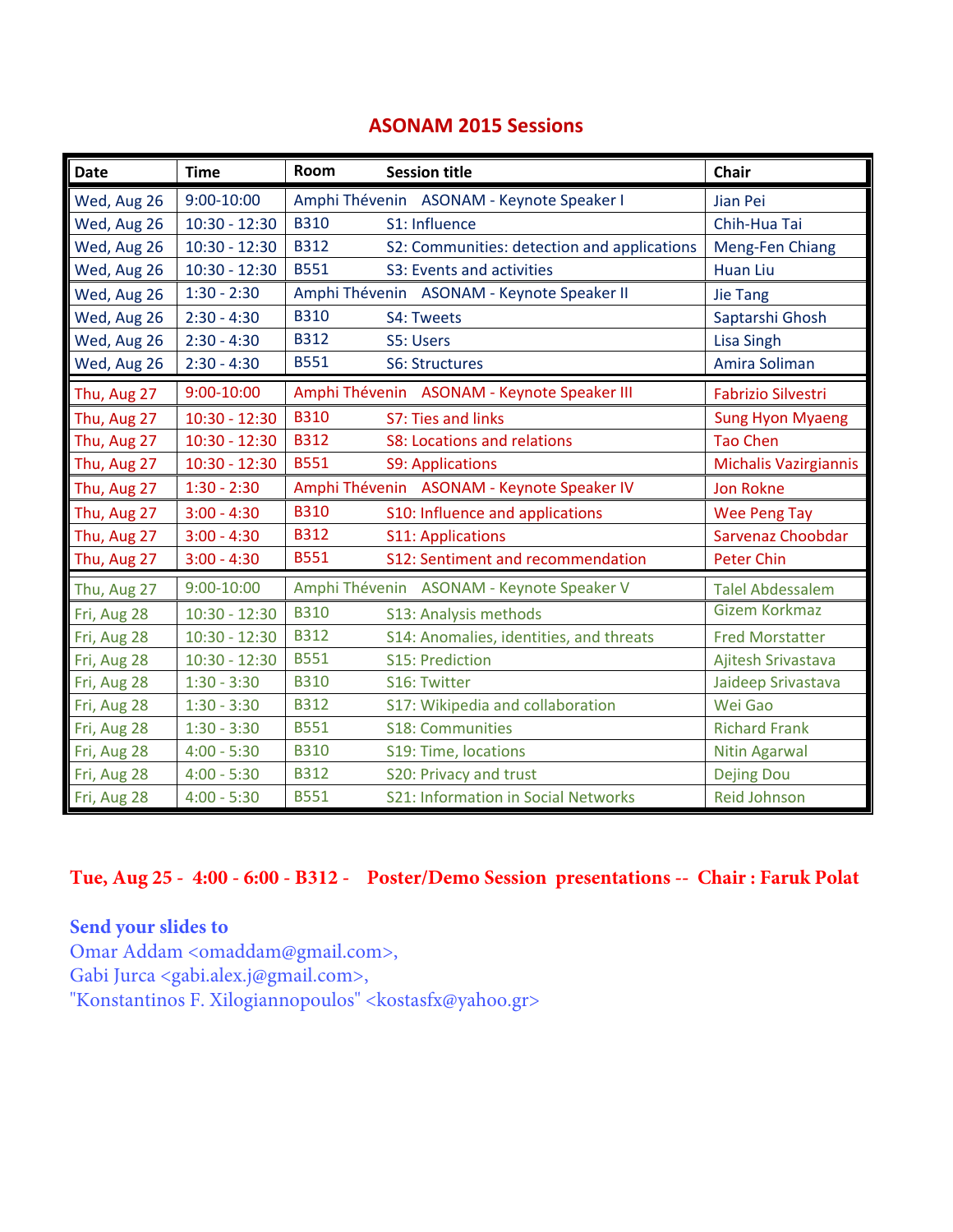# **ASONAM 2015 Panel**

**Title: Global Influence of Social Media Moderator: Huan Liu, Arizona State University, USA** 

Panelists:

**Sinan Aral** MIT Sloan School of Management, USA **Jaideep Srivastava** University of Minnesota, USA and Qatar Foundation, Qatar **Noshir Contractor** Northwestern University, USA **Ricardo Baeza-Yates** Yahoo Labs, USA **Fabrizio Silvestri,** Yahoo Labs, Barcelona **Jie Tang Tsinghua University, China**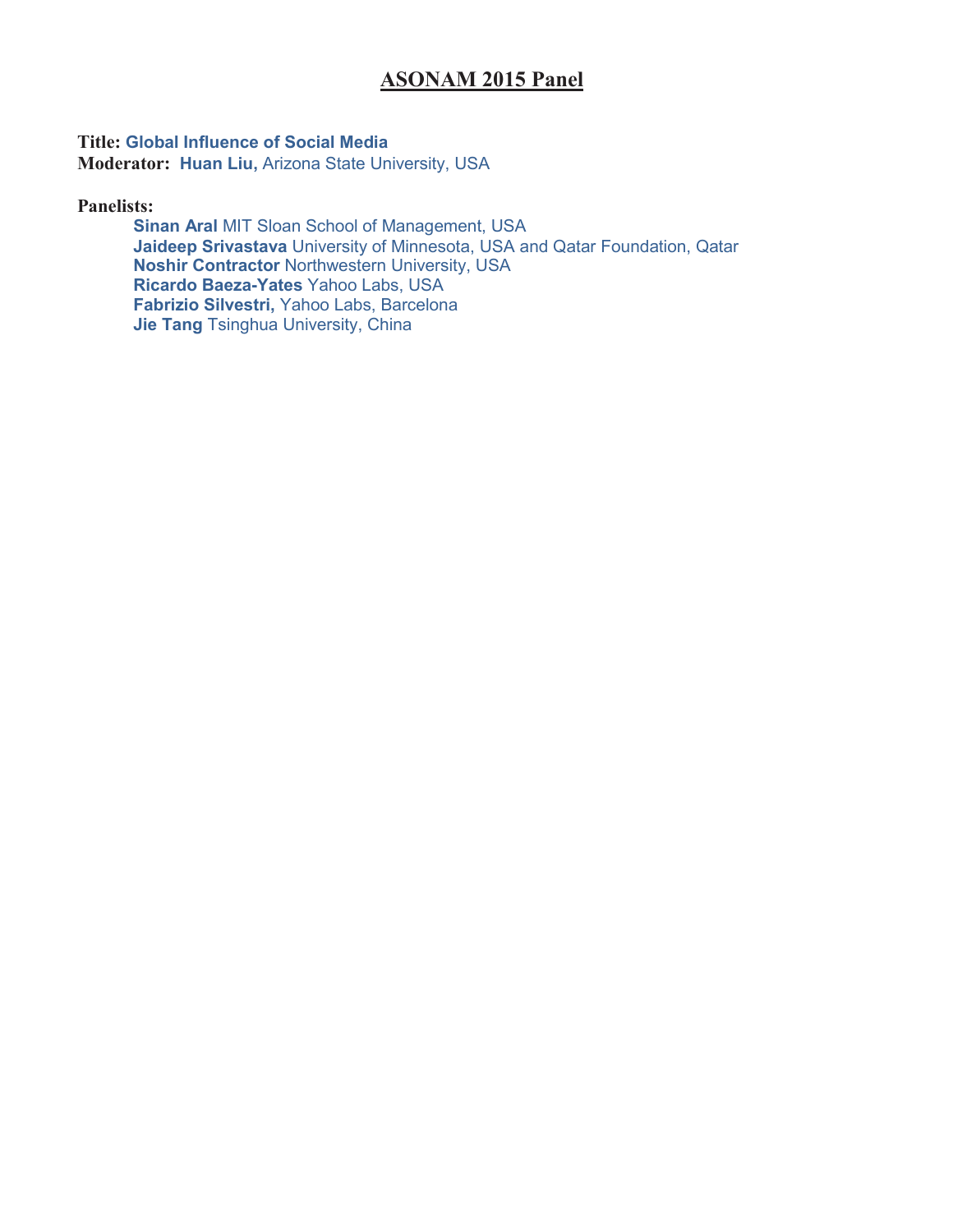## **The Dynamics of Social Influence and Reputation Online**

## **Sinan Aral MIT Sloan School of Management, USA**

**Abstract:** Identity and reputation drive some of the most important relational decisions we make online: Who to follow or link to, whose information to trust, whose opinion to rely on when choosing a product or service, and whose content to consume and share. Yet, we know very little about the dynamics of social influence and relational reputation and how they affect our decision making. Sinan will describe a series of large scale experiments that explore the behavioral dynamics catalyzed by social influence, identity and reputation online. He will explore some of the implications for bias in online ratings, social advertising and the ability to generate cascades of behavior through peer to peer influence in networks. Sinan will argue that new research on social influence and relational reputation could help guide our platform design and social policy decisions in light of the rising importance of peer effects and reputation online.



**Short Bio:** Sinan is the David Austin Professor of Management at MIT, where he holds joint Professorships in the IT and Marketing groups and leads the "Social Analytics and Experimentation" Pillar of MIT's Initiative on the Digital Economy. He is also the Chief Scientist at Humin, a social platform developing what the Wall Street Journal called the first "Social Operating System." Sinan was the Scholar-in-Residence at the New York Times R&D Lab in 2013 and has worked closely with Facebook, Yahoo, Microsoft, Nike, IBM, Intel, Cisco, Oracle, SAP and many other leading Fortune 500 firms on realizing business value from big data analytics, social media and IT investments. His research on social influence and information diffusion in social networks has won numerous awards including the Microsoft Faculty Fellowship, the PopTech Science

Fellowship, an NSF CAREER Award, a Fulbright Scholarship and seven "Best Paper" awards. He was also recently named one of the "World's Top 40 Business School Professors Under 40" by Poets & Quants. In his spare time, he cooks, skis and tell jokes about his own cooking and skiing. His most recent hobby is learning from his one year old son. You can find Sinan on Twitter @sinanaral.

**Communities and privacy in mobile phone social networks** 

**Vincent Blondel** Université catholique de Louvain, Belgium

#### **Abstract**

We describe several recent results on large network analysis with a special emphasis on community detection and on the analysis of mobile phone datasets. In particular, we describe the Louvain method that and can be routinely used for analyzing networks with billions of nodes or links. We analyze communities obtained on a nationwide dataset of criminal records, as well as on a social network constructed from mobile phone communications that span periods covering several months. We also describe applications of mobile phone dataset analysis for a range of applications such as urban planning, traffic optimization, monitoring of development policy, crisis management, and control of epidemics. With these applications in mind we overview results obtained in the ''Data for Development'' (D4D) challenge on the analysis of mobile phone datasets. We analyze the privacy threats of anonymized mobile phone dataset and show that human behavior puts fundamental natural constraints to the privacy of individuals.



**Short Bio:** Vincent D. Blondel is professor of applied mathematics and president of the University of Louvain (Belgium). He is affiliated with the Massachusetts Institute of Technology (Cambridge, USA) where he was a visiting professor and Fulbright scholar. He has held various appointments, including at Oxford University, at the Royal Institute of Technology (Stockholm, Sweden), at INRIA (Paris), and at the University of California (Santa Barbara). Vincent has directed more than thirty PhD and Master thesis. He is an IEEE Fellow and is the recipient of several international prizes, including the IEEE Ruberti prize and the SIAM prize on control and systems theory. He is a pioneer

in the analysis of mobile phone datasets and the organizer of several international challenges on mobile phone datasets analysis. His recent work has been widely featured, including in Wired, Technology Review, Le Monde, La Recherche, BBC, CNN, Der Spiegel, The Wall Street Journal and The New York Times.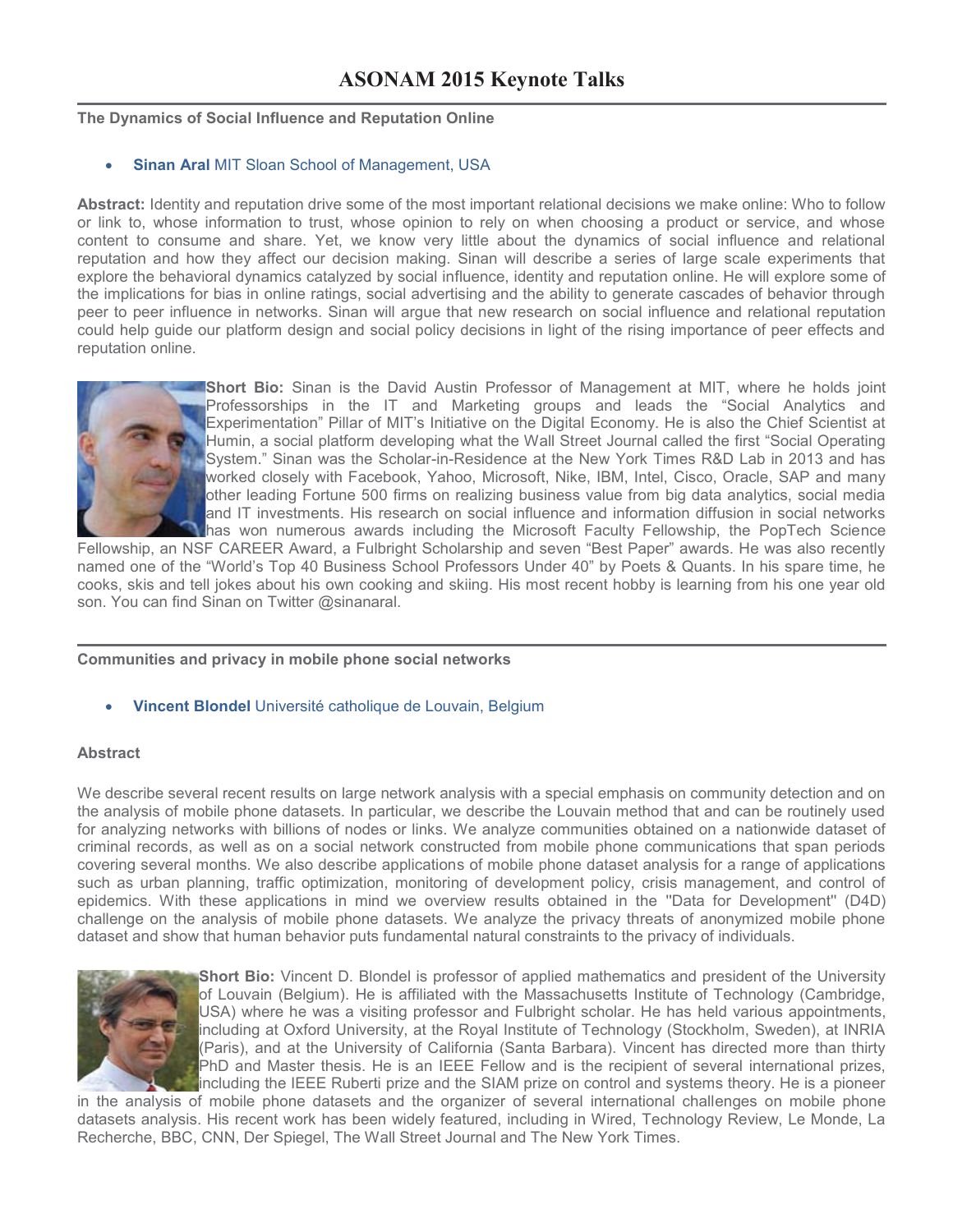## **Interpersonal Trust Dynamics in Online Systems – Models and Applications**

## x **Jaideep Srivastava** University of Minnesota, USA and Qatar Foundation, Qatar (partially covered by Springer)

## **Abstract**

Understanding the nature of online interpersonal trust continues to gain importance, especially as we increasingly perform activities and form relationships online. Trust forms a critical substrate on which activities with economic consequence, e.g. e-commerce transactions, or relationships with emotional consequence, e.g. friendships and romances, are built. There is a vast literature on interpersonal trust in the social sciences. However, with the mass adoption of the Internet in our daily lives, and the ability to capture high resolution data on its use, we are at the threshold of a deeper understanding of the dynamics behind interpersonal trust. It is now becoming possible to study the phenomenon of trust dynamics at a much finer granularity than ever before. Online social systems such as Multiplayer Online Games (MOGs) and Virtual Worlds (VWs) have become increasingly popular and have communities comprising tens of millions. They serve as unprecedented tools to theorize and empirically model the trust dynamics of individuals, groups, and networks within large communities. This talk consists of four parts. First, we describe findings from the Virtual World Exploratorium; a multi-institutional, multi-disciplinary project which uses data from commercial MMOGs and VWs to study many fields of social science, including sociology, social psychology, organization theory, group dynamics, macro-economics, etc. Second, describe a model for a multi-relational, multiactivity environment, where 'low familiarity threshold' activities like chatting, grouping, and transactions form the scaffolding for the formation of 'high familiarity threshold' relationships like trust formation. Third, using this model, we describe our studies on the dynamics of online interpersonal trust, including like trust formation, trust reciprocation, trust revocation, and the nature of trust transitivity and trust cascading. Finally, we describe some applications of this model for tasks like understanding the vulnerabilities of a social network to rumor spreading, and inoculation against it.



**Short Bio:** Jaideep Srivastava is the Director of the Social Computing division at QCRI. He is on leave from the University of Minnesota, where he directs a laboratory focusing on research in Web Mining, Social Analytics, and Health Analytics. He is a Fellow of the Institute of Electrical and Electronics Engineers (IEEE), has been an IEEE Distinguished Visitor, and is a Distinguished Fellow of Allina's Center for Healthcare Innovation. He has been awarded the Distinguished Research Contributions Award of the PAKDD, for his lifetime contributions to the field of data mining. Six of his papers have won best paper awards.

Dr. Srivastava is currently co-leading a multi-institutional, multi-disciplinary project in the rapidly emerging area of social computing (http://vwobservatory.com/). He has significant experience in the industry, in both consulting and executive roles. He was the data mining architect at Amazon.com (www.amazon.com), built a data analytics department at Yodlee (www.yodlee.com), and served as the Chief Technology Officer for Persistent Systems (www.persistentsys.com). He is the Co-Founder and Chief Scientific Officer of Ninja Metrics (www.ninjametrics.com), which brings his research in social analytics to the commercial world. He is an adviser to CogCubed (www.cogcubed.com), an innovative company whose goal is to revolutionize the diagnosis and therapy of cognitive disorders through the use of online games, to LeadId (www.leadid.com), the market leader in cross-industry lead management, and to Kipsu (http://kipsu.com/), which is providing an innovative approach to improving service quality in the hospitality industry. Dr. Srivastava has held distinguished professorships at Heilongjiang University and Wuhan University, China. He has held advisory positions with the State of Minnesota, and the State of Maharashtra, India. He is a technology advisor to the Unique ID (UID) project of the Government of India, whose goal is to provide biometrics-based social security numbers to the 1.2 Billion citizens of India. Dr. Srivastava has delivered invited talks in over 30 countries, including more than a dozen keynote addresses at major international conferences. He has a Bachelors of Technology from the Indian Institute of Technology (IIT), Kanpur, India, and MS and PhD from the University of California, Berkeley.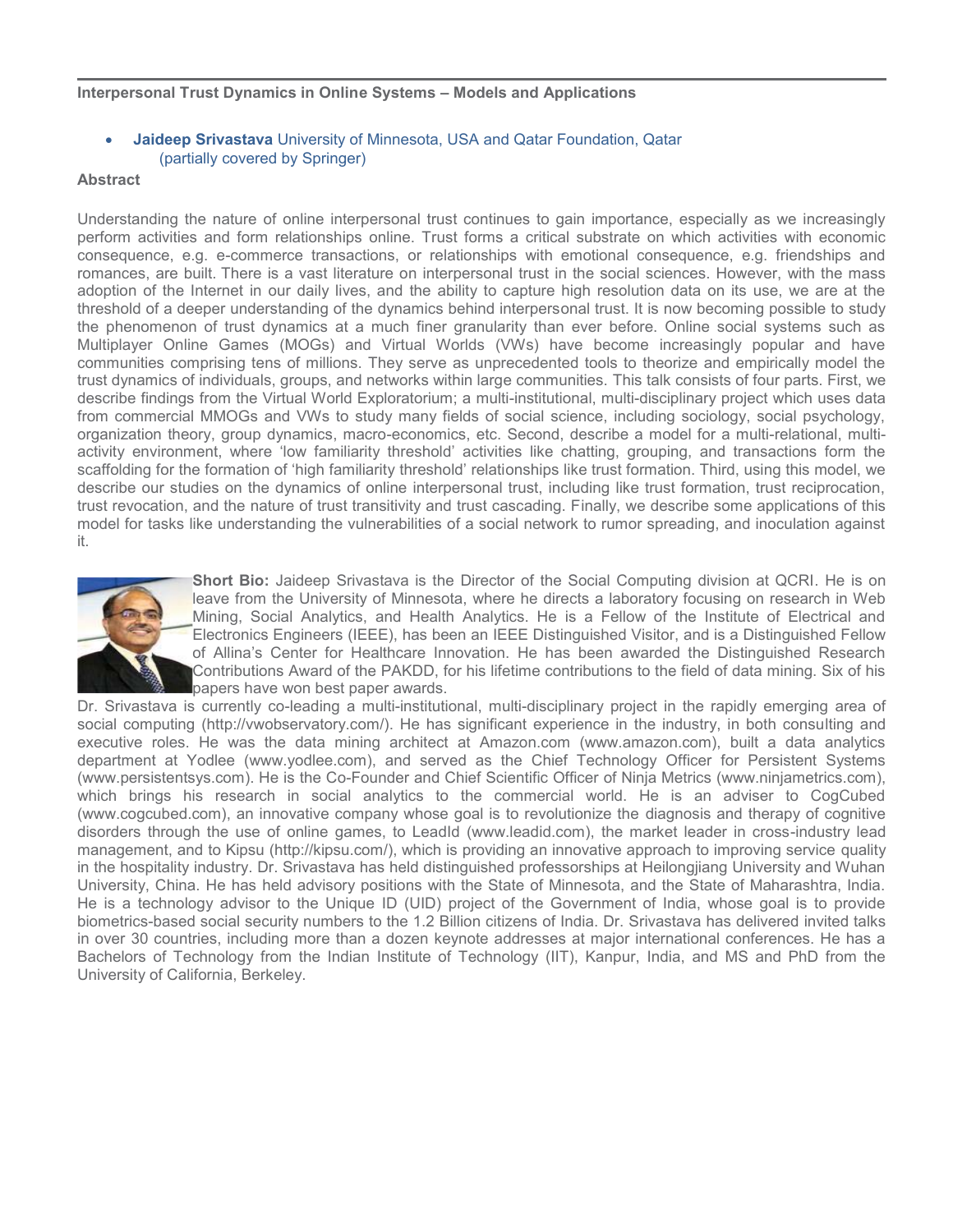## **Leveraging Computational Social Science to address Grand Societal Challenges**

## x **Noshir Contractor** Northwestern University, Dept. of Industrial Engineering & Management Sciences, USA

#### **Abstract**

The increased access to big data about social phenomena in general, and network data in particular, has been a windfall for social scientists. But these exciting opportunities must be accompanied with careful reflection on how big data can motivate new theories and methods. Using examples of his research in the area of networks, Contractor will argue that Computational Social Science serves as the foundation to unleash the intellectual insights locked in big data. More importantly, he will illustrate how these insights offer social scientists in general, and social network scholars in particular, an unprecedented opportunity to engage more actively in monitoring, anticipating and designing interventions to address grand societal challenges.



**Short Bio:** Noshir Contractor is the Jane S. & William J. White Professor of Behavioral Sciences in the McCormick School of Engineering & Applied Science, the School of Communication and the Kellogg School of Management at Northwestern University, USA. He is the Director of the Science of Networks in Communities (SONIC) Research Group at Northwestern University and a board member of the Web Science Trust. He is investigating factors that lead to the formation, maintenance, and dissolution of dynamically linked social and knowledge networks in a wide variety of contexts.

His research program has been funded continuously for almost two decades by major grants from the U.S. National Science Foundation with additional funding from the U.S. National Institutes of Health (NIH), Army Research Laboratory, Air Force Research Laboratory, Army Research Institute, NASA, Rockefeller Foundation, Gates Foundation, and the MacArthur Foundation. His book titled Theories of Communication Networks (co-authored with Professor Peter Monge and published by Oxford University Press), received the 2003 Book of the Year award from the Organizational Communication Division of the National Communication Association. He was a recipient of the 2014 National Communication Association's Distinguished Scholar Award and in 2015 he was elected a Fellow of the International Communication Association. He is also the co-founder and Chairman of Syndio, which offers organizations products and services based on network analytics. Professor Contractor has a Bachelor's degree in Electrical Engineering from the Indian Institute of Technology, Madras and a Ph.D. from the Annenberg School of Communication at the University of Southern California.

#### **Wisdom of Crowds or Wisdom of a Few?**

x **Ricardo Baeza-Yates** Yahoo Labs, USA

#### **Abstract**

In this keynote we give an introduction to wisdom of crowds in the Web, the long tail of web content, and the bias involved in the generation of user generated content (UGC). This bias creates the wisdom of ad hoc crowds or the wisdom of a few. Although it is well known that user activity in most settings follows a power law, that is, few people do a lot, while most do nothing, there are few studies that characterize well this activity. In a recent analysis of social network data we corroborated that a small percentage of the active users (passive users are the majority) represent at least the 50% of the UGC. As a sub-product, we also found a lower bound for the digital desert, the content in the Web that nobody reads. These results implies that most of the wisdom comes from a few users, which is not that surprising, as the Web is a reflection of our own society, where economical or political power also is in the hands of minorities.



**Short Bio:** Ricardo Baeza-Yates is VP of Research for Yahoo Labs leading teams in United States, Europe and Latin America since 2006 and based in Sunnyvale, California, since August 2014. During this time he has lead the labs in Barcelona and Santiago de Chile. Between 2008 and 2012 he also oversaw the Haifa lab. He is also part time Professor at the Dept. of Information and Communication Technologies of the Universitat Pompeu Fabra, in Barcelona, Spain. During 2005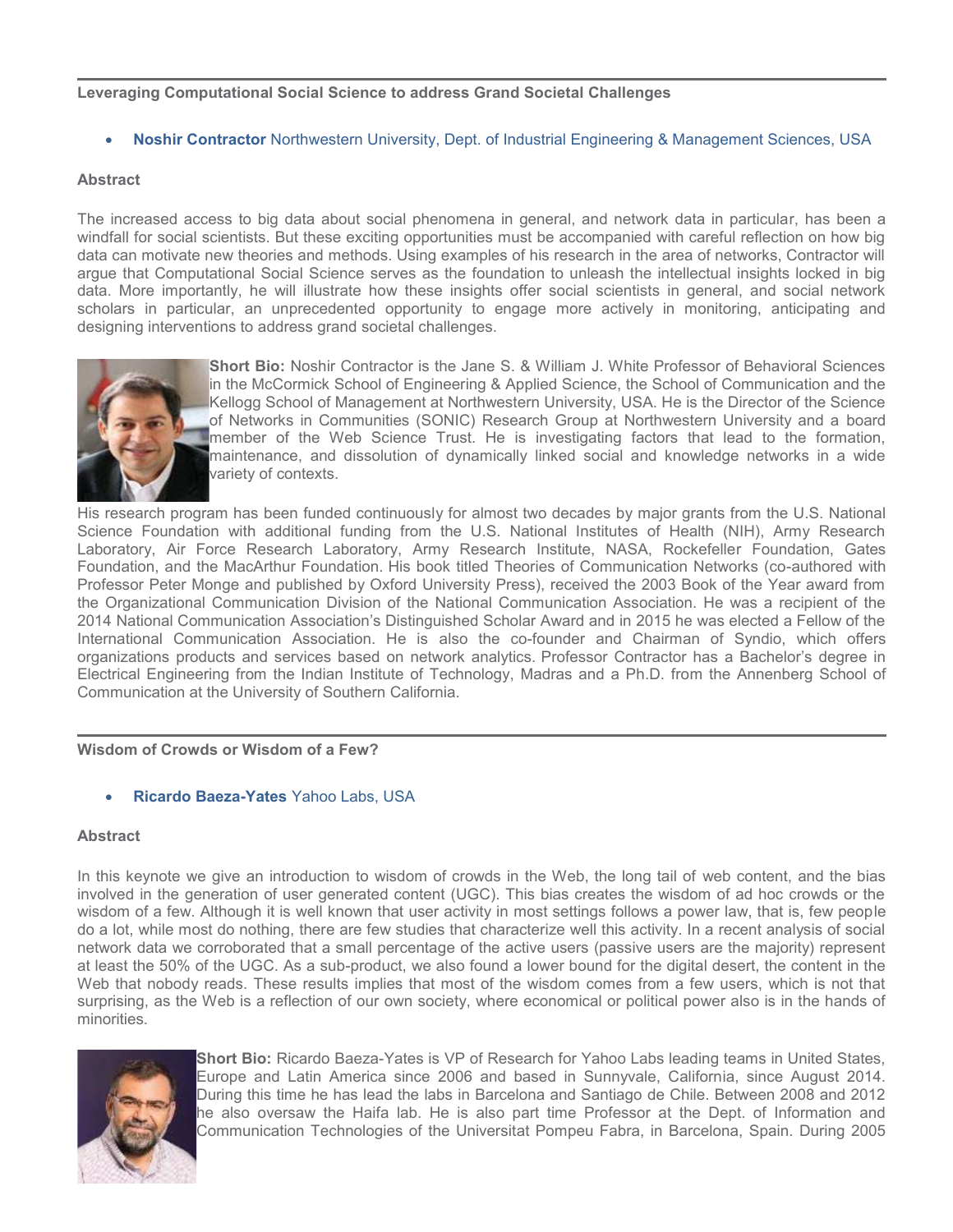he was an ICREA research professor at the same university. Until 2004 he was Professor and before founder and Director of the Center for Web Research at the Dept. of Computing Science of the University of Chile (in leave of absence until today). He obtained a Ph.D. in CS from the University of Waterloo, Canada, in 1989. Before he obtained two masters (M.Sc. CS & M.Eng. EE) and the electronics engineer degree from the University of Chile in Santiago. He is co-author of the best-seller Modern Information Retrieval textbook, published in 1999 by Addison-Wesley with a second enlarged edition in 2011, that won the ASIST 2012 Book of the Year award. He is also coauthor of the 2nd edition of the Handbook of Algorithms and Data Structures, Addison-Wesley, 1991; and co-editor of Information Retrieval: Algorithms and Data Structures, Prentice-Hall, 1992, among more than 500 other publications. From 2002 to 2004 he was elected to the board of governors of the IEEE Computer Society and in 2012 he was elected for the ACM Council. He has received the Organization of American States award for young researchers in exact sciences (1993), the Graham Medal for innovation in computing given by the University of Waterloo to distinguished ex-alumni (2007), the CLEI Latin American distinction for contributions to CS in the region (2009), and the National Award of the Chilean Association of Engineers (2010), among other distinctions. In 2003 he was the first computer scientist to be elected to the Chilean Academy of Sciences and since 2010 is a founding member of the Chilean Academy of Engineering. In 2009 he was named ACM Fellow and in 2011 IEEE Fellow.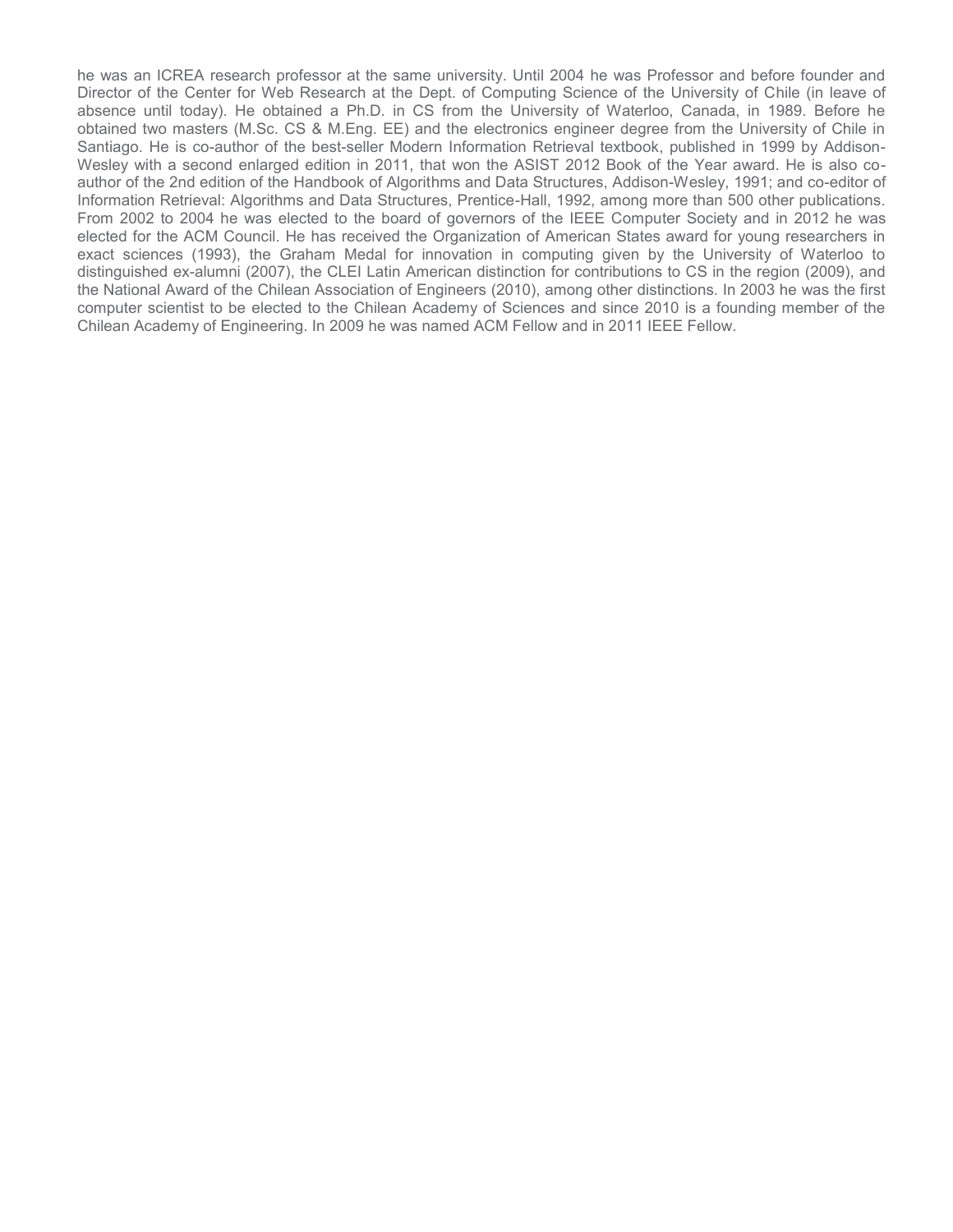| Wednesday       | 26-Aug-15                                   |                 |
|-----------------|---------------------------------------------|-----------------|
| Time            | Session                                     | Papers          |
| 8:30-9:00 am    | Opening ceremony                            |                 |
| $9:00-10:00$ am | Keynote                                     | Sinan Aral      |
| 10:00-10:30 am  | <b>Break</b>                                |                 |
| 10:30-12:30     | S1: Influence                               |                 |
|                 | S2: Communities: detection and applications |                 |
|                 | S3: Events and activities                   |                 |
| 12:30-1:30 pm   | Lunch                                       |                 |
| $1:30-2:30$ pm  | Keynote                                     | Vincent Blondel |
| $2:30-4:30$ pm  | S4: Tweets                                  |                 |
|                 | S5: Users                                   |                 |
|                 | S6: Structures                              |                 |
| 4:30-5:00 pm    | <b>Break</b>                                |                 |
| 5:00-6:30 pm    | Panel                                       |                 |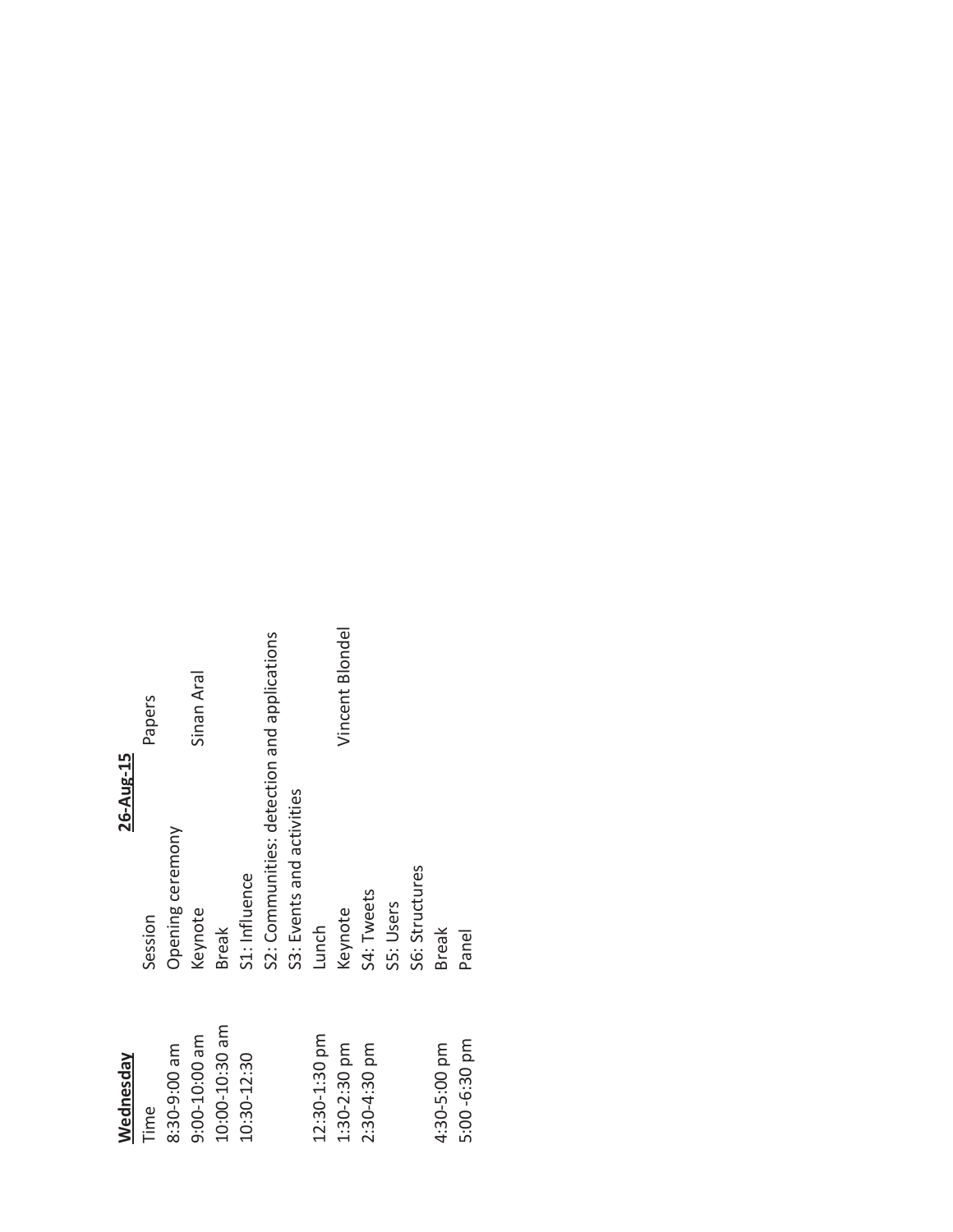|           | Papers  | Jaideep Srivastava (partially covered by Springer) |                |                    |                             |                  |                | Noshir Contractor |              |                                 |                   |                                   |  |
|-----------|---------|----------------------------------------------------|----------------|--------------------|-----------------------------|------------------|----------------|-------------------|--------------|---------------------------------|-------------------|-----------------------------------|--|
| 27-Aug-15 | Session | Keynote                                            | <b>Break</b>   | S7: Ties and links | S8: Locations and relations | S9: Applications | Lunch          | Keynote           | <b>Break</b> | S10: Influence and applications | S11: Applications | S12: Sentiment and recommendation |  |
| Thursday  | Time    | 9:00-10:00 am                                      | 10:00-10:30 am | 10:30-12:00        |                             |                  | $12:00 - 1:00$ | 1:00-2:00 pm      | 2:00-2:30 pm | 2:30-4:00 pm                    |                   |                                   |  |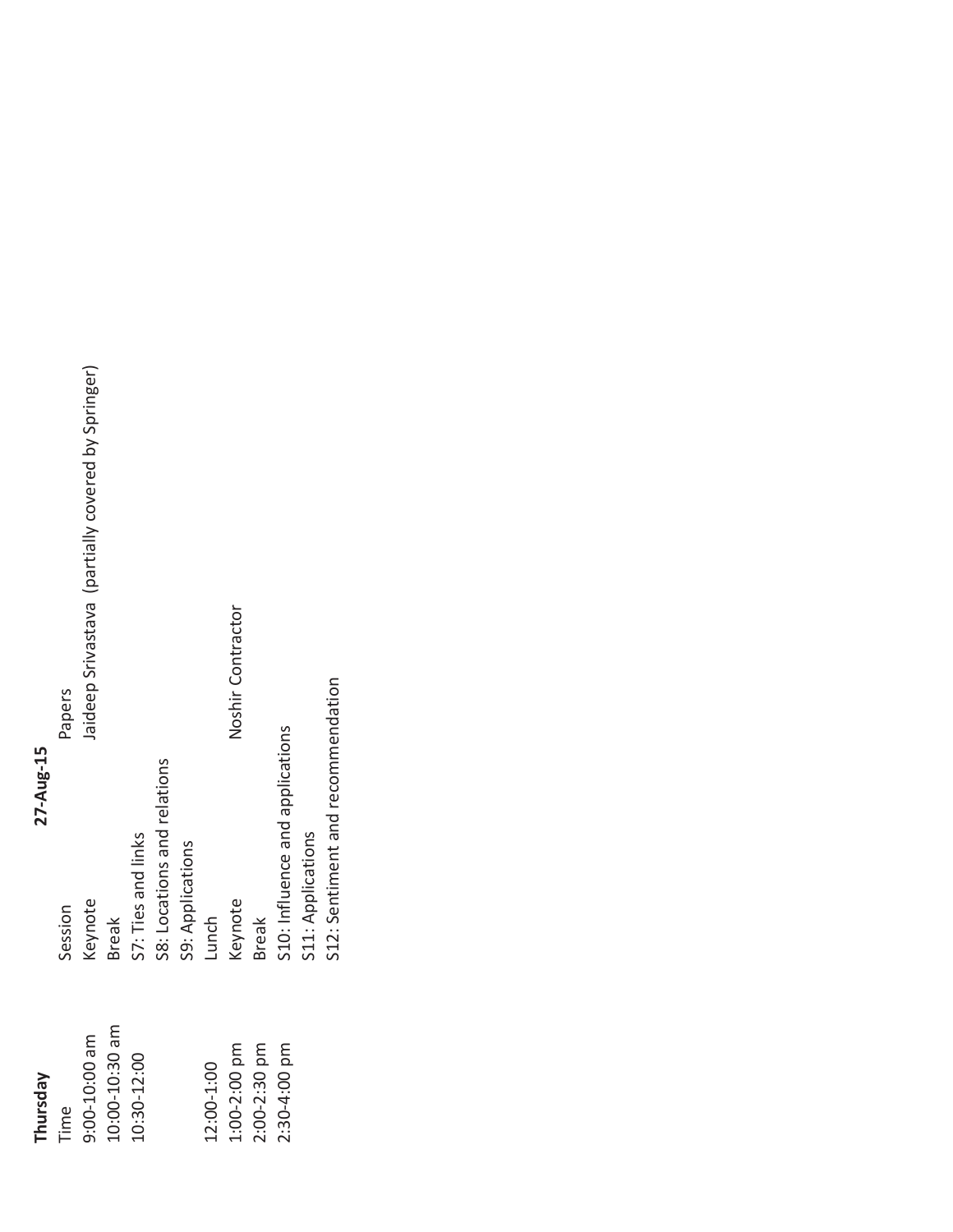| Friday        | 28-Aug-15                               |                     |
|---------------|-----------------------------------------|---------------------|
| Time          | Session                                 | Papers              |
| $9-10$ am     | Keynote                                 | Ricardo Baeza-Yates |
| 10-10:30 am   | <b>Break</b>                            |                     |
| 10:30-12:30   | S13: Analysis methods                   |                     |
|               | S14: Anomalies, identities, and threats |                     |
|               | S15: Prediction                         |                     |
| 12:30-1:30 pm | Lunch                                   |                     |
| 1:30-3:30 pm  | S16: Twitter                            |                     |
|               | S17: Wikipedia and collaboration        |                     |
|               | S18: Communities                        |                     |
| 3:30-4:00 pm  | <b>Break</b>                            |                     |
| 4:00-5:30 pm  | S19: Time, locations                    |                     |
|               | S20: Privacy and trust                  |                     |
|               | S21: Information in Social Networks     |                     |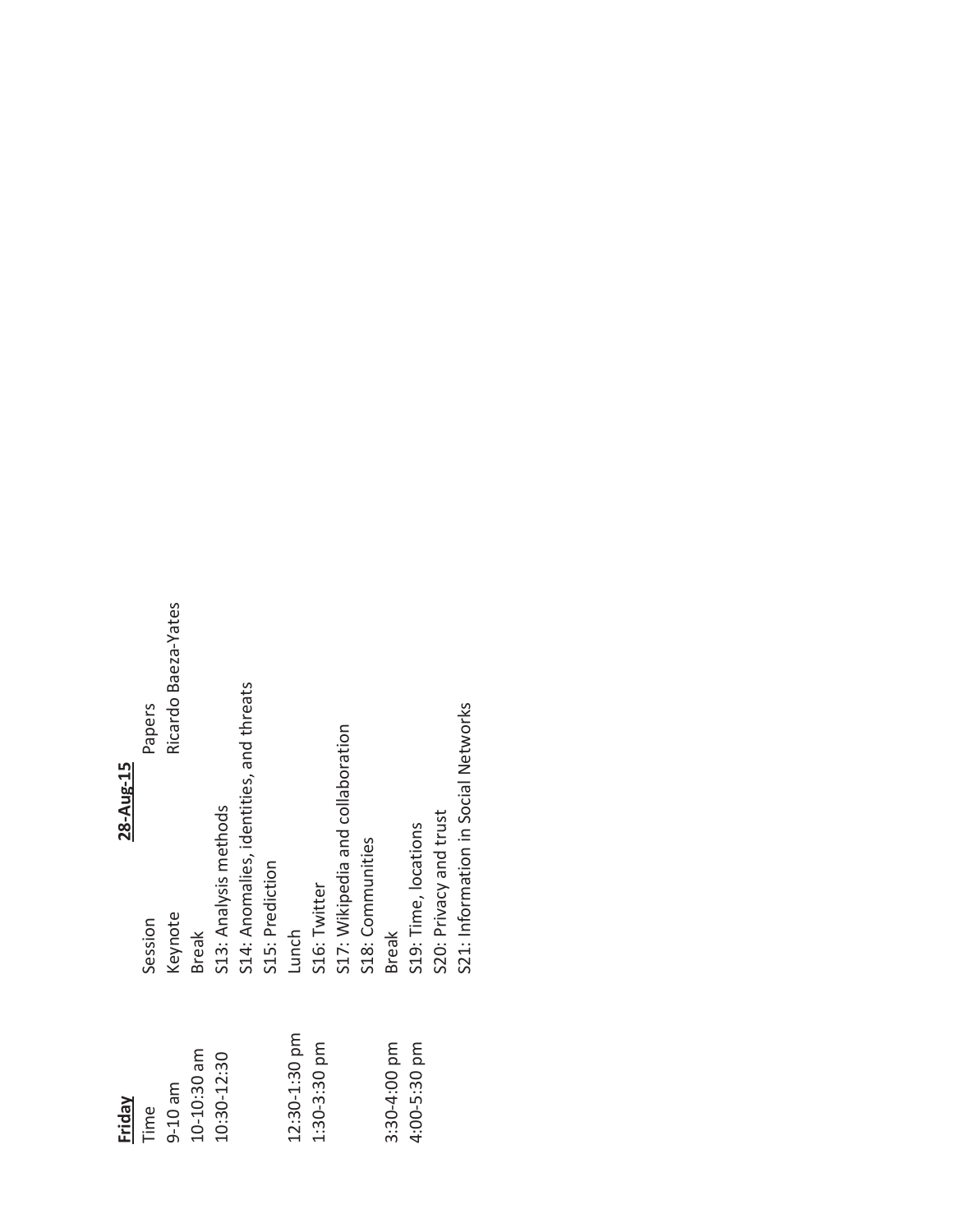| Session #                     | <b>Title</b>                                                                                     | Authors                                                                             |
|-------------------------------|--------------------------------------------------------------------------------------------------|-------------------------------------------------------------------------------------|
| S1: Influence                 | Influence modelling using bounded rationality in social networks                                 | Dharshana Kasthurirathne, Michael Harre and<br>Mahendra Piraveenan                  |
| Chih-Hua Tai<br>Chair:        | Social Influence Computation and Maximization in Signed Networks with<br>Competing Cascades      | Ajitesh Srivastava, Charalampos Chelmis and<br>Viktor Prasanna                      |
|                               | Combining Propensity and Influence Models for Product Adoption<br>Prediction                     | Ilya Verenich, Riivo Kikas, Marlon Dumas and<br>Dmitri Melnikov                     |
|                               | Modeling and Utilizing Dynamic Influence Strength for Personalized<br>Promotion                  | Ya-Wen Teng, Chih-Hua Tai, Philip Yu and Ming-<br>Syan Chen                         |
| S2: Communities:              | Near Linear-Time Community Detection in Networks with Hardly<br>Detectable Community Structure   | Aria Rezaei, Saeed Mahloujifar and Mahdieh<br>Soleymani Baghshah                    |
| detection and<br>applications | Community-Based Prediction of Activity Change in Skype                                           | Irene Teinemaa, Anna Leontjeva, Marlon Dumas<br>and Riivo Kikas                     |
| Chair:                        | via Flow Propagation<br>Local Community Detection                                                | Costas Panagiotakis, Harris Papadakis and<br>Paraskevi Fragopoulou                  |
| Meng-Fen Chiang               | Sensing Approach for Inter-Community<br>Detection in Social Networks<br>CS-ComDet: A Compressive | Movaghar, Elaheh Ghalebi and Ali Nazemian<br>Hamidreza Mahyar, Hamid R. Rabiee, Ali |
| S3: Events and<br>activities  | Finding Non-Redundant Multi-Word Events on Twitter                                               | Nikou Guennemann and Juergen Pfeffer                                                |
| Huan Liu<br>Chair:            | Exploring a Scalable Solution to Identifying Events in Noisy Twitter Streams                     | Shamanth Kumar, Sameep Mehta, L. Venkata<br>Subramaniam and Huan Liu                |
|                               | g Times of Elevated Activity in Online Social<br>Forecasting High Tide: Predictin<br>Media       | Jimpei Harada, David Darmon, Michelle Girvan and<br>William Rand                    |
|                               | Event Detection: Exploiting Socio-Physical Interactions in Physical Spaces                       | Kasthuri Jayarajah, Archan Misra, Xiao-Wen Ruan and<br>Ee-Peng Lim                  |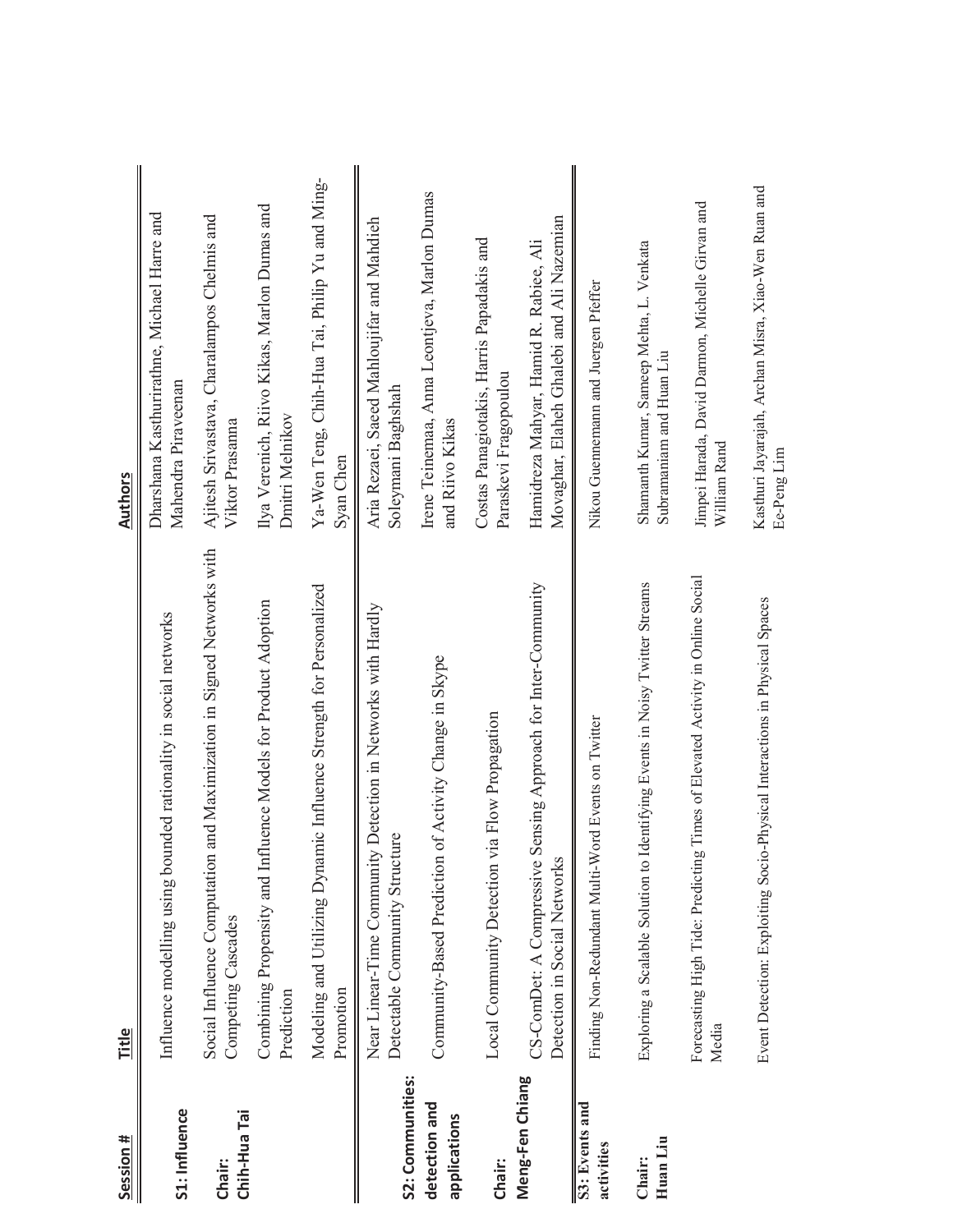|                           | Motif Detection<br>Influence of the Null-Model on                                                    | Wolfgang Eugen Schlauch and Katharina Anna Zweig                                                                                                  |
|---------------------------|------------------------------------------------------------------------------------------------------|---------------------------------------------------------------------------------------------------------------------------------------------------|
|                           | Challenges and Techniques<br>Social Event Extraction: Task,                                          | Hao Li, Lin Zhao and Heng Ji                                                                                                                      |
| S4: Tweets                | Tweet Sentiment: From Classification to Quantification                                               | Wei Gao and Fabrizio Sebastiani                                                                                                                   |
| Saptarshi Ghosh<br>Chair: | Fine-Grained Geolocalisation of Non-Geotagged Tweets                                                 | Pavlos Paraskevopoulos and Themis Palpanas                                                                                                        |
|                           | #mytweet via Instagram: Exploring User Behaviour across Multiple Social<br>Networks                  | Bang Hui Lim, Dongyuan Lu, Tao Chen and Min-<br>Yen Kan                                                                                           |
|                           | Weibo, and a Tale of Two Worlds                                                                      | Wentao Han, Xiaowei Zhu, Ziyan Zhu, Wenguang<br>Chen, Weimin Zheng and Jianguo Lu                                                                 |
| S5: Users                 | Utilizing Non-QA Data to Improve Questions Routing for Users with Low<br>QA Activity in CQA          | Ivan Srba, Marek Grznar and Maria Bielikova                                                                                                       |
| Lisa Singh<br>Chair:      | Pairwise structural role mining for user categorization in information<br>cascades                   | Sarvenaz Choobdar, Pedro Ribeiro and Fernando<br>Silva                                                                                            |
|                           | On Mining User Lifestyles from Trip Data                                                             | Meng-Fen Chiang, Ee-Peng Lim and Jia-Wei Low                                                                                                      |
|                           | Public Information Exposure Detection: Helping Users Understand Their<br>Web Footprints              | Lisa Singh, Grace Hui Yang, Micah Sherr, Andrew<br>Hian-Cheong, Kevin Tian, Janet Zhu and Sicong<br>$Z$ hano                                      |
| S6: Structures            | On the Skewed Degree Distribution of Hierarchical Networks                                           | Bijan Ranjbar-Sahraei, Haitham Bou Ammar, Karl Tuyls<br>and Gerhard Weiss                                                                         |
| Amira Soliman<br>Chair:   | Similarity: A Matrix Completion Approach with<br>Network Completion with Node<br>Provable Guarantees | Farzan Masrour, Iman Barjasteh, Rana Forsati, Abdol-<br>Hossein Esfahanian and Hayder Radha                                                       |
|                           | Exploiting Phase Transitions for the Efficient Sampling of the Fixed Degree<br>Sequence Model        | Christian Brugger, André Lucas Chinazzo, Alexandre<br>Flores John, Christian De Schryver, Norbert Wehn,<br>Andreas Spitz and Katharina Anna Zweig |
|                           | "Got to have faith!": The DEvOTION algorithm for delurking in social networks                        | Roberto Interdonato, Chiara Pulice and Andrea Tagarelli                                                                                           |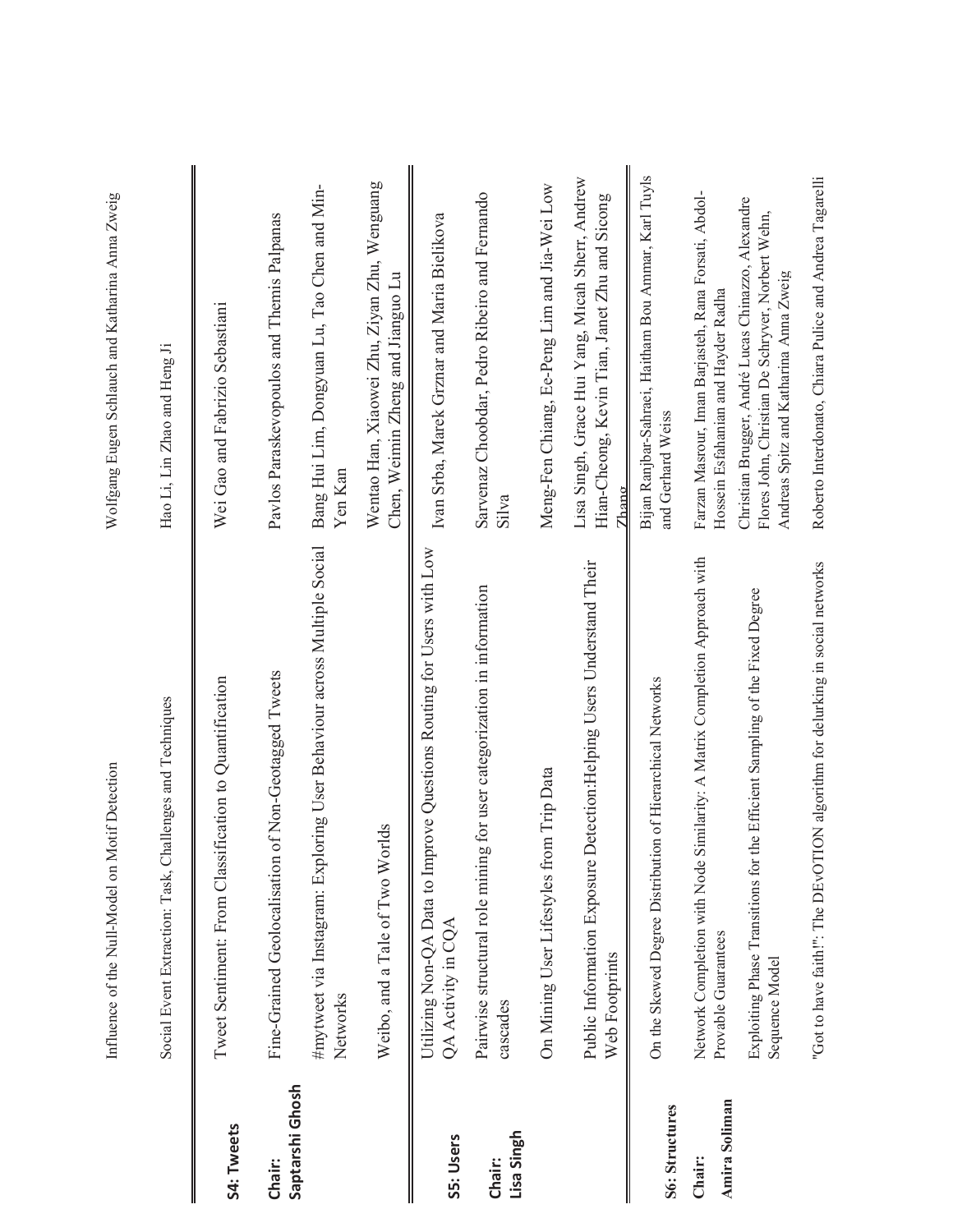|                                    | Role and position detection in networks: reloaded                                                                      | Davide Vega, Matteo Magnani, Roc Meseguer and Felix<br>Freitag                                                      |
|------------------------------------|------------------------------------------------------------------------------------------------------------------------|---------------------------------------------------------------------------------------------------------------------|
|                                    | Node Embeddings in Social Network Analysis                                                                             | Thuy Vu and D. Stott Parker                                                                                         |
| S7: Ties and links                 | Connections and latent structures in Location<br>Social ties and checkin sites:<br><b>Based Social Networks</b>        | Sudhir Kylasa, Giorgos Kollias and Ananth Grama                                                                     |
| Chair:                             | in Organisational Networks: Model and<br>Hierarchies, Ties and Power<br>Analysis                                       | Jiamou Liu and Anastasia Moskvina                                                                                   |
| Sung Hyon Myaeng                   | Significant Edge Detection in Target Network by Exploring Multiple<br>Auxiliary Networks                               | Gopalakrishnan, Xiaowei Jia, Kang Li and Aidong<br>Nan Du, Jing Gao, Liang Ge, Vishrawas<br><b>Zhano</b>            |
| and relations<br>S8: Locations     | Identification of Key Locations based on Online Social Network Activity                                                | Hariton Efstathiades, Demetris Antoniades, George<br>Pallis and Marios Dikaiakos                                    |
| Chair:                             | System for Online Dating<br>Reciprocal Recommendation                                                                  | Peng Xia, Benyuan Liu, Yizhou Sun and Cindy<br>Chen                                                                 |
| Tao Chen                           | g Spots by Analysis of Geo-tagged Social Images<br>Discovering Obscure Sightseeir                                      | Chenyi Zhuang, Qiang Ma, Xuefeng Liang and Masatoshi<br>Yoshikawa                                                   |
| <b>S9: Applications</b>            | Google App Market<br>A Longitudinal Study of the                                                                       | Bogdan Carbunar and Rahul Potharaju                                                                                 |
| Michalis<br>Chair:                 | Topological Resilience Analysis of Supply Networks under Random<br>Disruptions and Targeted Attacks                    | Wenjun Wang, Nick Street and Renato Dematta                                                                         |
| Vazirgiannis                       | Combining Heterogeneous Data Sources for Civil-Unrest Forecasting                                                      | Achla Marathe, Anil Kumar Vullikanti and Naren<br>Gizem Korkmaz, Jose Cadena, Chris Kuhlman,<br><u>Ramakrishnan</u> |
| and applications<br>S10: Influence | Influence of Status on Consensus Building in Collaboration Networks                                                    | Chandra Pujari, Elisabeth Lex and Denis Helic<br>Ilire Hasani-Mavriqi, Florian Geigl, Subhash                       |
| Chair:                             | Multi-state Open Opinion Model based on Positive and Negative Social<br>Influences                                     | Yuan-Chang Chen, Hao-Shang Ma and Jen-Wei<br>Huang                                                                  |
| Wee Peng Tay                       | Extracting Diffusion Channels from Real-World Social Data: a Delay-<br>Agnostic Learning of Transmission Probabilities | Sylvain Lamprier, Simon Bourigault and Patrick<br>Gallinari                                                         |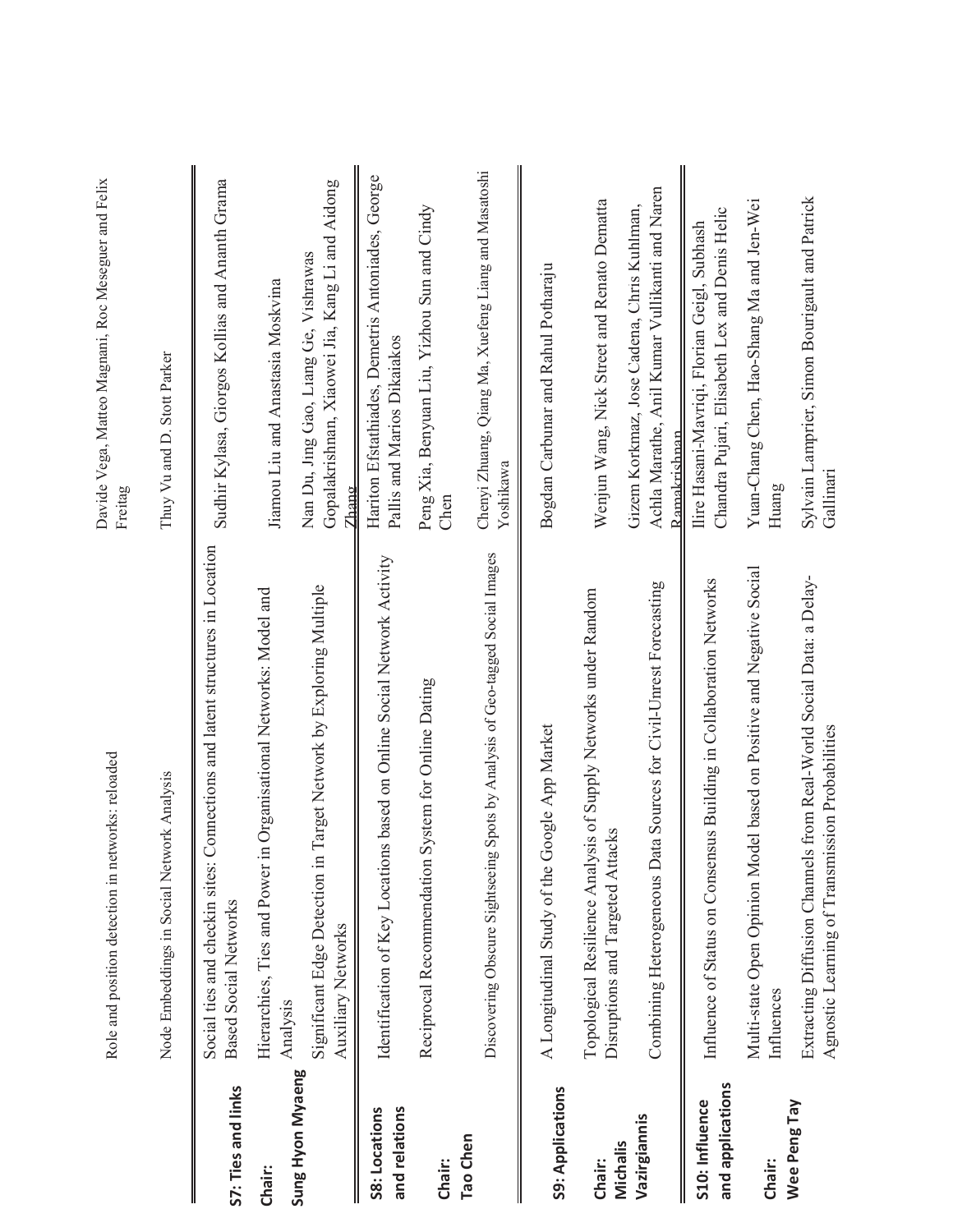|                              | Rumor Spreading Maximization and Source Identification in a Social<br>Network                                     | Wuqiong Luo, Wee Peng Tay and Mei Leng                                                                  |
|------------------------------|-------------------------------------------------------------------------------------------------------------------|---------------------------------------------------------------------------------------------------------|
| <b>S11: Applications</b>     | Toward Understanding the Mobile Social Properties: An Analysis on Instagram<br>Photo-Sharing Network              | Shan Yun Teng, Mi-Yen Yeh and Kun-Ta Chuang                                                             |
| Sarvenaz Choobdar<br>Chair:  | Human behaviour in different social medias : A case study of Twitter and Disqus                                   | Hasan Al Maruf, Nagib Meshkat, Mohammed Eunus Ali<br>and Jalal Mahmud                                   |
|                              | Breaking the News: Extracting the Sparse Citation Network Backbone of Online<br>News Articles                     | Andreas Spitz and Michael Gertz                                                                         |
|                              | Identification and characterization of cyberbullying dynamics in an online social<br>network                      | Anna Squicciarini, Sarah Rajtmajer, Yuxuan Liu and<br>Christopher Griffin                               |
|                              | Presence of an Ecosystem: a catalyst in the Knowledge Building Process in<br>Crowdsourced Annotation Environments | Anamika Chhabra, Sudarshan Iyengar, Poonam Saini and<br>Rajesh Shreedhar Bhat                           |
|                              | social media<br>Actions are louder than words in                                                                  | Sanmay Das, Malik Magdon-Ismail and William Wallace<br>Rostyslav Korolov, Justin Peabody, Allen Lavoie, |
| S12: Sentiment<br>and        | Mining Complaints for Traffic-Jam Estimation: A Social Sensor Application                                         | Theodore Georgiou, Amr El Abbadi, Xifeng Yan and<br>Jemin George                                        |
| recommendation<br>Chair:     | Unsupervised Graph-Based Patterns Extraction for Emotion Classification                                           | Carlos Argueta, Yi-Shin Chen and Elvis Saravia                                                          |
| Peter Chin                   | Little Bad Concerns: Using Sentiment Analysis to Assess Structural Balance in<br>Communication Networks           | Jana Diesner and Craig Evans                                                                            |
|                              | Targeted Dot Product Representation for Friend Recommendation in Online Social<br>Networks                        | Minh Dao, Akshay Rangamani, Sang Peter Chin, Nam<br>Nguyen and Trac Tran                                |
|                              | Network Ad Allocation Using Hyperbolic<br>HyperCubeMap: Optimal Social<br>Embedding                               | Hui Miao, Peixin Gao, Mohammadtaghi Hajiaghayi and<br>John Baras                                        |
|                              | Towards Topic Following in Heterogeneous Information Networks                                                     | Deqing Yang, Yanghua Xiao, Hanghang Tong, Wanyun<br>Wang<br>Cui and Wei                                 |
| S13+A16: Analysis<br>methods | Spectral Embedding of Directed Networks                                                                           | Quan Zheng and David Skillicorn                                                                         |
| Chair: Gizem Korkmaz         |                                                                                                                   |                                                                                                         |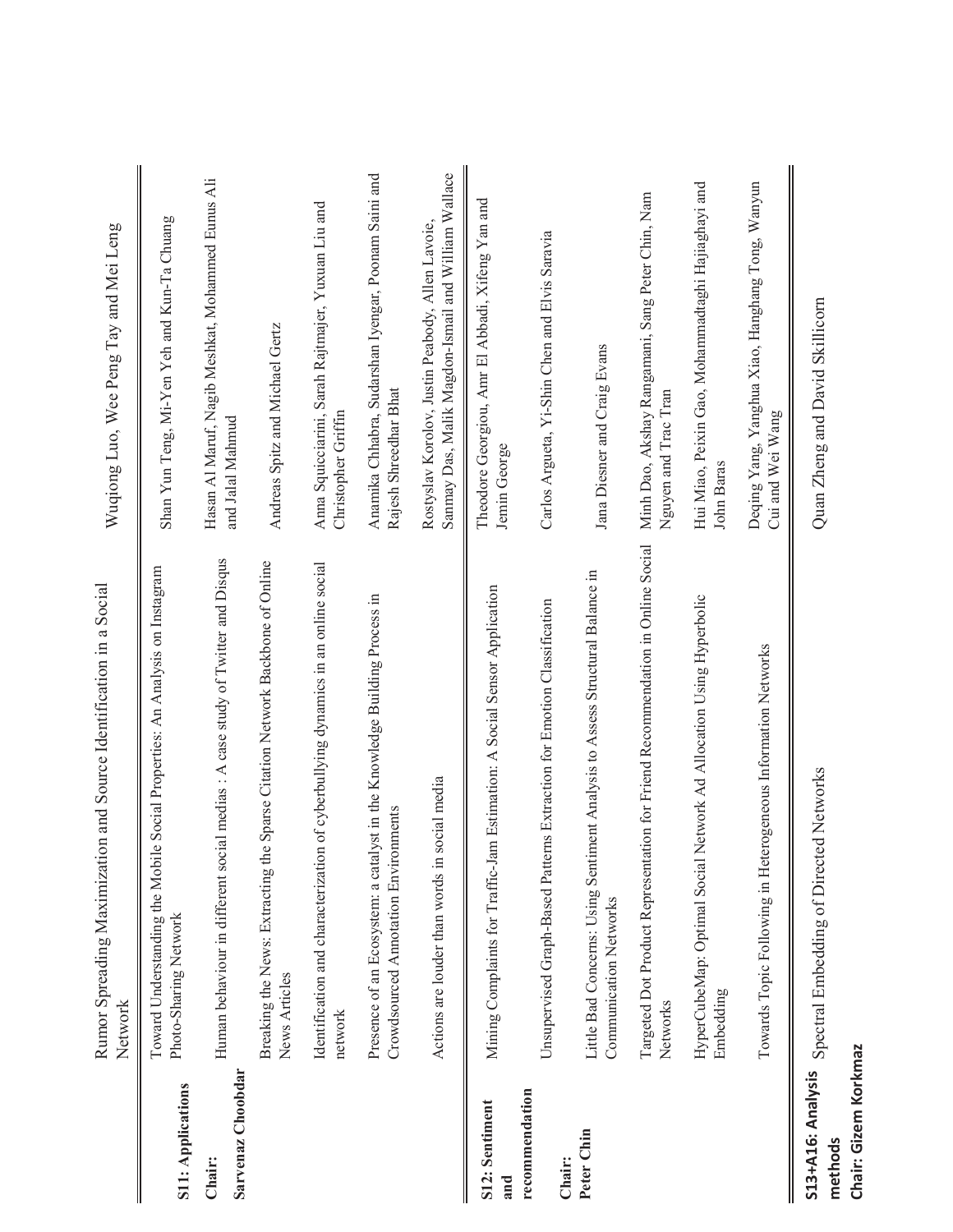| S13+A16: Analysis<br>methods (cont.) | Exact Distance Queries on Disk-Resident<br>I/O Efficient Algorithms for<br>Dynamic Graphs          | Yishi Lin, Xiaowei Chen and John C.S. Lui                                                      |
|--------------------------------------|----------------------------------------------------------------------------------------------------|------------------------------------------------------------------------------------------------|
| Chair: Gizem Korkmaz                 | Structure-Preserving Sparsification of Social Networks                                             | Gerd Lindner, Christian Staudt, Michael Hamann,<br>Henning Meyerhenke and Dorothea Wagner      |
|                                      | Multiplex networks: a Generative Model and Algorithmic Complexity                                  | Matthew Dippel, Ravi Sundaram and Prithwish<br>Basu                                            |
| S14: Anomalies,<br>identities, and   | If walls could talk: Patterns and anomalies in Facebook wallposts                                  | Pravallika Devineni, Danai Koutra, Michalis<br>Faloutsos and Christos Faloutsos                |
| threats<br>Chair:                    | Leak Sinks: The Threat of Targeted Social Eavesdropping                                            | Yasmin Bokobza, Abigail Paradise, Guy Rapaport,<br>Rami Puzis, Bracha Shapira and Asaf Shabtai |
| Fred Morstatter                      | DIVa: Decentralized Identity Validation for Social Networks                                        | Amira Soliman, Leila Bahri, Barbara Carminati,<br>Elena Ferrari and Sarunas Girdzijauskas      |
|                                      | Investigating the types and effects of missing data in multilayer networks                         | Rajesh Sharma, Matteo Magnani and Danilo<br><b>Montesi</b>                                     |
| S15: Prediction<br>Chair:            | Networking in Child Exploitation - Assessing disruption strategies using<br>registrant information | Russell Allsup, Evan Thomas, Bryan Monk,<br>Richard Frank and Martin Bouchard                  |
| Jaideep Srivastava                   | Predicting Small Group Accretion in Social Networks: A topology based<br>incremental approach      | Ankit Sharma, Rui Kuang and Jaideep Srivastava                                                 |
|                                      | $\sin$<br>Recurrent Subgraph Predicti                                                              | Saurabh Nagrecha, Nitesh Chawla and Horst Bunke                                                |
|                                      | Social Restricted Boltzmann Machine: Human Behavior Prediction in<br>Health Social Networks        | Nhathai Phan, Dejing Dou, Brigitte Piniewski and<br>David Kil                                  |
| S16: Twitter                         | eciprocity via Interaction Patterns<br>Uncovering News-Twitter R                                   | Yue Ning, Sathappan Muthiah, Ravi Tandon and<br>Naren Ramakrishnan                             |
| Ajitesh Srivastava<br>Chair:         | The Fragility of Twitter Social Networks Against Suspended Users                                   | Wei Wei, Kenneth Joseph, Huan Liu and Kathleen<br>Carley                                       |
|                                      | A Tempest in a Teacup?\Analyzing Firestorms on Twitter                                             | Hemank Lamba, Jürgen Pfeffer and Momin Malik                                                   |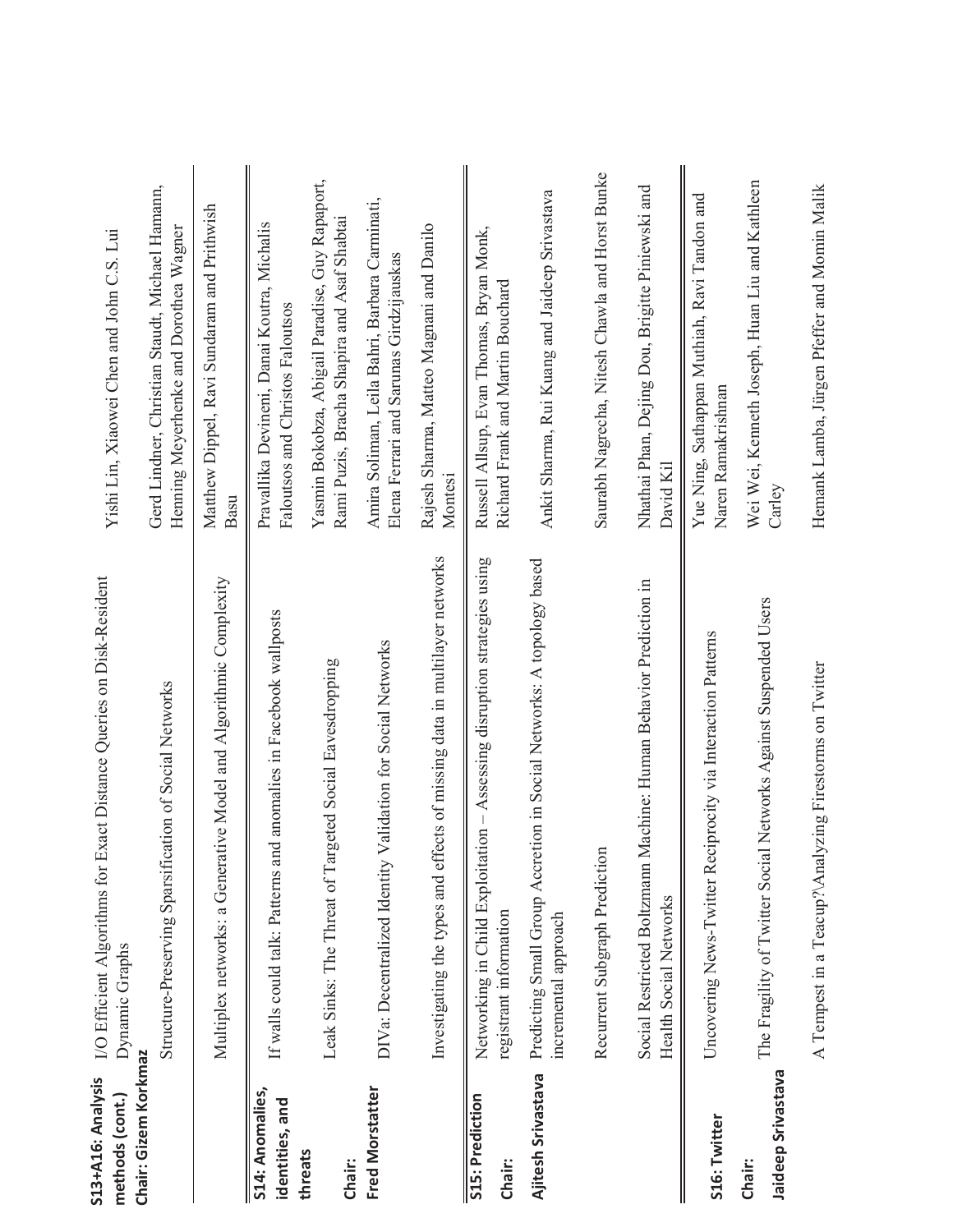|                                     | Reverse Engineering Socialbot Infiltration Strategies in Twitter                                                    | Carlos Freitas, Fabricio Benevenuto, Saptarshi<br>Ghosh and Adriano Veloso                           |
|-------------------------------------|---------------------------------------------------------------------------------------------------------------------|------------------------------------------------------------------------------------------------------|
|                                     | Prominent Users Detection during Specific Events by Learning On- and Off-<br>topic Features of User Activities      | Imen Bizid, Nibal Nayef and Patrice Boursier                                                         |
| and collaboration<br>S17: Wikipedia | Wikipedia using the Collaboration Network<br>Measuring Article Quality in                                           | Baptiste De La Robertie, Yoann Pitarch and Olivier<br>Teste                                          |
| Wei Gao<br>Chair:                   | Beyond Friendships and Followers: The Wikipedia Social Network                                                      | Johanna Geiß, Andreas Spitz and Michael Gertz                                                        |
|                                     | Collaboration Signatures Reveal Scientific Impact                                                                   | Yuxiao Dong, Reid Johnson, Yang Yang and Nitesh<br>Chawla                                            |
|                                     | Social Network Analysis of Program Committees and Paper Acceptance<br>Fairness                                      | Chen Avin, Zvi Lotker, David Peleg and Itzik<br>Turkel                                               |
| S18: Communities                    | Using weak ties to understand resource usage behaviors in an online community of<br>educators                       | Ogheneovo Dibie and Tamara Sumner                                                                    |
| Chair:                              |                                                                                                                     |                                                                                                      |
| Richard Frank                       | Socialbots<br>Hunting Organization-Targeted                                                                         | Abigail Paradise, Asaf Shabtai and Rami Puzis                                                        |
|                                     | Network with Pairwisely Constrained Symmetric<br>Non-Negative Matrix Factorization<br>Community Detection in Social | Shi Xiaohua, Lu Hongtao, He Yangcheng and Shan He                                                    |
|                                     | Community-centric analysis of user engagement in Skype social network                                               | Giulio Rossetti, Luca Pappalardo, Riivo Kikas, Dino<br>Pedreschi, Fosca Giannotti and Marlon Dumas   |
|                                     | Interaction Prediction in Dynamic Networks exploiting Community Discovery                                           | Giulio Rossetti, Riccardo Guidotti, Diego Pennacchioli,<br>Dino Pedreschi and Fosca Giannotti        |
|                                     | Community Detection in Graphs<br>A Dynamic Algorithm for Local                                                      | Anita Zakrzewska and David Bader                                                                     |
|                                     | An approach from statistical mechanics for collaborative business social network<br>reconstruction                  | Angelo Corallo, Cristian Bisconti, Laura Fortunato,<br>Antonio Andrea Gentile and Piergiuseppe Pellè |
| S19: Time and<br>locations          | Time-aware Egocentric network-based User Profiling                                                                  | Marie-Françoise Canut, Sirinya On-At, André Péninou<br>and Florence Sedes                            |
| Chair:                              | Analysis of Spatially Oriented Topic Versatility over Time on Social Media                                          | Gwan Jang and Sung-Hyon Myaeng                                                                       |
| Nitin Agarwal                       | on Time-Varying Graph Data<br>Multi-Level Anomaly Detection                                                         | Robert Bridges, John Collins, Erik Ferragut, Jason Laska<br>and Blair D. Sullivan                    |
|                                     | logy with Variable Social Vector Clocks<br>Modeling Social Network Topol                                            | Ta-Yuan Hsu and Ajay D. Kshemkalyani                                                                 |
|                                     | Network vs Market Relations: The Effect of Strategic Friendships in<br>Crowdfunding                                 | Emőke-Ágnes Horvát, Jayaram Uparna and Brian<br>Uzzi                                                 |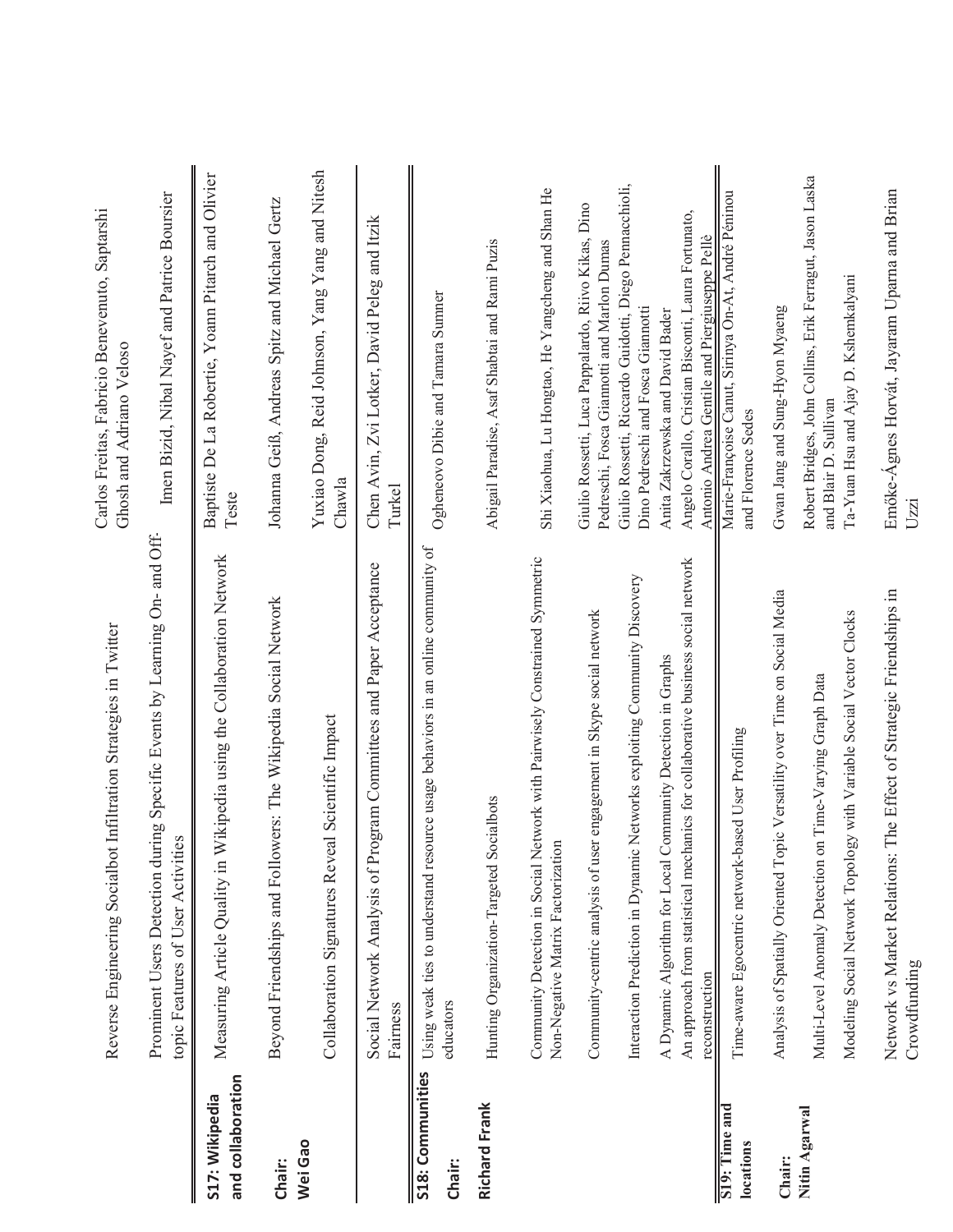| S20: Privacy and<br>trust              | Differentially Private Publication of Social Graphs at Linear Cost                                                                                                                                                                                                | Huu-Hiep Nguyen, Abdessamad Imine and Michael<br>Rusinowitch                                                                                                       |
|----------------------------------------|-------------------------------------------------------------------------------------------------------------------------------------------------------------------------------------------------------------------------------------------------------------------|--------------------------------------------------------------------------------------------------------------------------------------------------------------------|
| Chair:                                 | Networks<br>Trust Inference in Online Social                                                                                                                                                                                                                      | Athanasios Papaoikonomou, Magdalini Kardara and<br>Theodora Varvarigou                                                                                             |
| Dejing Dou                             | Who is More Positive in Private? Analyzing Sentiment Differences across Privacy<br>Levels and Demographic Factors in Facebook Chats and Posts                                                                                                                     | Bo Gao, Bettina Berendt and Joaquin Vanschoren                                                                                                                     |
|                                        | Believe it or Not? Analyzing Information Credibility in Microblogs                                                                                                                                                                                                | Byungkyu Kang, Tobias Hollerer and John O'Donovan                                                                                                                  |
|                                        | Careful what you share in six seconds: Detecting cyberbullying instances in Vine                                                                                                                                                                                  | Rahat Rafiq, Homa Hosseinmardi, Sabrina Mattson,<br>Richard Han, Qin Lv and Shivakant Mishra                                                                       |
| S21: Information in<br>Social Networks | Leveraging Rating Behavior to Predict Negative Social Ties                                                                                                                                                                                                        | Luc-Aurélien Gauthier, Benjamin Piwowarski and Patrick<br>Gallinari                                                                                                |
| Chair:                                 | Information Spread in Social Networks through Scheduling Seeding Methods                                                                                                                                                                                          | Alon Sela, Irad Ben-Gal, Alex Pentland and Erez Shmueli                                                                                                            |
| Reid Johnson                           | Flow? Properties of Transcendental Information<br>Characterization of cross-posting activity for professional users across Facebook,<br>Site for Questions<br>From Coincidence to Purposeful<br>Finding the Right Social Media<br>Twitter and Google+<br>Cascades | Markus Luczak-Roesch, Ramine Tinati, Max Van Kleek<br>Reza Farahbakhsh, Angel Cuevas and Noel Crespi<br>震杨, Isaac Jones, Xia Hu and Huan Liu<br>and Nigel Shadbolt |
|                                        |                                                                                                                                                                                                                                                                   |                                                                                                                                                                    |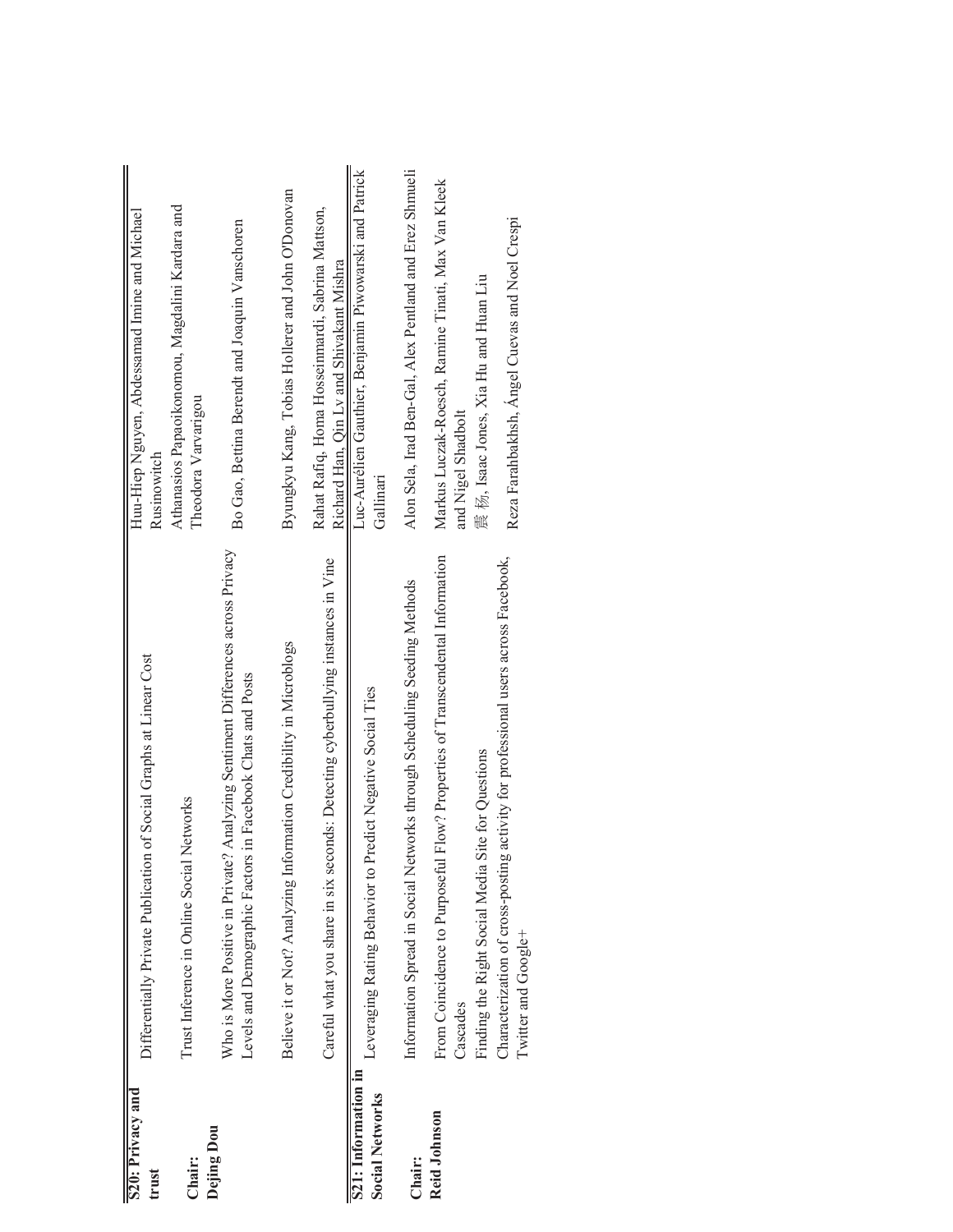# FOSINT-SI 2015 Program

# Paris, France, 26-27 August 2015

|       | Wednesday, August 26                                                                                             |
|-------|------------------------------------------------------------------------------------------------------------------|
|       |                                                                                                                  |
| 08:00 | Registration                                                                                                     |
| 08:30 | Welcome and Opening (ASONAM 2015)                                                                                |
| 09:00 | Invited Keynote (ASONAM 2015)                                                                                    |
| 10:00 | Coffee Break                                                                                                     |
| 10:20 | Welcome and Opening (FOSINT-SI 2015)                                                                             |
| 10:30 | Session 1                                                                                                        |
|       | Chair: TBA                                                                                                       |
|       | Identifying Digital Threats in a Hacker Web Forum                                                                |
|       | Mitch Macdonald, Richard Frank, Joseph Mei and Bryan Monk                                                        |
|       | Identifying Disruptive Events from Social Media to Enhance Situational Awareness                                 |
|       | Nasser Alsaedi, Pete Burnap and Omer Rana                                                                        |
|       | Story Detection Using Generalized Concepts and Relations                                                         |
|       | Betul Ceran, Nitesh Kedia, Steven Corman and Hasan Davulcu                                                       |
| Short | Information Extraction of Regulatory Enforcement Actions: From Anti Money Laundering Compliance to               |
| paper | <b>Countering Terrorism Finance</b>                                                                              |
|       | Vassilis Plachouras and Jochen Leidner                                                                           |
| 12:30 | Lunch Break                                                                                                      |
| 13:30 | Session 2                                                                                                        |
|       | Chair:                                                                                                           |
|       | Detectability of Low-Rate HTTP Server DoS Attacks using Spectral Analysis                                        |
|       | Joel Brynielsson and Rishie Sharma                                                                               |
| Short | Cyber-Deception and Attribution in Capture-the-Flag Exercises                                                    |
| paper | Eric Nunes, Nimish Kulkarni, Paulo Shakarian, Andrew Ruef and Jay Little                                         |
| Short | Real-time monitoring applied of Twitter traffic by using semantic networks                                       |
| paper | Federica Bisio, Claudia Meda, Rodolfo Zunino, Roberto Surlinelli, Eugenio Scillia and Augusto Vincenzo Ottaviano |
| 15:30 | <b>Break</b>                                                                                                     |
| 16:00 | <b>Invited Keynote</b>                                                                                           |
|       | Chair: Uwe Glässer                                                                                               |
|       | Maura Conway, Dublin City University, Ireland                                                                    |
|       | Crowd-sourced Jihad: IS' Social Media Strategy and the Foreign Fighter Phenomenon                                |
|       |                                                                                                                  |
|       | Thursday, August 27                                                                                              |
| 08:00 | Registration                                                                                                     |
| 08:30 | <b>Invited Keynote</b>                                                                                           |
|       | Chair: Uwe Glässer                                                                                               |
|       | Cor Veenman, Netherlands Forensic Institute (NFI)                                                                |
|       | Data Science in Forensic Intelligence                                                                            |
| 09:30 | Coffee Break                                                                                                     |
| 10:00 | Session 3                                                                                                        |
|       | Chair: TBA                                                                                                       |
|       | Towards Real-time Classification of Malicious URLs on Twitter using Machine Activity Data                        |
|       | Peter Burnap, Amir Javed, Omer Rana and Malik Shahzad Awan                                                       |
|       | Malware Task Identification: A Data Driven Approach                                                              |
|       | Eric Nunes, Casey Buto, Paulo Shakarian, Christian Lebiere, Stefano Bennati, Robert Thomson and Holger Jaenisch  |
|       | Birds of a Feather Flock Together: The Accidental Communities of Spammers                                        |
|       | Yehonatan Cohen and Danny Hendler                                                                                |
|       | Bipartite Network Model for Inferring Hidden Ties in Crime Data                                                  |
|       | Haruna Isah, Daniel Neagu and Paul Trundle.                                                                      |
| 12:30 | Lunch                                                                                                            |
| 13:30 | Session 4                                                                                                        |
|       | Chair: TBA                                                                                                       |
|       | An Approach to Designing a Network Security-based Application for Communications Safety                          |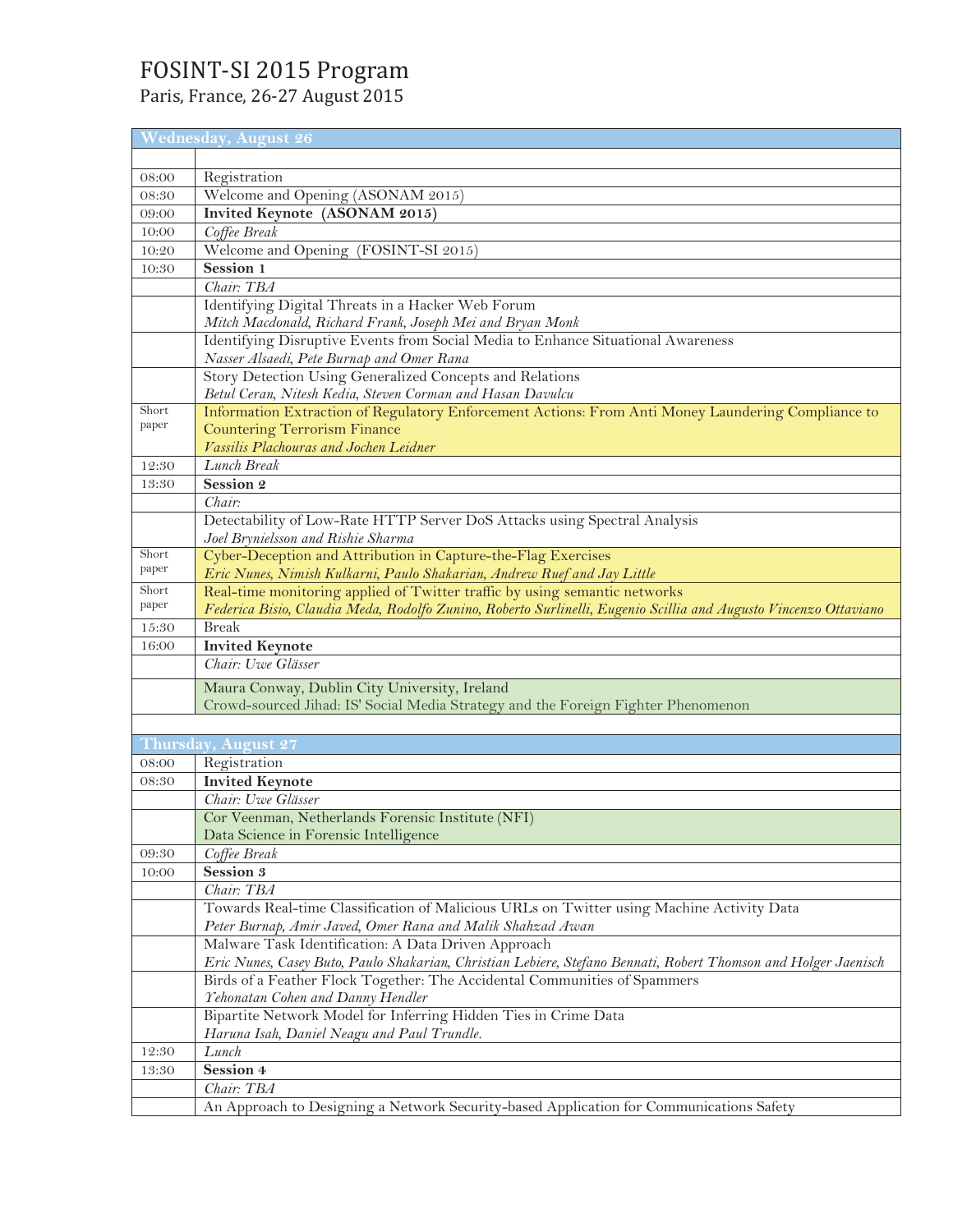|       | Ndibanje Bruce, Young Jin Kang and Hoon Jae Lee                                                               |
|-------|---------------------------------------------------------------------------------------------------------------|
|       | Tactics, we apons, targets and rationale behind the actions of the mostly operational terrorist groups across |
|       | Europe                                                                                                        |
|       | Ioanna Lekea, Panagiotis Karampelas, Konstantinos Xylogiannopoulos and Reda Alhajj                            |
|       | A System for Analyzing Criminal Social Networks                                                               |
|       | Kamal Taha and Paul Yoo                                                                                       |
| 15:30 | Coffee Break                                                                                                  |
| 16:00 | Session 5                                                                                                     |
|       | Chair: TBA                                                                                                    |
| Short | Sentiment Crawling: Extremist Content Collection through a Sentiment Analysis Guided Web-Crawler              |
| paper | Joseph Mei and Richard Frank                                                                                  |
| Short | Evaluating Criminal Networks with PEVNET                                                                      |
| paper | Amer Rasheed and Uffe Kock Wiil                                                                               |
| Short | Authentication Models for IoT Clouds                                                                          |
| paper | Luciano Barreto, Antonio Celesti, Massimo Villari, Maria Fazio and Antonio Puliafito                          |
| 17:00 | Closing                                                                                                       |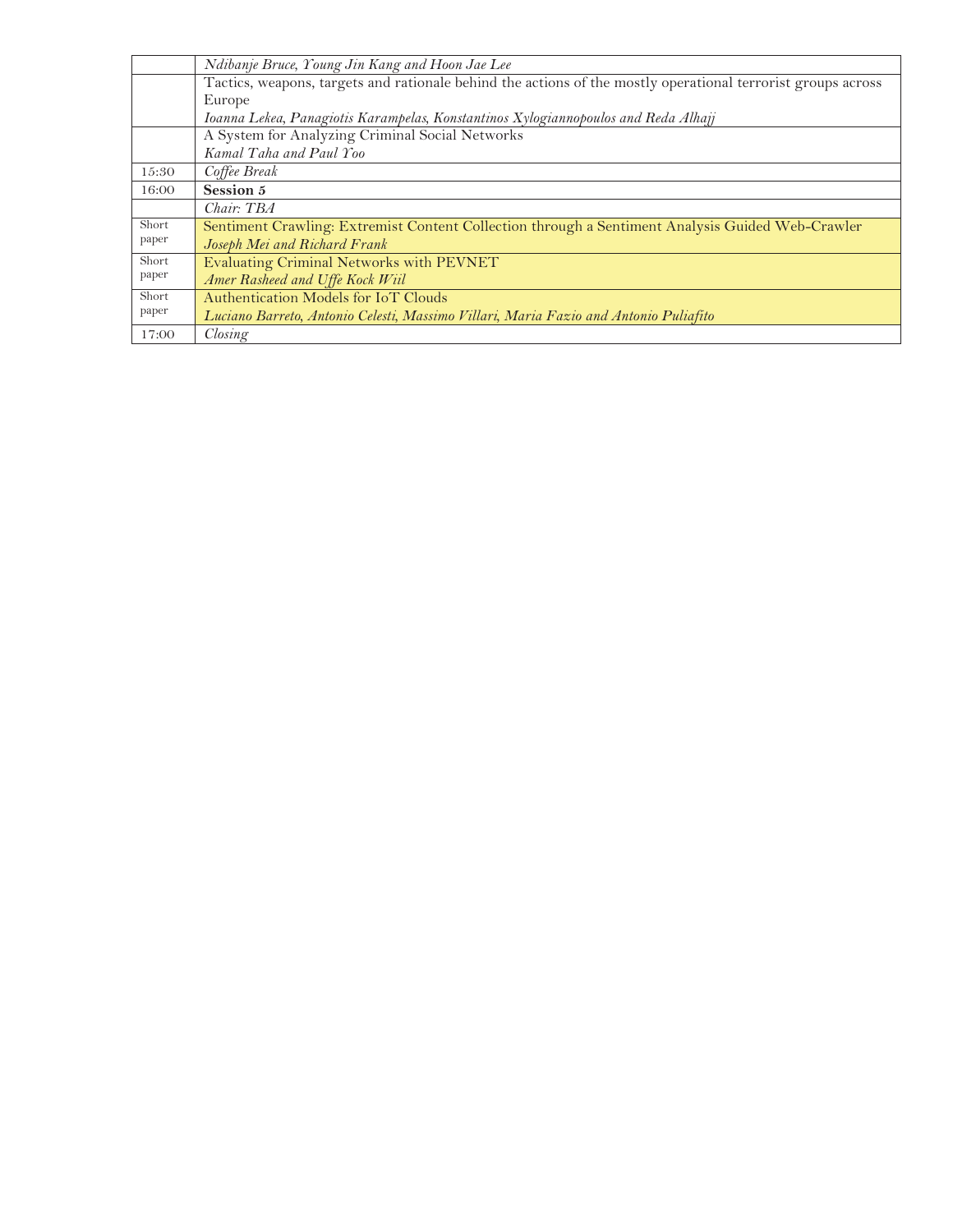# **Detailed Program of HI-BI-BI 2015**

# 26 August 2015 -- HI-BI-BI 2015 -- S1 - -- Chair: Shang Gao

# **10: 30-12: 30 AM (Analysis Methods)**

# **A Graph-Based Method for Analyzing Electronic Medical Records**

Rose Yesha: University of Maryland Baltimore County (UMBC); Aryya Gangopadhyay: UMBC; Eliot Siegel: University of Maryland School of Medicine

# An Evaluation of Self-training Styles for Domain Adaptation on the Task of Splice Site **Prediction**

Nic Herndon: Kansas State University; Doina Caragea: Kansas State University

# **Decision Making and Support in Healthcare Online Social Networks**

Valeria Sadovykh: University of Auckland; David Sundaram: University of Auckland

# **Demonstrating Social Support from Autism Bloggers Community on Twitter**

Amit Saha: University Of Arkansas Medical Science; Nitin Agarwal: University Of Arkansas Little Rock

# **Importance of Data Mining in Healthcare: A Survey**

Mohammad Hossein Tekieh: University of Ottawa; Bijan Raahemi: University of Ottawa

# 26 August 2015 -- HI-BI-BI 2015 - S2 -- -- Chair: Buket Kaya **2: 30-4: 30 PM -- Prediction**

# **Preclinical Tests for Cerebral Stroke**

Maria Francesca Zini: University of Pisa; Silvano Bonaretti: Galileo Research S.r.l.; Nadia Pisanti: Dipartimento di Informatica, Universita di Pisa, Italy & Erable Team, INRIA; E. Biasci: Galileo Research S.r.l.; A. Podda: Galileo Research S.r.l.; V. Mey: Galileo Research S.r.l.; F. Piras: Galileo Research S.r.l.; G.L. L'Abbate: Galileo Research S.r.l.; S. Marini: Galileo Research S.r.l.; D. Fratta: Galileo Research S.r.l.; Silvia Trasciatti: Galileo Research S.r.l.

# Regularizing predicted complexes by mutually exclusive protein-protein interactions

Osamu Maruyama: Kyushu University; Limsoon Wong: National University of Singapore

Epitope mapping and antigenic evaluation of Helicobacter pylori Urease subunit beta fragment Ehsan Raoufi: Arak University of Medical Sciences; Hassan Akrami: Department of Biology, School of Science Razi University, Kermanshah; Behzad Khansarinejad: Department of Microbiology and Immunology, Arak University of Medical Sciences; Hamid Abtahi: Department of Microbiology, Molecular and Medical Research Center, Arak University of Medical Sciences

# Predicting candidate epitopes on Ebolaviruse for possible vaccine development

Ehsan Raoufi: Arak University of Medical Sciences; Maryam Hemmati: Department of Medical Biotechnology, School of Allied medicine, Iran University of Medical Sciences; Hossein Einabadi: Department of biology, Faculty of science Razi University; Hossein Fallahi: Department of biology, Faculty of science Razi University

# **/** Inside Chronic Autoimmune Disease Communities: A Social Networks Perspective to Crohn's **Patient Behavior and Medical Information**

Marco Roccetti: University of Bologna; Alice Casari: University of Bologna; Gustavo Marfia: University of Bologna

Finding Relations between Diseases by Age-Series Based Supervised Link Prediction Buket Kaya: Firat University; Mustafa Poyraz: Firat University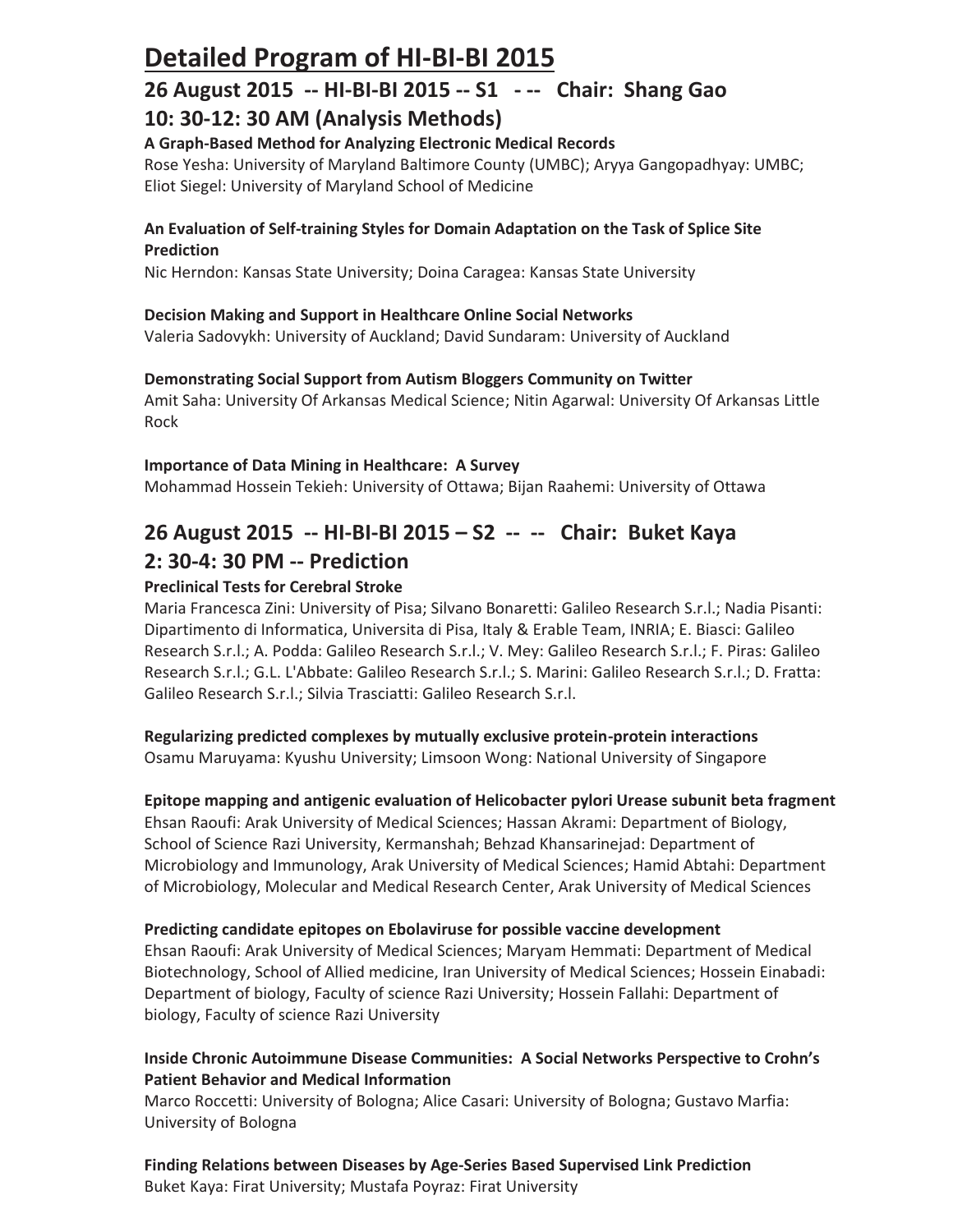# **Detailed Program of FAB 2015**

# 27 August --- FAB 2015 -- S1 - -- Chair: Mehmet Kaya **(10: 30-12: 00 AM) Big Data**

## **Management of duplicate members on websites**

Kee-Young Kwahk: Kookmin University; Eun-Young Kang: Kookmin University

## **BDSP: A Big Data Start Platform**

Jose Juan Martenez-Pelez: CINVESTAV-IPN; Jorge Buenabad-Chevez: CINVESTAV-IPN; Jose Rangel-Garcea: Edusistemas; Rafael Ramerez-Melendez: Universitat Pompeu

# Sequential All Frequent Itemsets Detection A Method to Detect All Frequent Sequential **/temsets Using LERP-Reduced Suffix Array Data Structure and ARPaD Algorithm**

Konstantinos Xylogiannopoulos: University of Calgary; Panagiotis Karampelas: Hellenic Air Force Academy; Reda Alhajj: University of Calgary

## **Sig Data and the Regulation of Financial Markets**

Sharyn O'Halloran: Columbia University; Sameer Maskey: IBM; Geraldine McAllister: Columbia University; David Park: columbia University; Kaiping Chen: Stanford

## **Energy Efficiency in Data Stream Mining**

Eva Garcea Martin: Blekinge Institute of Technology; Niklas Lavesson: Blekinge Institute of Technology; Hakan Grahn: Blekinge Institute of Technology

# 27 August --- FAB 2015 -- S2 - -- Chair: Kostas Xilogiannopoulos **(2: 30-4: 00 PM) Prediction**

# Development and Evaluation of Multi-Agent Models Predicting Twitter Trends in Multiple **Domains**

Thomas Attema: TNO; Peter-Paul van Maanen: TNO Human Factors; Erik Meeuwissen: TNO

## **Modeling Individuals and Making Recommendations Using Multiple Social Networks**

Makbule Gulcin Ozsoy: Middle East Technical University; Faruk Polat: Middle East Technical University; Reda Alhajj: University of Calgary

## The Impact of Students and TAs' Participation on Students' Academic Performance in MOOC

Yunping Feng: Shanghai Jiaotong University; Di Chen: Shanghai Jiaotong University; Zihao Zhao: Shanghai Jiaotong University; Haopeng Chen: School of Software, Shanghai Jiao Tong University, China; Puzhao Xi: Able-elec.Co.Ltd

## Enhancing Link Prediction in Twitter using Semantic User Attributes

Cherry Ahmed: Cairo University; Abeer Elkorany: Cairo University

## **Time Frame based Link Prediction in Directed Citation Networks**

Mujtaba Jawed: Firat University; Mehmet Kaya: Firat University; Reda Alhajj: University of Calgary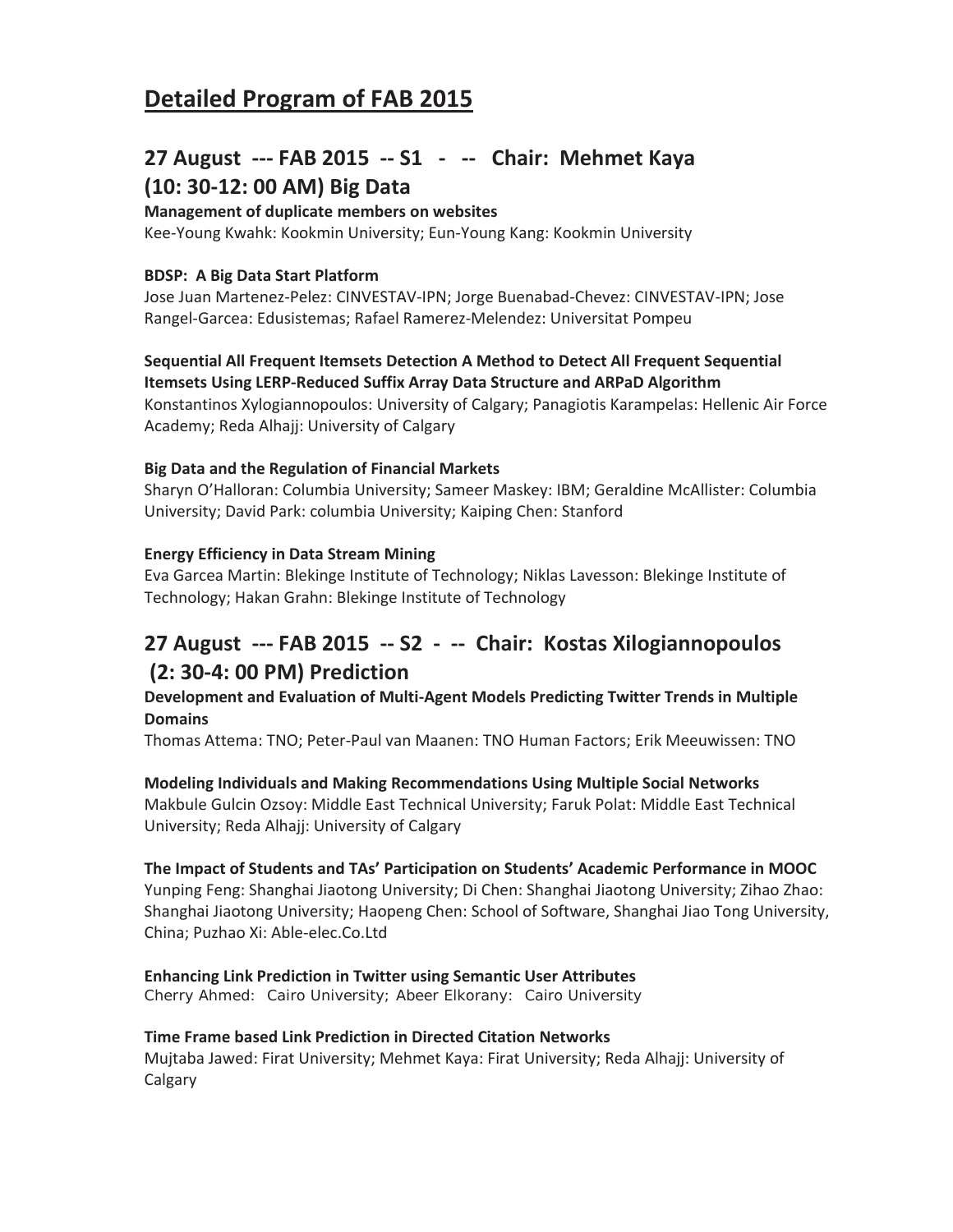# 28 August --- FAB 2015 -- S3 -- Chair: Gabi Jurca **(10: 30-12: 30 AM) Network Analysis**

Complex Network Analysis on Distributed Systems - An Empirical Comparison Jannis Koch: Karlsruhe Institute of Technology (KIT); Christian Staudt: Karlsruhe Institute of Technology; Maximilian Vogel: Karlsruhe Institute of Technology; Henning Meyerhenke: Karlsruhe Institute of Technology (KIT)

# **A Dynamic Modularity Based Community Detection Algorithm for Large-scale Networks: DSLM**

Riza Aktunc: Middle East Technical University; Ismail Hakki Toroslu: Middle East Technical University; Mert Ozer: Arizona State University; Hasan Davulcu: Arizona State University

# The Full Story: Automatic detection of unique news content in Microblogs

Byungkyu Kang: University of California Santa Barbara; Tobias Hollerer: University of California Santa Barbara; John O'Donovan: University of California Santa Barbara

# Time Evolution of the Importance of Nodes in dynamic Networks

Cl?mence Magnien: LIP6 (CNRS - UPMC); Fabien Tarissan: LIP6 (CNRS - UPMC)

# **A Case Study for the Churn Prediction in Turksat Internet Service Subscription**

Mehmet Gok: TOBB University; Tansel Ozyer: TOBB University; Jamal Jida: Lebanese University

# **28 August**

# **(1: 30-3: 30 PM) Applications --- FAB 2015 -- S4 -- Chair: Hakki Toroslu Using Arabic Microblogs Features in Determining Credibility**

Amal Abdullah AlMansour: King's College London; Costas Iliopoulos: King's College London

# **Implementation of Chaotic Analysis on Retweet Time Series**

Yuanyuan Bao: Tsinghua University; Chengqi Yi: Harbin University of Science and Technology; Jingchi Jiang: Harbin University of Science and Technology; Yibo Xue: Tsinghua University; Yingfei Dong: University of Hawaii

# The Good, the Bad and their Kins: Identifying Questions with Negative Scores in **StackOverflow**

Piyush Arora: Dublin City University; Debasis Ganguly: Dublin City University; Gareth Jones: Dublin City University

# **Mining Open and Crowdsourced Data to Improve Situational Awareness for Railway**

Syed Sadiqur Rahman: School of Electronic, Electrical and Systems Engineering, University of Birmingham; John M. Easton: School of Electronic, Electrical and Systems Engineering, University of Birmingham; Clive Roberts: University of Birmingham

# **Streaming Linear Regression on Spark MLIib and MOA**

Baris Akgun: Istanbul Technical University; Sule Gunduz ???d?c?: Istanbul Technical University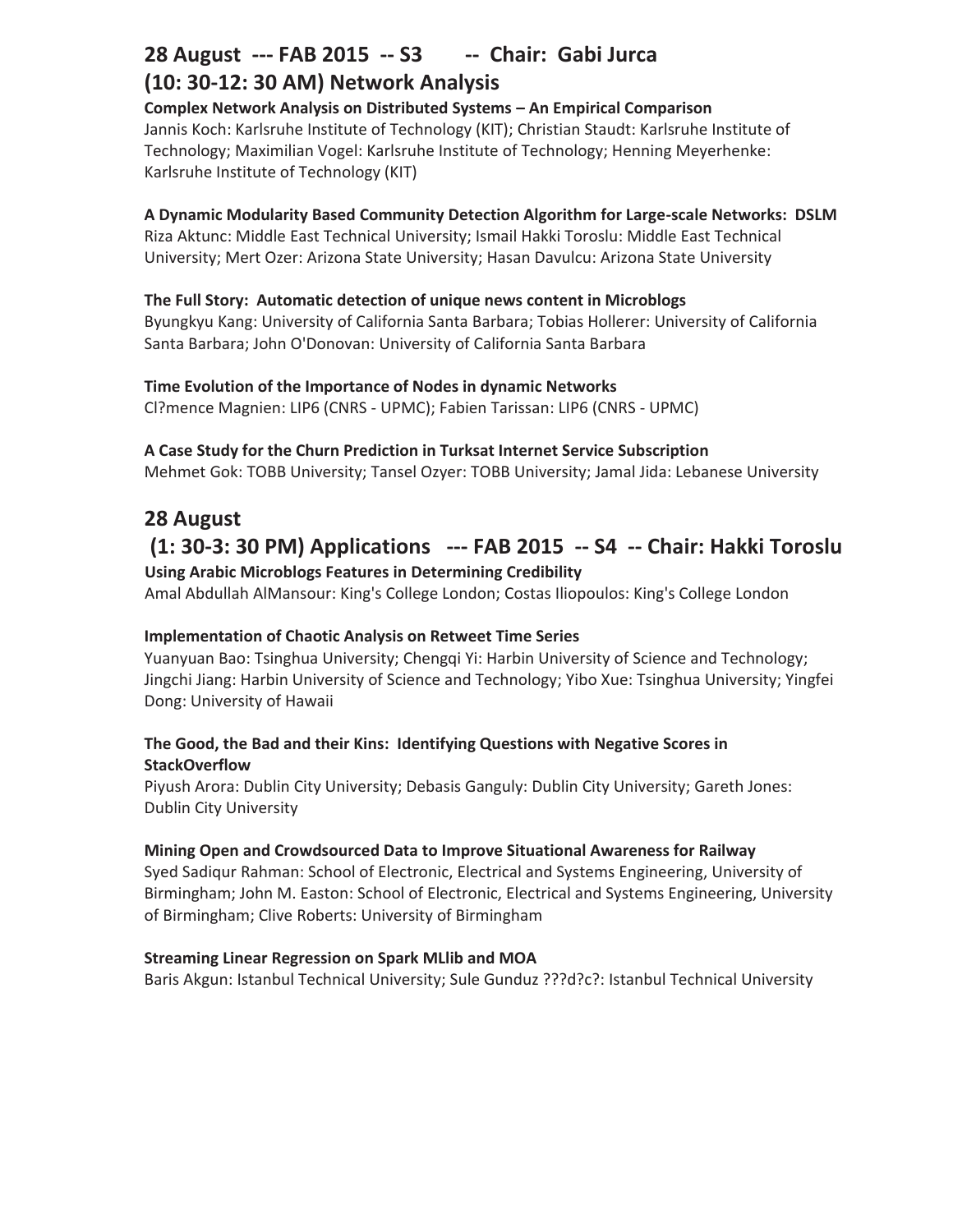# **Demo Papers @ ASONAM 2015 (Each paper will have 3 minutes**

# presentation during the posters/Demos session on 25 August 2015 4:00-6:00 PM) (Posters should be 120 x90 CM)

## 3D DynNetVis - A 3D Visualization Technique for Dynamic Networks

Tilman G?hnert: University Duisburg-Essen; Sabrina Ziebarth: University of Duisburg-Essen; Henrik Detjen: University of Duisburg-Essen; Tobias Hecking: University of Duisburg-Essen; H. Ulrich Hoppe: University of Duisburg-Essen

## A reliable and evolutive web application to detect social capitalists

Nicolas Dugu?: LIFO - University d'Orleans; Anthony Perez: LIFO - University d'Orleans; Maximilien Danisch: Laboratoire d'Informatique Paris 6; Florian Bridoux: University d'Orleans; Am?lie Daviau: University d'Orleans; Tennessy Kolubako: University d'Orleans; Simon Munier: University d'Orleans; Hugo Durbano: University d'Orleans

## **A Test-Bed for Generating Social Graphs and Recommending Named Groups from Email**

Andrew Ghobrial: UNC Chapel Hill; Jacob W. Bartel: UNC Chapel Hill; Andrew Vitkus: UNC Chapel Hill; Prasun Dewan: UNC Chapel Hill

## **Analyzing Event Opinion Transition through Summarized Emotion Visualization**

Fernando Calderon: National Tsing Hua University; Chun-Hao Chang: National Tsing Hua University; Carlos Argueta: National Tsing Hua University; Elvis Saravia: National Tsing Hua University; Yi-Shin Chen: National Tsing Hua University

## EmoViz: Mining the World's Interest through Emotion Analysis

Elvis Saravia: National Tsing Hua University; Carlos Argueta: National Tsing Hua University; Yi-Shin Chen: National Tsing Hua University

## **Muna: a Multiplex Network Analysis Library**

Issam Falih: LIPN CNRS UMR 7030; Rushed Kanawati: University Paris 13

## **Predicting Email Recipients**

Zvi Sofershtein: The Hebrew University of Jerusalem; Sara Cohen: The Hebrew University of Jerusalem

## GraphExploiter: Creation, Visualization and Algorithms on graphs

Victor Lequay: University Claude Bernard Lyon 1; Alexis Ringot: University Claude Bernard Lyon 1; Mohammed Haddad: University Claude Bernard Lyon-1; Brice Effantin: University Claude Bernard Lyon 1; Hamamache Kheddouci: University Claude Bernard Lyon 1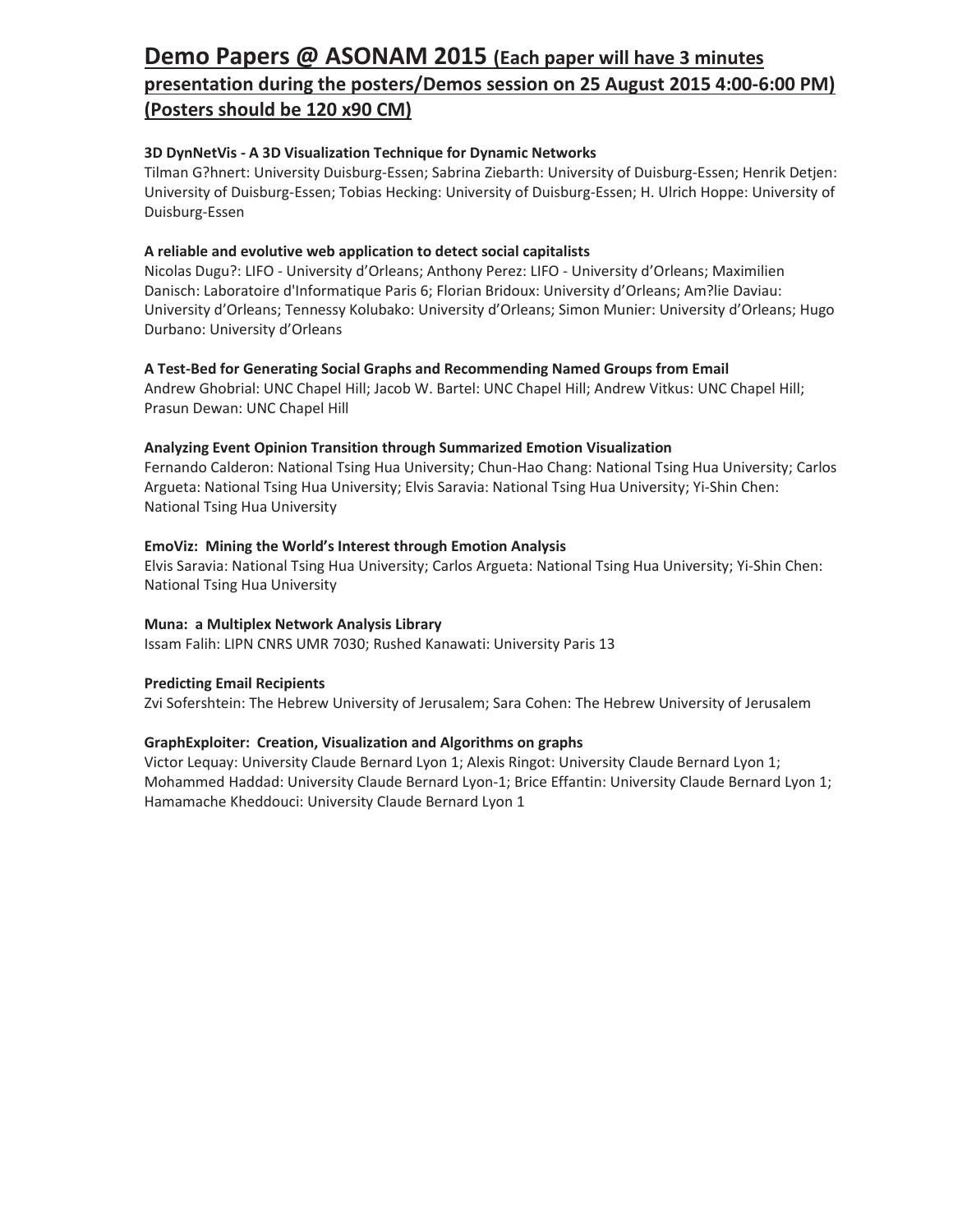# Detailed Program of PhD Forum and Posters Track

| Session 1 - Tuesday 25 August 2015, 10:30 AM - 12:30 PM<br>Presentation for 30 minutes (including Q&A + discussion) |                                      |  |
|---------------------------------------------------------------------------------------------------------------------|--------------------------------------|--|
| Social networks with multiple relationship<br>semantics                                                             | Quan Zheng                           |  |
| Investigating the Structural Characteristics of<br>Cascades on Tumblr                                               | Nora Alrajebah                       |  |
| Detection of Top-K Central Nodes in Social<br>Networks: A Compressive                                               | Sensing Approach<br>Hamidreza Mahyar |  |
| A Taxonomy of Crowdsourcing Campaigns                                                                               | Majid Alshehry                       |  |

| Session 2 - Tuesday 25 August 2015, 01:30 PM - 03:30 PM<br>Authors should present their work for 10 minutes followed by Q&A + discussions |                      |  |
|-------------------------------------------------------------------------------------------------------------------------------------------|----------------------|--|
| Leveraging Pittsburgh's Energy Efficiency Social<br><b>Network to Predict Next Adopters</b>                                               | Nichole Hanus        |  |
| Predicting Community Evolution in Social<br><b>Networks</b>                                                                               | Stanisław Saganowski |  |
| Linear Threshold Model in Temporal Networks -<br>Seed Selection for Social Influence                                                      | Radosław Michalski   |  |
| <b>Classification of Trading Networks with</b><br><b>Combinatorial Optimization</b>                                                       | Stefan Wiesberg      |  |

Note that the poster presenters will also do a 3-minute presentation at the poster/demo madness session during 4pm - 6pm time slot same day.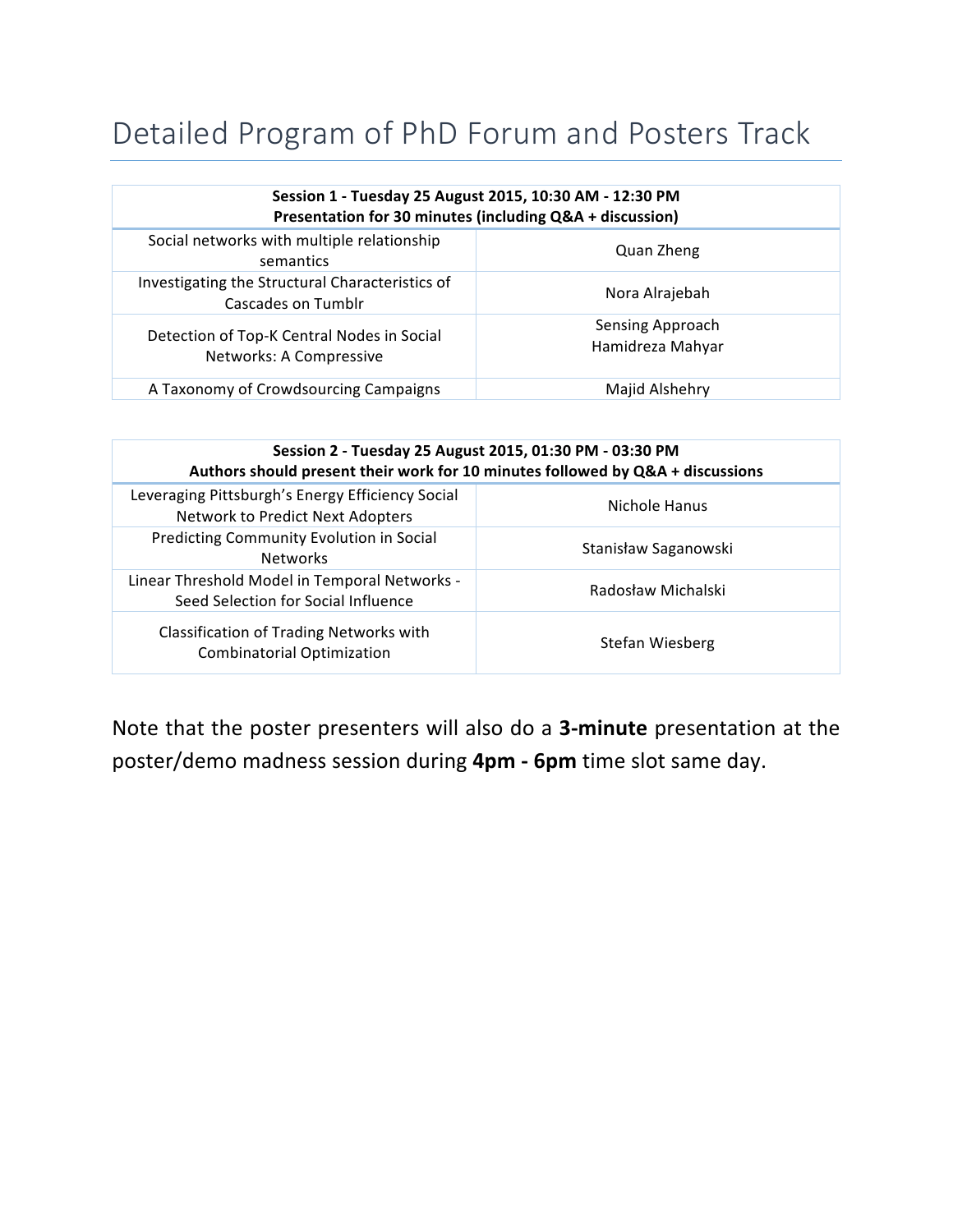# **PhD Forum -- Posters - ASONAM 2015 (Each paper will have 3** minutes presentation during the posters/Demos session on 25 August 2015 4:00-6:00 PM) (Posters should be 120 x90 CM)

## Classification of Trading Networks with Combinatorial Optimization Stefan Wiesberg: Institut fuer Informatik, Universitaet Heidelberg

#### Leveraging Pittsburgh's Energy Efficiency Social Network to Predict Next Adopters

Nichole Hanus: Carnegie Mellon University; Mitchell Small: Carnegie Mellon University; Gabrielle Wong-Parodi: Carnegie Mellon University; Iris Grossmann: Carnegie Mellon University

Linear Threshold Model in Temporal Networks - Seed Selection for Social Influence Radoslaw Michalski: Wroclaw University of Technology

#### Predicting Community Evolution in Social Networks

Stanislaw Saganowski: Wroclaw University of Technology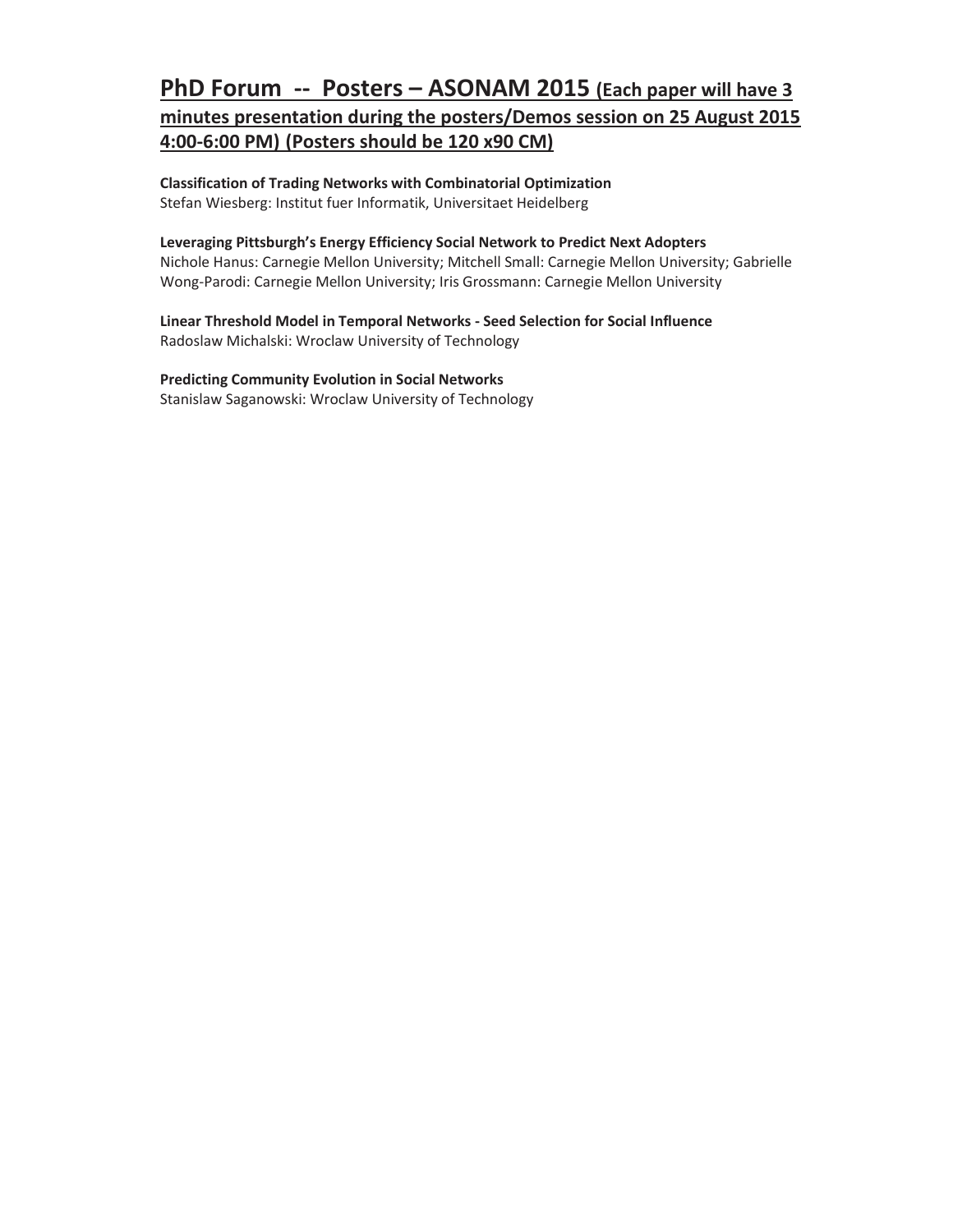# **Research Track – Posters @ ASONAM 2015 (Each paper will have 3** minutes presentation during the posters/Demos session on 25 August 2015 4:00-6:00 PM) (Posters should be 120 x90 CM)

## A Hybrid Epidemic Model for Antinormative Behavior in Online Social Networks

Cong Liao: The Pennsylvania State University; Anna Squicciarini: The Pennsylvania State University; Christopher Griffin: United States Naval Academy; Sarah Rajtmajer: The Pennsylvania State University

Analyzing the activity of a person in a chat by combining network analysis and fuzzy logic Sude Tavassoli: Technical University of Kaiserslautern; Katharina Anna Zweig: Technische University Kaiserslautern

#### AttitudeBuzz: Using Social Media Data to Localize Complex Attitudes

Jason Cohn: Northwestern University; Alex Kuntz: Northwestern University; Larry Birnbaum: Northwestern University

#### **Dynamics of Multi-Campaign Propagation in Online Social Networks**

Thejaswi M: NITK Surathkal; Sriniketh Vijayaraghavan: New York University; Avinash Das: NITK Surathkal; P. Santhi Thilagam: NITK Surathkal

## Enriching Arabic Tweets Representation based on Web Search Engine and the Rough Set **Theory**

Mohammed Bekkali: E.N.S.A,University Sidi Mohamed Ben Abdellah (USMBA),Fez, Morocco; Issam Sahmoudi: E.N.S.A,University Sidi Mohamed Ben Abdellah (USMBA),Fez, Morocco; Abdelmonaime Lachkar: E.N.S.A,University Sidi Mohamed Ben Abdellah (USMBA),Fez, Morocco

#### **EnTwine: Feature Analysis and Candidate Selection for Social User Identity Aggregation**

Niyati Chhaya: Adobe Research; Dhwanit Agarwal: Indian Institute of Technology, Kanpur; Nikaash Puri: Adobe Systems; Paridhi Jain: IIIT-Delhi; Deepak Pai: Adobe Systems

#### Exploring Visual Stability in Dynamic Graph Drawings: A Case Study

Alfredo Ramos Lezama: University of Duisburg-Essen; Irene-Angelica Chounta: University of Duisburg-Essen; Tilman G?hnert: University Duisburg-Essen; H. Ulrich Hoppe: University of Duisburg-Essen

#### Features for mood prediction in social media

Mahnaz Roshanaei: cu boulder; Richard Han: University of Colorado Boulder; Shivakant Mishra: University of Colorado Boulder

#### **Finding Posts in Digital Libraries of Authors with Garbled Names**

Adam Ondrejka: VSB - Technical University of Ostrava; Petr Saloun: VSB-TU Ostrava; Jakub Stonawski: VSB-Technical University of Ostrava; Ivan Zelinka: FEI VSB-Technical University of Ostrava

## **Is Normalized Mutual Information a Fair Measure for Comparing Community Detection Methods?**

Alessia Amelio: CNR-ICAR; Clara Pizzuti: CNR-ICAR

#### **Mining Streaming Tweets for Real-Time Event Credibility Prediction in Twitter**

Jun Zou: Georgia Tech; Faramarz Fekri: Georgia Tech; Steven W. McLaughlin: Georgia Tech

#### Modelling time evolving interactions in networks through a non stationary extension of stochastic block models

Marco Corneli: University Paris 1 Panth?on-Sorbonne; Pierre Latouche: Paris 1 University; Fabrice Rossi: Paris 1 University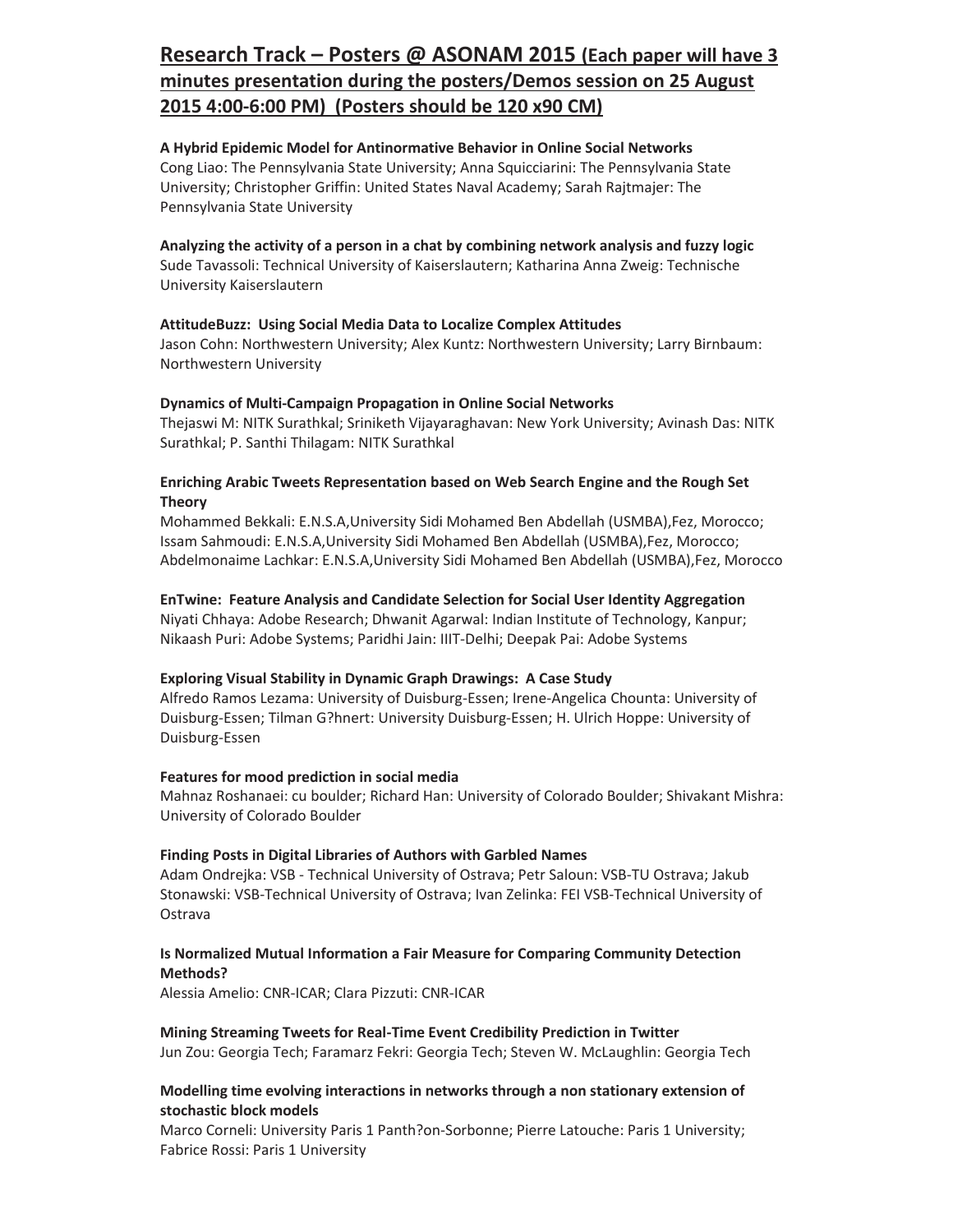#### **On Influence Maximization to Target Users in the Presence of Multiple Acceptances**

Chien-Wei Chang: National Cheng Kung University; Mi-Yen Yeh: Academia Sinica; Kun-Ta Chuang: National Cheng Kung University

**Opinion Mining in Twitter: How to Make Use of Sarcasm to Enhance Sentiment Analysis** Mondher Bouazizi: Keio University; Tomoaki Ohtsuki: Keio University

#### **Overlapping Communities via k-Connected Ego Centered Groups**

G?nce Keziban Orman: galatasaray university; Onur Karadeli: Vodafone Teknoloji Hizmetleri A.?. (OKSIJEN); Emre ?al???r: Vodafone Teknoloji Hizmetleri A.?. (OKSIJEN)

#### **Phonetic Normalization of Microtext**

Richard Khoury: Lakehead University

Privacy Preservation in Social networks through alpha - anonymization techniques Saptarshi Chakraborty: VIT University; Bala Krushna Tripathy: VIT University

#### Reconstructing Dynamic Social Network by Choosing Local Maximum Degree Substitute

Shiou-Chi Li: Dept. of Electrical Engineering, National Cheng Kung University, Tainan, Taiwan; Yu Hao Ke: Dept. of Electrical Engineering, National Cheng Kung University, Tainan, Taiwan; Fa-Yuan Liu: Dept. of Electrical Engineering, National Cheng Kung University, Tainan, Taiwan; Jen-Wei Huang: Dept. of Electrical Engineering, National Cheng Kung University, Tainan, Taiwan

#### Reformulations of the Map Equation for Community Finding and Block modelling

Neil Hurley: Insight Centre for Data Analytics; Erika Duriakova: Insight Centre for Data Analytics

#### Signed Social Networks: Link Prediction and Overlapping Community Detection

Mohsen Shahriari: RWTH Aachen University; Ralf Klamma: RWTH Aachen University

#### **Toward Order-of-Magnitude Cascade Prediction**

Ruocheng Guo: Arizona State University; Elham Shaabani: Arizona State University; Abhinav Bhatnagar: Arizona State University; Paulo Shakarian: Arizona State University

#### Uncovering the Structure of Knowledge Exchange in a MOOC Discussion Forum

Tobias Hecking: University of Duisburg-Essen; Andreas Harrer: Technical University of Clausthal; H. Ulrich Hoppe: University of Duisburg-Essen

#### Understanding Spreading Patterns on Social Networks Based on Network Topology

Yayati Gupta: INDIAN INSTITUTE OF TECHNOLOGY, ROPAR; Sudarshan Iyengar: Indian Institute of Technology; Akrati Saxena: INDIAN INSTITUTE OF TECHNOLOGY, ROPAR, INDIA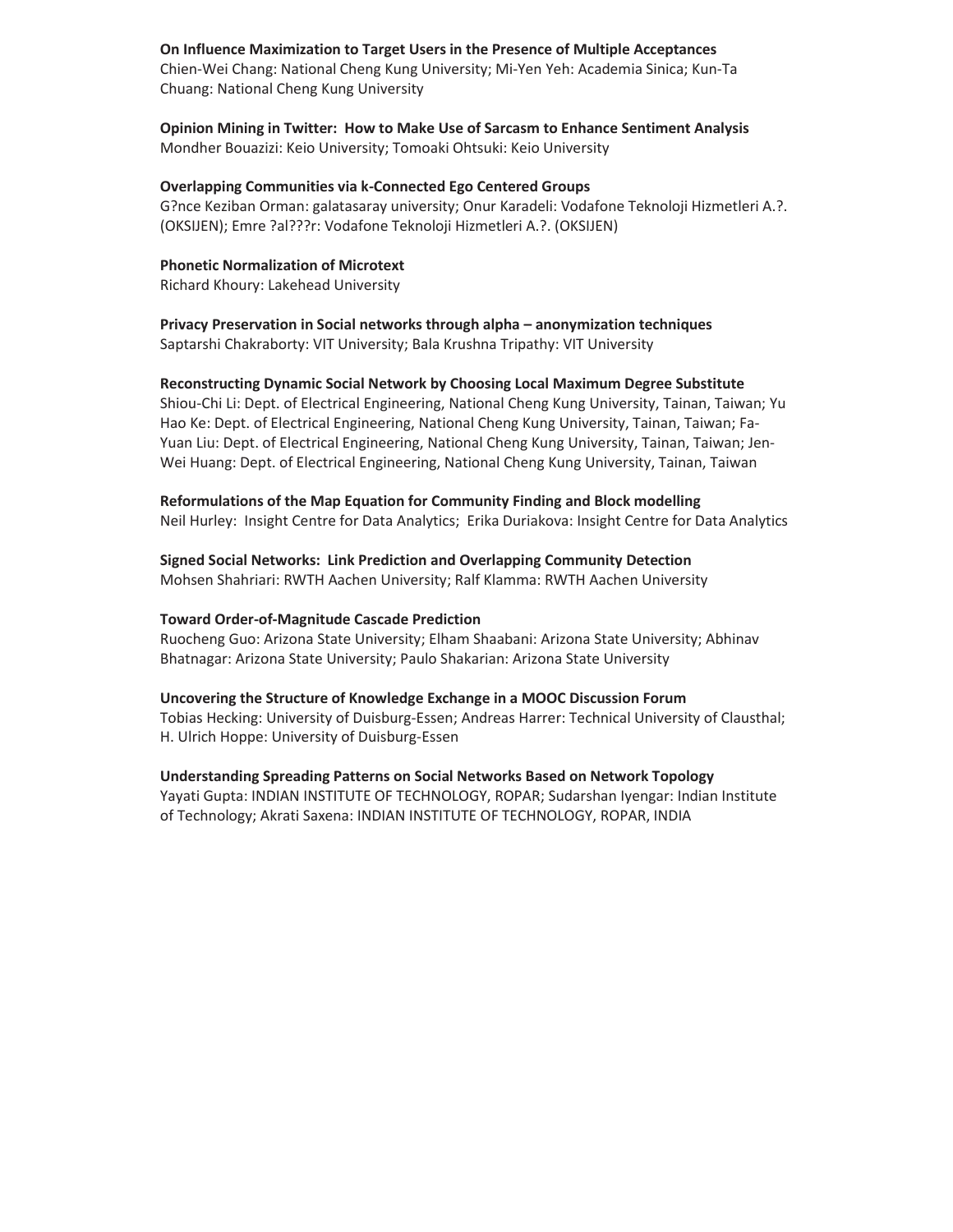|                                       | Detailed Program of the Multidisciplinary Track @ ASONM 2015 |
|---------------------------------------|--------------------------------------------------------------|
| Political and organizational networks | Multidisciplinary S1 2h 5 papers                             |

**Political and organizational networks** (20 minutes per presentation + 20 discussion)

Methods and algorithms for network data analysis (20 minutes per presentation + 20 discussion)

Multidisciplinary S2 2h 5 papers

Advances in Social Network Analysis for cultural networks Multidisciplinary S3 1.5h 4 papers (20 minutes per presentation + 10 discussion)

**Understunding Behaviours and Dynamics in Social Networks** Multidisciplinary S4 1.5h 5 papers (20 minutes per presentation + 20 discussion)

| <b>Multidisciplinary S1</b><br><b>Political and organizational networks</b>                                                                                                               |                                                                                                  |  |  |
|-------------------------------------------------------------------------------------------------------------------------------------------------------------------------------------------|--------------------------------------------------------------------------------------------------|--|--|
| Assessing the Translational Capacity of Three CTSA                                                                                                                                        | Charisse Madlock-Brown and David Eichmann                                                        |  |  |
| Institutions                                                                                                                                                                              |                                                                                                  |  |  |
| Policy Oriented Exchange Networks: Was a Copenhagen<br><b>Climate Treaty Possible? Scientific Analysis Providing</b><br>New Insights for Agreement and a Better Treaty for the<br>Planet. | Frans N. Stokman                                                                                 |  |  |
| Generating Social Network Data - Lessons Learned from<br>Field Research in Ghana's Petroleum Sector                                                                                       | Johanna Rapp                                                                                     |  |  |
| Is the corporate elite disintegrating? Interlock boards and<br>the Mizruchi hypothesis                                                                                                    | Kevin Mentzer, Francois-Xavier Dudouet, Dominique<br>Haughton, Pierre Latouche and Fabrice Rossi |  |  |
| How Do Online Social Networks Support Decision<br>Making? A Pluralistic Research Agenda                                                                                                   | Valeria Sadovykh and David Sundaram                                                              |  |  |
| <b>Multidisciplinary S2</b><br>Methods and algorithms for network data analysis                                                                                                           |                                                                                                  |  |  |
| Hackers Topology matter geography. Mapping the<br>Dynamics of Repeated System Trespassing Events<br><b>Networks</b>                                                                       | Amit Rechavi, Tamar Berenblum, David Maimon and<br>Ido Sivan Sevilla                             |  |  |
| Semantics-Based Cross-domain Collaboration<br>Recommendation in the Life Sciences: Preliminary<br><b>Results</b>                                                                          | Dimitar Hristovski, Andrej Kastrin and Thomas C.<br>Rindflesch                                   |  |  |
| Archetypal Networks                                                                                                                                                                       | Giancarlo Ragozini and Marai Rosaria D'Esposito                                                  |  |  |
| Mining Social Media Streams to Improve Public Health<br><b>Allergy Surveillance</b>                                                                                                       | Kathy Lee, Ankit Agrawal and Alok Choudhary                                                      |  |  |
| Fast community structure local uncovering by independent<br>node-centered process                                                                                                         | Mäel Canu, Marcin Detyniecki, Marie-Jeanne Lesot<br>and Adrien Revault d'Allonnes                |  |  |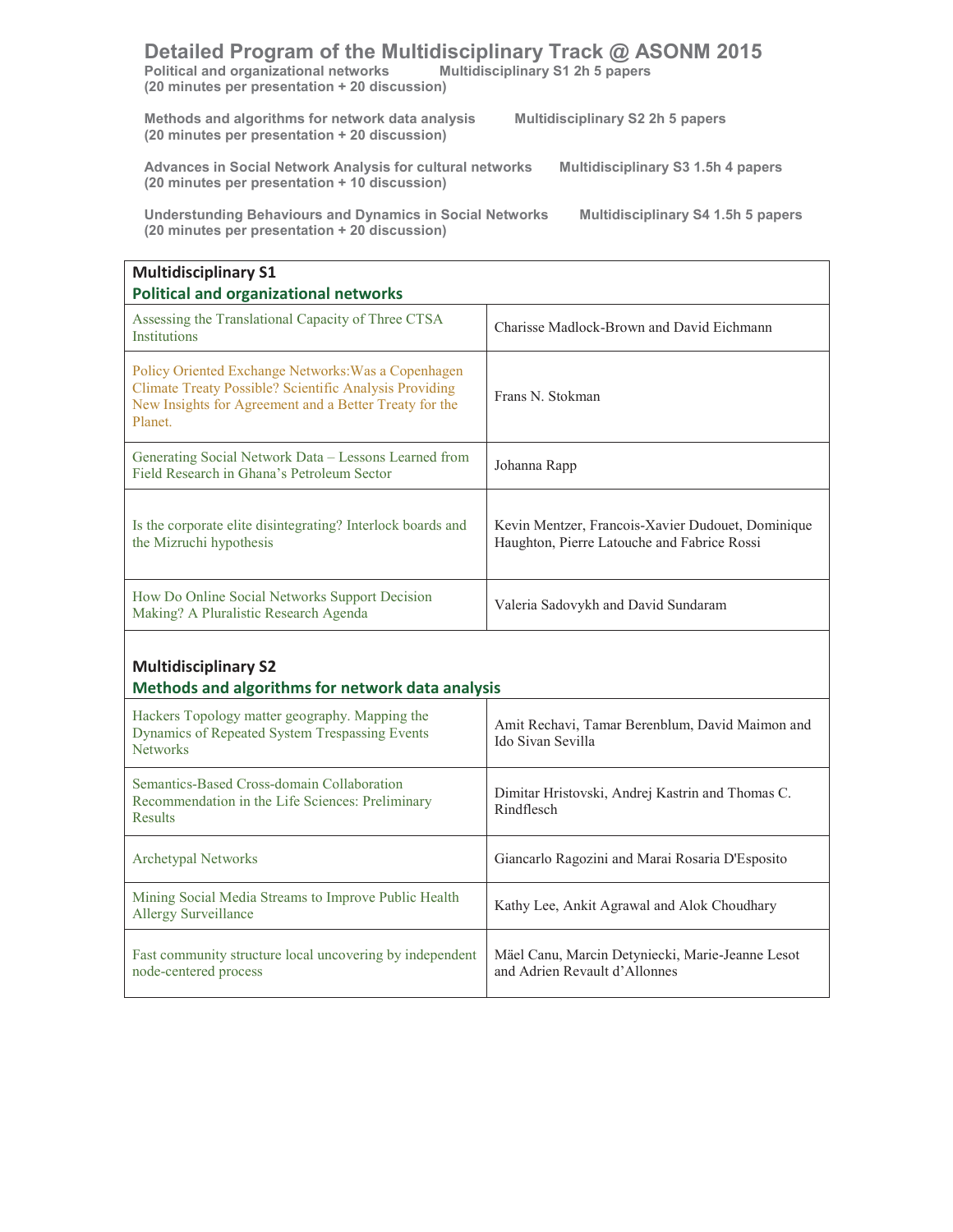| <b>Multidisciplinary S3</b><br><b>Advances in Social Network Analysis for cultural networks</b>                                |                                                                                             |  |  |  |
|--------------------------------------------------------------------------------------------------------------------------------|---------------------------------------------------------------------------------------------|--|--|--|
| Social Network Analysis of TV Drama Characters via<br>Deep Concept Hierarchies                                                 | Chang-Jun Nan, Kyung-Min Kim, and Byoung-Tak<br>Zhang                                       |  |  |  |
| Exploring the Italian Erasmus Agreements by a Network<br>Analysis Perspective                                                  | Kristijan Breizink and Giacarlo Ragozini                                                    |  |  |  |
| The invisible cultural heritage in spatial organization                                                                        | Yun-Shang Chiou and Yohana Natalia Cahyono                                                  |  |  |  |
| Voting algorithm in the play Julius Caesar                                                                                     | Zvi Lotker                                                                                  |  |  |  |
| <b>Multidisciplinary S4</b><br><b>Understanding Behaviours and Dynamics in Social Networks</b>                                 |                                                                                             |  |  |  |
| Optimal Influence Strategies in Social Networks                                                                                | Christos Bilanakos, Ifigeneia Georgoula, Dionisios N.<br>Sotiropoulos and George M. Giaglis |  |  |  |
| Weak Signals as Predictors of Real-World Phenomena in<br>Social Media                                                          | Christos Charitonidis, Awais Rashid and Paul J. Taylor                                      |  |  |  |
| A Time-Variant and Non-Linear Model of Opinion<br>Formation in Social Networks                                                 | Dionisios N. Sotiropoulos, Christos Bilanakos and<br>George M. Giaglis                      |  |  |  |
| Social Circle Discovery in Ego-Networks by Mining the<br>Latent Structure of User Connections and Profile<br><b>Attributes</b> | Georgios Petkos, Symeon Papadopoulos and Yiannis<br>Kompatsiaris                            |  |  |  |
| Social Interactions vs Revisions, What Is Important for<br>Promotion in Wikipedia?                                             | Romain Picot-Clémente, Cécile Bothorel, Nicolas<br>Jullien                                  |  |  |  |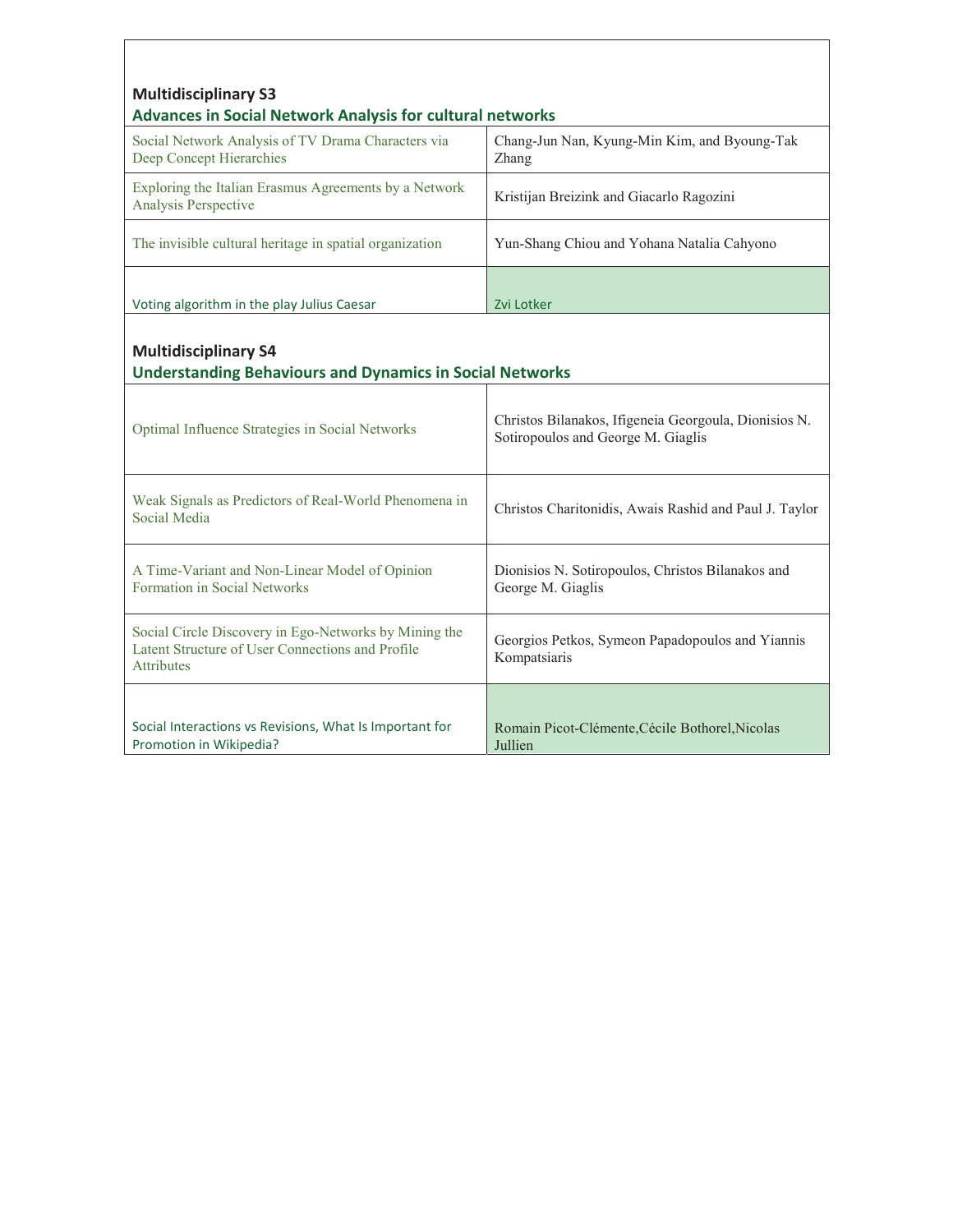# Detailed Program of the Industrial Track @ ASONAM 2015

#### Session 1 (chair Jiabin Zhao) - Friday 28 August 2015, 10:30-12:30

. Is Web Content a Good Proxy for Real-Life Interaction? A Case Study Considering Online and Offline **Interactions of Computer Scientists** Mark Kibanov, Martin Atzmueller, Jens Illig, Christoph Scholz, Alain Barrat, Ciro Cattuto and Gerd Stumme

. Combining Local and Social Network Classifiers to Improve Churn Prediction Aimee Backiel, Yannick Verbinnen, Bart Baesens and Gerda Claeskens

. AFRAID: Fraud Detection via Active Inference in Time-Evolving Social Networks Veronique Van Vlasselaer, Tina Eliassi-Rad, Leman Akoglu, Monique Snoeck and Bart Baesens

. Star Search: Effective Subgroups in Collaborative Social Networks Ben Baumer, George Rabanca, Amotz Bar-Noy and Prithwish Basu

. Revealing Censored Information through Comments and Commenters in Online Social Networks Giuseppe Cascavilla, Mauro Conti, David Schwartz and Inbal Yahav

. Privacy Concerns versus User Behavior in Community Question Answering Imrul Kayes, Nicolas Kourtellis and Adriana lamnitchi

#### Session 2: (chair Zbigniew Smoreda) - Friday 28 August 2015, 1:30-3:30 PM

. A Comparative Evaluation of Urban Fabric Detection Techniques Based on Mobile Traffic Data Angelo Furno, Razvan Stanica and Marco Fiore

. Query-based Graph Cuboid Outlier Detection Ayushi Dalmia, Manish Gupta and Vasudeva Varma

. A Visual Framework for Clustering Memes in Social Media Anh Dang, Abidalrahman Moh'd, Anatoliy Gruzd, Evangelos Milios and Rosane Minghim

. Identifying Influential Users in On-line Support Forums using Topical Expertise and Social Network Analysis

Tyler Munger and Jiabin Zhao

. Overcoming Data Scarcity of Twitter: Using Tweets as Bootstrap with Application to Autism-Related **Topical Content Analysis** 

Adham Beykikhoshk, Ognjen Arandjelovic, Dinh Phung and Svetha Venkatesh

. Stay Awhile and Listen: User Interactions in a Crowdsourced Platform Offering Emotional Support Derek Doran, Luisa Massari, Maria-Carla Calzarossa, Latrelle Jackson, Glen Moriarty and Samir Yelne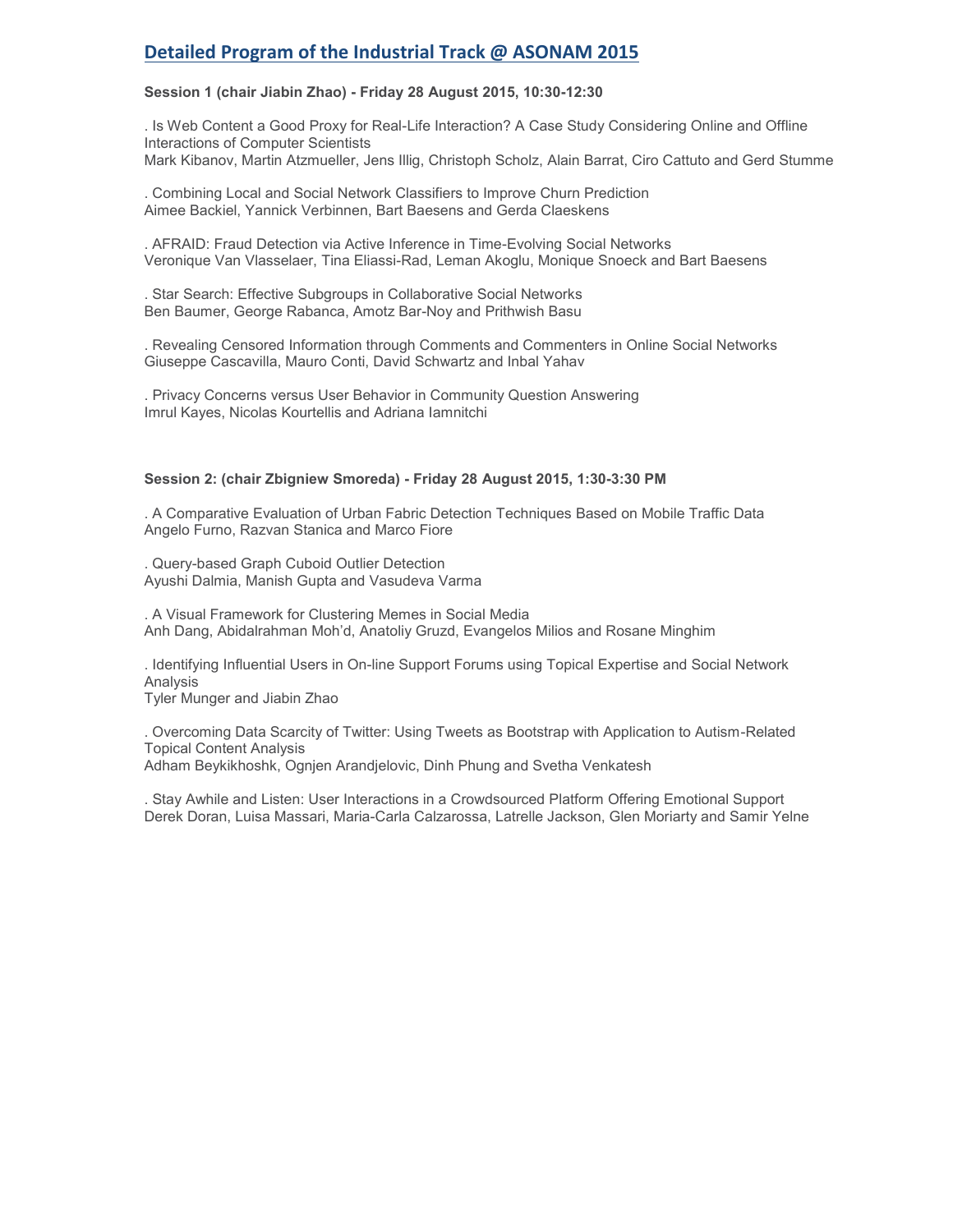# **25 August Workshops Program**

SNAA 8 papers MANEM 7 papers+1Talk MSNDS 10 papers SOMERIS 7 papers +Talk Dyno 10 papers+1 Talk

| 8:30-10:00  | <b>SOMERIS</b> | <b>MANEM</b> | <b>DYNO</b> |
|-------------|----------------|--------------|-------------|
| (4 papers)  |                |              |             |
| 10:30-12:30 | <b>SOMERIS</b> | <b>MANEM</b> | <b>DYNO</b> |
| (6 papers)  |                |              |             |
| 13:30-15:30 | <b>SNAA</b>    | <b>MSNDS</b> |             |
| (6 papers)  |                |              |             |
| 16:00-18:00 | <b>SNAA</b>    | <b>MSNDS</b> |             |
| (6 papers)  |                |              |             |

# **Program of SOMERIS 2015**

- GUSDORF Raphael (AXA) 8:30 - 9:15

- 9:15 - 9:35 - Privacy Tips: Would it be ever possible to empower on-line social network users to control the confidentiality of their data?, Vladimir Estivill-Castro and David F. Nettleton

- 9:35 - 9:55 Finding compact communities in large graphs, Jean Creusefond, Thomas Largillier and Sylvain Peyronnet

- 9:55 -10:15 Community-Preserving Generalization of Social Networks, Jordi Casas-Roma and François Rousseau

coffee - break

- Francoise Soulié (AXA) 11:00 - 11:45

- 11:45 - 12:05 - Graph-Based Term Weighting for Text Categorization, Fragkiskos D. Malliaros and Konstantinos Skianis

- 12:05 - 12:25 - Multi-layered graph-based model for social engineering vulnerability assessment, Omar Jaafor and Babiga Birregah

- 12:25 - 12:45 - TipMe: Personalized advertising and aspect-based opinion mining for users and businesses Dimitris Proios, Magdalini Eirinaki and Iraklis Varlamis

- 12:45 - 13:05 - Feature Extraction and Analysis for Identifying Disruptive Events from Social Media, Nasser Alsaedi and Pete Burnap

# **Program of MANEM 2015**

8:30-8:40 AM: Introduction to the Workshop

8:40 - 10:00 AM : Multiplex Network session 20 mns per paper including 5 mns for questions

**Community Detection in Multiplex Networks using Locally Adaptive Random Walks** Zhana Kuncheva and Giovanni Montana

**MuNeG - The Framework for Multilayer Network Generator** 

Adrian Popiel, Przemysław Kazienko and Tomasz Kajdanowicz

**Generating Multidimensional Social Network to Simulate the Dissemination of Information** Mathilde Forestier, Jean-Yves Bergier, Youssef Bouanan, Judicael Ribault, Gregory Zacharewicz, Bruno Vallespir and Colette Faucher

A multiplex-network based approach for clustering ensemble selection Parisa Rastin and Rushed Kanawati

10:30-11:30 Invited Talk Osmar Zaïane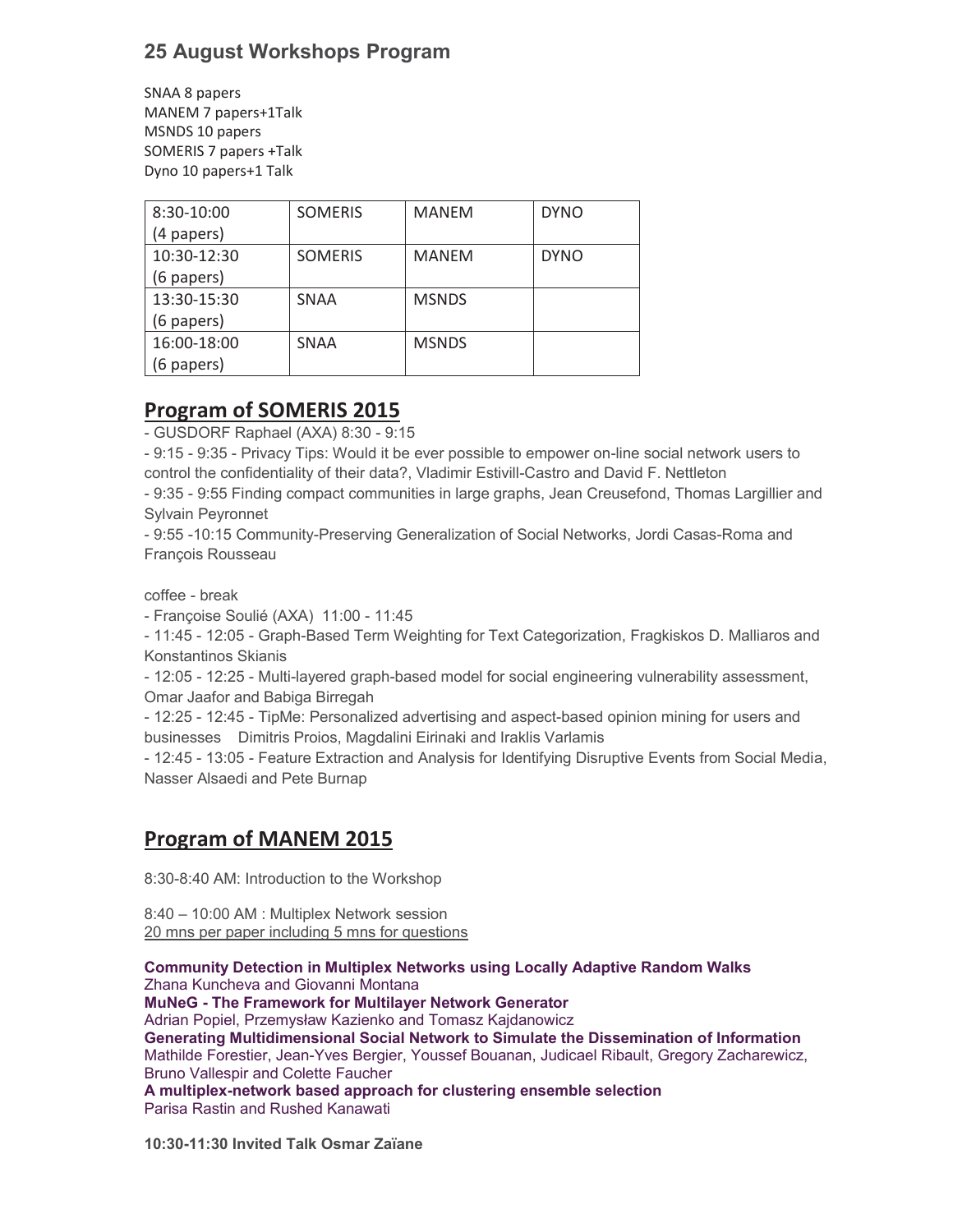Local rules associated to k-communities in an attributed graph Henry Soldano, Guillaume Santini and Dominique Bouthinon Centrality for graphs with numerical attributes **Oualid Benyahia and Christine Largeron** Overcoming Data Scarcity of Twitter: Using Tweets as Bootstrap with Application to Autism-**Related Topic Content Analysis** Adham Beykikhoshk, Ognien Arandielovic, Dinh Phung and Svetha Venkatesh

# **Program of Dyno 2015**

08:30-09:00 Invited Speaker: Remy Cazabet (title to be decided)

09:00-09:20 Paolo Barucca and Fabrizio Lillo. Disentangling bipartite and core-periphery structure in networks

09:20-09:40 Rajesh Sharma, Matteo Magnani and Danilo Montesi. Understanding community patterns in large attributed social networks

09:40-10:00 Nagehan Ilhan and Şule Gündüz Öğüdücü. Predicting Community Evolution based on **Time Series Modeling** 

10:30-10:50 Jordan Viard, Matthieu Latapy and Clemence Magnien. Revealing contact patterns among high-school students using maximal cliques in link streams

10:50-11:10 Amir Afrasiabi Rad, Paola Flocchini and Joanne Gaudet. Tempus Fugit: The Impact of Time in Knowledge Mobilization Networks

11:10-11:30 Gennaro Cordasco, Luisa Gargano and Adele Anna Rescigno. Influence Propagation over Large Scale Social Networks

11:30-11:50 Shodai Mihara, Sho Tsugawa and Hiroyuki Ohsaki. Influence Maximization Problem for **Unknown Social Networks** 

11:50-12:10 Martine Collard, Philippe Collard, Laurent Brisson and Erick Stattner. Rumor Spreading Modeling: Profusion versus Scarcity

12:10-12:30 Alexandre Reiffers-Masson, Eitan Altman and Yezekael Hayel. Posting behavior in Social Networks and Content Active Filtering

# Program of SNAA 2015

Session 1

SNAA opening

Christoph Fuchs and Georg Groh. Appropriateness of Search Engines, Social Networks and Directly Approaching Friends to Satisfy Information Needs

Renato Miranda Filho, Jussara Almeida and Gisele Pappa. Twitter Population Sample Bias and its impact on predictive outcomes: a case study on elections

Sarka Zehnalova, Milos Kudelka and Zdenek Horak. Email Conversation Network Analysis: Work Groups and Teams in Organizations

Nima Dokoohaki, Filippia Zikou, Daniel Gillblad and Mihhail Matskin. Predicting Swedish Elections with Twitter: A Case for Stochastic Link Structure Analysis Session 2

Anna Kowalska-Pyzalska, Katarzyna Maciejowska, Rafał Weron and Katarzyna Sznajd-Weron. Diffusion and adoption of dynamic electricity tariffs: An agent-based modeling approach

Ran Cheng, Jun Pang and Yang Zhang. Inferring Friendship from Check-in Data of Location-**Based Social Networks** 

Jean-Philippe Attal and Maria Malek. A New Label Propagation With Dams

Juliana S. Silva and Antonio Mauro Saraiva. A Methodology for Applying Social Network Analysis Metrics to Biological Interaction Networks

Closing and Best Paper Award